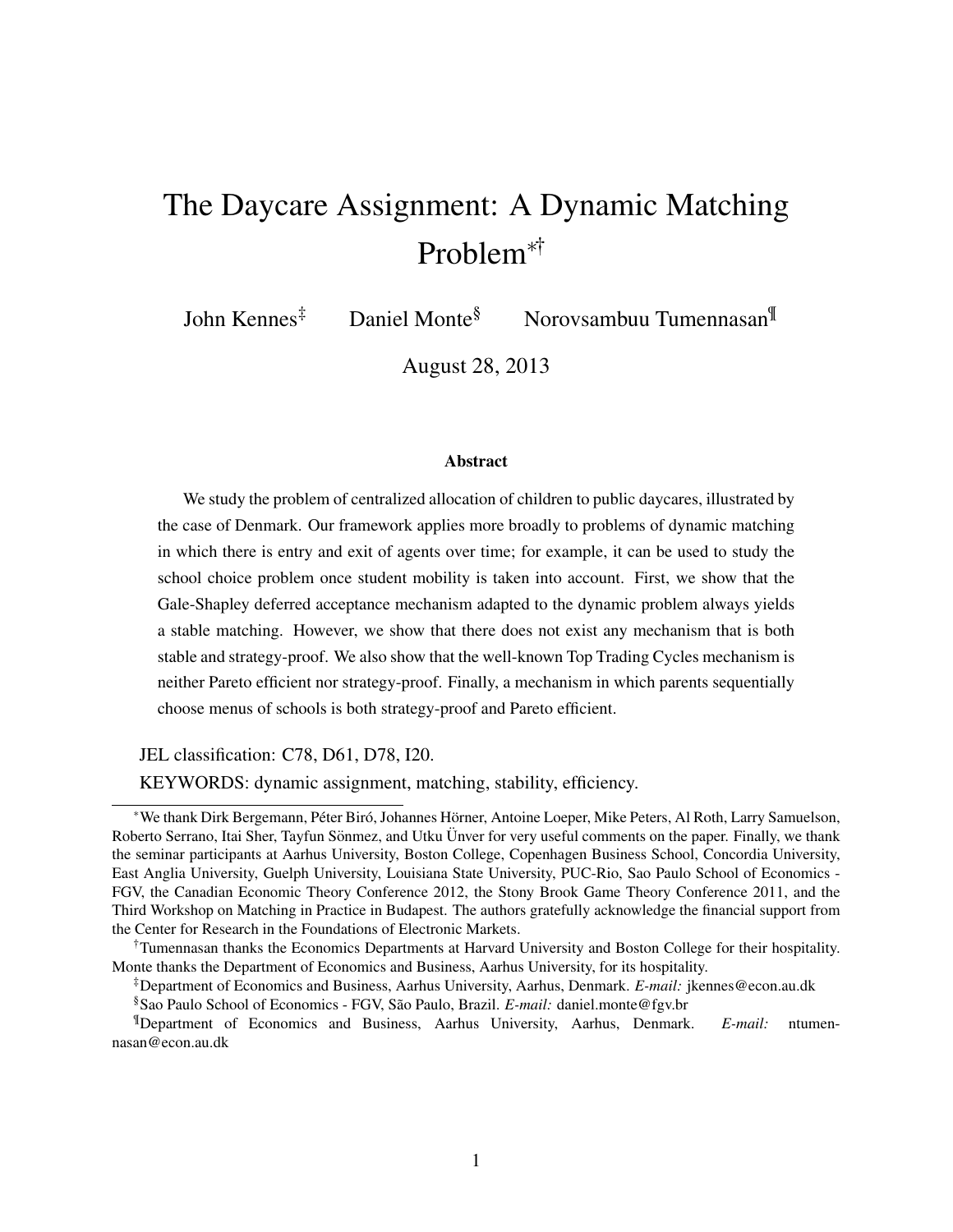### 1 Introduction

The decision of which daycare center to enroll a child is an important and difficult one, justified by mounting evidence that early childhood care facilities are crucial to the development of critical noncognitive skills.<sup>1</sup> The decision is further complicated by the heterogeneity of these facilities and the fact that there are important risks associated with opting out of a daycare facility in favor of home care.<sup>2</sup>

Many public daycare systems are centrally administered, particularly in European countries. A centralized public daycare system attempts to balance parents' reported preferences for the different daycare centers with the priorities of these daycare centers regarding the various children. These priorities are set by local governments and vary across municipalities. The assignment system currently in place in Denmark, which is our main example, is such that the oldest unassigned child is given high priority in a daycare where no current capacity restriction exists– a concept called "child care guarantee." Another important feature of the Danish system, which is common to other dynamic matching problems, is that children currently allocated to a daycare center have the highest priority in those places in the subsequent period. That is, children currently allocated to a daycare center will not be displaced from that center involuntarily.

In the current paper, we study this problem of centralized assignment of children to daycare centers. Our problem can be seen as a dynamic version of the well-known *school choice problem*, in which children of a specific cohort are assigned to different public schools.<sup>3</sup> Specifically, our problem extends the school choice problem in two fundamental ways. First, we consider a dynamic structure: in our model, each child may attend daycare for two periods, but not necessarily in the same facility. Moreover, in any given period, children of different ages may be allocated to the same daycare. In Denmark, for example, children attending the same daycare range in age from six months to three years. Every month, a new group of young children start daycare while those children who have turned three leave for the next level of preschool. The second defining feature of our problem is that the schools' priorities are history-dependent: a school gives the highest priority to the children allocated to it in the previous period.

In practice, the school choice itself also has dynamic features and it has been documented that there is considerable mobility of children across schools. To illustrate, consider the example of New York City primary schools, where Schwartz et al. (2009) report that students move considerably both within year and across years. In their sample, only 3.4% of 8th graders had attended the same school in the entire period from 1996-97 to 2000-01, while 22.75% of the students had

<sup>&</sup>lt;sup>1</sup>For example, see Chetty et al.  $(2011)$  and Heckman  $(2008)$ .

<sup>&</sup>lt;sup>2</sup>See, for example, Goldin  $(1994)$ .

 $3$ See Abdulkadiroğlu and Sönmez (2003) for an important paper in the area, and also Pathak (2011) for a recent survey.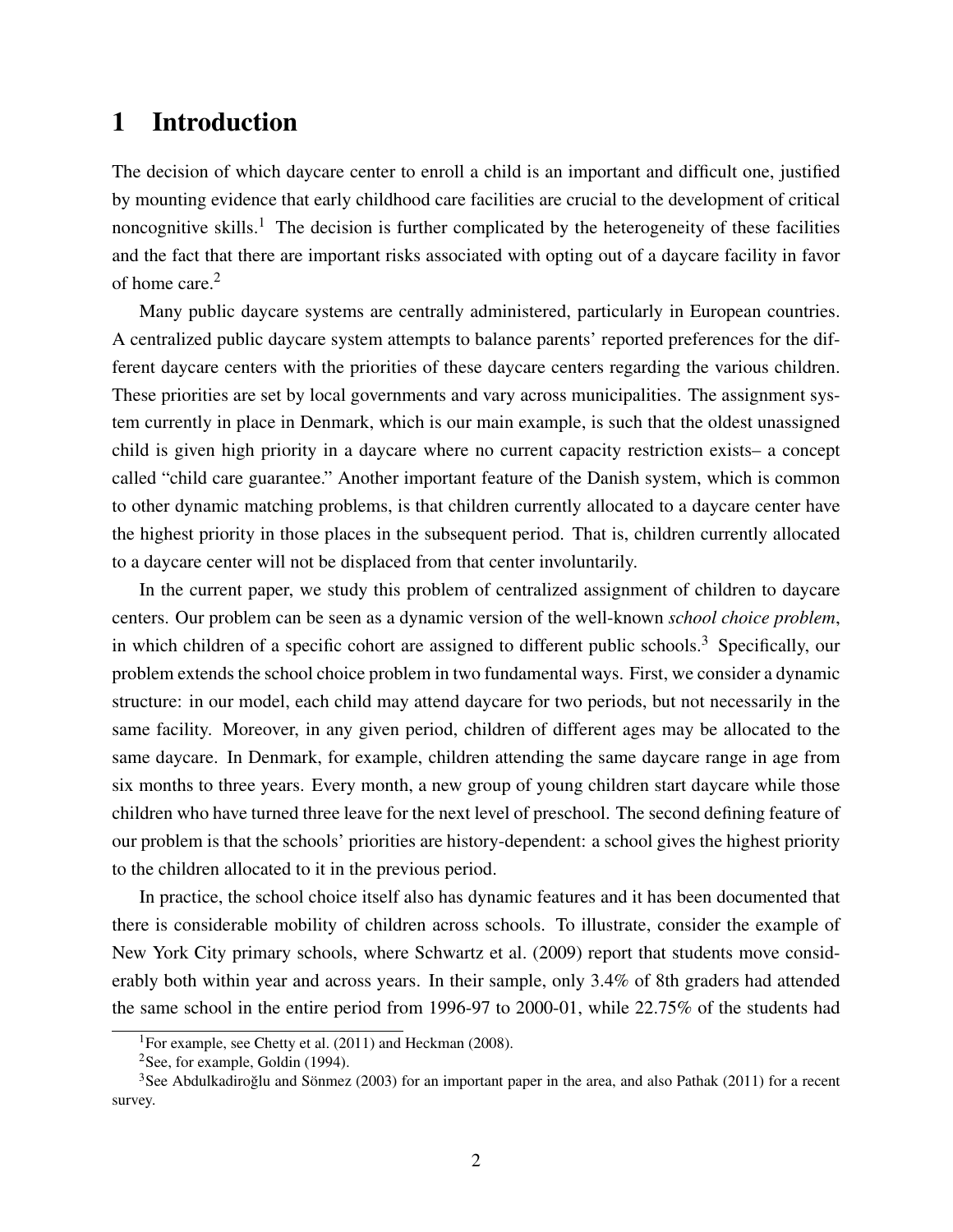had at least one "moving year" (a year in which the student switched schools within the year). This is consistent with a study conducted in 2010 by the U.S. General Accounting Office, where it is reported that "nearly all students change schools at some point before reaching high school."<sup>4</sup> Hence, while it is true that students from different cohorts do not compete for the same spots, there is considerable entry and exit of students in each school. Many of the students who start, say 9th grade, this year move out of their school district/city and many new students move into. Theoretically, one could allocate the new students and the old students who want to change their school through a centralized mechanism before these students start 10th grade. Thus, we believe that our results could have implications on the school choice problem if mobility is taken into account.

One of the main objectives in the school choice literature has been to identify mechanisms that implement allocations that satisfy one or more well-defined positive properties, such as stability and Pareto efficiency. A stable mechanism is one that leads to an allocation in which no child would (i) prefer a different school to her current one, or rather, prefer to be left unassigned, and (ii) find a student in that preferred school with a lower priority than hers–or an empty seat in that school. Pareto efficiency, on the other hand, is a welfare criterion which considers only the wellbeing of the students. Abdulkadiroğlu and Sönmez (2003) discuss two important mechanisms that could be used in this allocation problem: the Gale-Shapley Deferred Acceptance (DA) mechanism, which is both stable and strategy-proof; and the Top-Trading Cycles (TTC) mechanism, which is both efficient and strategy-proof. Here, we extend the concepts of stability and Pareto efficiency to our problem and study whether these concepts are compatible with one another in a dynamic environment.

In our model, we show that a stable matching always exists. To find such matching, one can treat our problem as a sequence of separate school choice problems and use the DA mechanism in each period.<sup>5</sup> We also show that this matching is not Pareto dominated by any other stable matching, and that if there exists an efficient and stable matching, it must be the DA one. Importantly, though, the DA mechanism is not strategy-proof: parents might have incentives to misreport their true preferences.

The manipulability of the DA in our dynamic environment raises the question of whether there is *any* mechanism that is both stable and strategy-proof.<sup>6</sup> Here we prove an impossibility result: no mechanism is both stable and strategy-proof.

For most of the paper, we assume that priorities of schools are history-dependent in only a

<sup>4</sup>U.S. General Accounting Office (2010).

<sup>5</sup>Precisely, we use an adaptation of the DA mechanism to our dynamic setting, which we denote by DA-IP (see section 4).

 ${}^{6}$ In the school choice framework much attention has been given to stability, and the DA mechanism has since been adopted in the New York and Boston public school systems. (See Abdulkadiroğlu et al. (2009) and Abdulkadiroğlu et al. (2005) for a discussion of the practical considerations in the student assignment mechanisms in these two cities).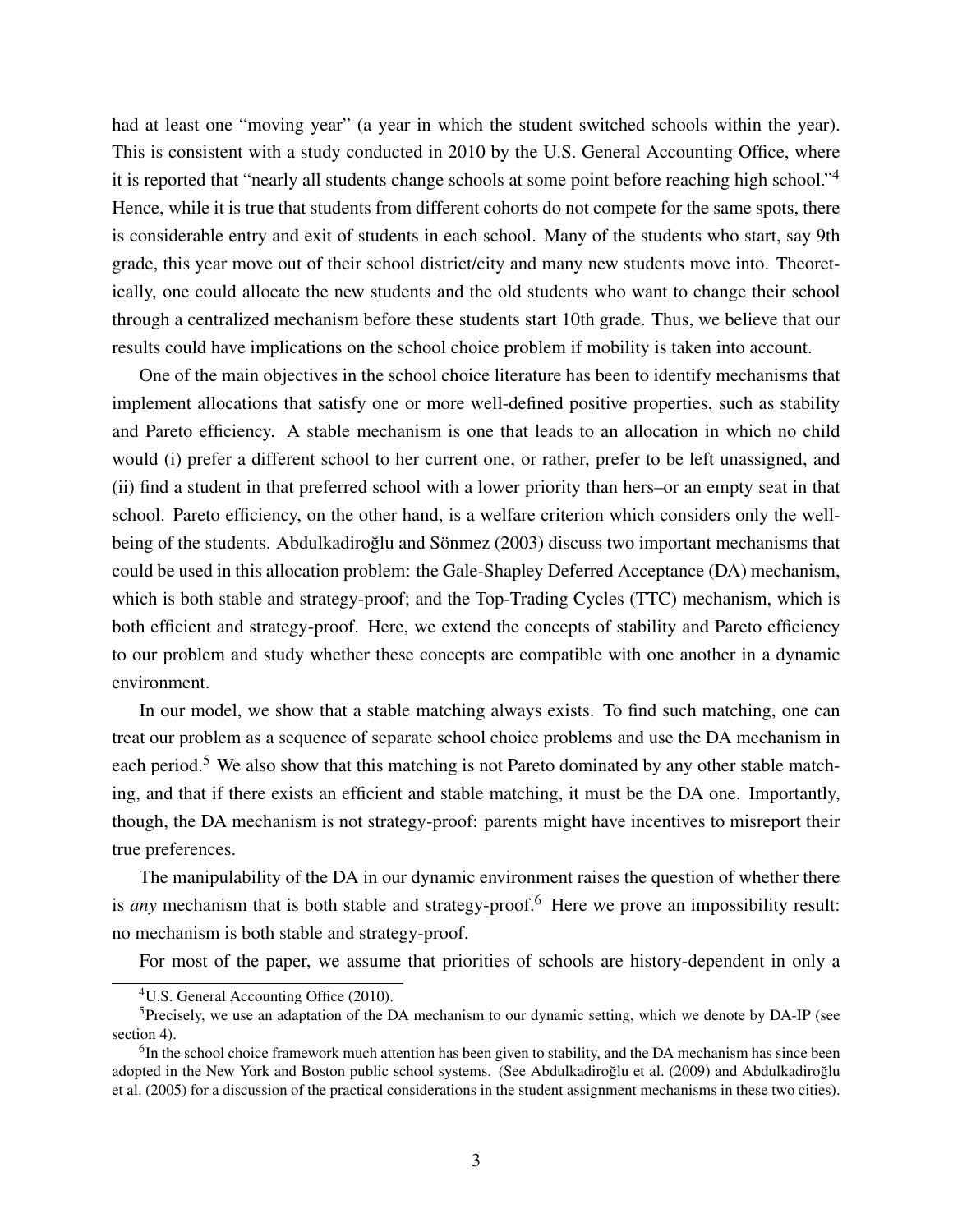rather weak sense: the priority ranking of each school will change only for children previously allocated to it, while for all other children, the priorities will remain the same. We call this condition *independence of previous assignment*. We also consider a restriction on preferences, which we call *rankability*, and a stronger version of it, denoted *strong rankability*. The rankability restriction implies that preferences over schools are stable and consistent over time.<sup>7</sup> In this way, we make our model as close as possible to the static problem. Nevertheless even with only this weak link between periods, our problem is substantially different from the static case, in which the DA mechanism is strategy-proof.

Next we turn the focus to studying Pareto efficiency and strategy-proofness. Unlike the case of stability, extending the concept of *efficiency* in the dynamic assignment problem is straightforward– at least conceptually. However, although in static settings it is impossible to find a Pareto improving matching in which a child trades her placement for a worse one, in a dynamic setting this may be possible as long as the child obtains a better placement in the other period. Hence, as long as there are two or more "willing" participants in such a trade, there is room for Pareto improvement even if none exists by changing only one-period matchings. This possibility of Pareto improving intertemporal trade is the main reason behind our result that the TTC mechanism is not efficient.We also show that TTC is not strategy-proof, and that even a variation of this mechanism, which we call "TTC by cohort," is not strategy-proof. The reason why strategy-proofness is more difficult to achieve in the dynamic environment that we consider here is that there is an additional potential benefit for a player to gain from misreporting her true preferences: the player can affect the priority rankings of schools in the subsequent period.

Finally, the serial dictatorship mechanism adapted to our environment is shown to be strategyproof and efficient.<sup>8</sup> In this mechanism, children are exogenously ordered by the planner and they choose a menu of schools over time according to their position in the queue. This means that in a dynamic environment like ours, there are mechanisms that are both efficient and strategy-proof.

We should highlight the fact that although our problem is motivated by the assignment of children to daycare centers, it has many other potential applications. The school choice problem itself has dynamic features, as mentioned previously. Other interesting applications are the assignment of teachers to public schools, diplomats to different embassies, or high-level bureaucrats to dif-

<sup>&</sup>lt;sup>7</sup>Our strong rankability assumption does not rule out preferences with switching costs, i.e., costs for switching schools across periods. However, if these costs are prohibitively large, any student would rather stay in whichever school she is allocated to in the first period, and would not consider moving to other schools. The problem would be very close to the static school choice problem.

 $8$ Our problem is not part of the literature on multi-unit allocation. Pápai (2001) and Ehlers and Klaus (2003), for example, have obtained negative results concerning strategy-proofness and efficiency; however, the problem here is substantially different and their results do not apply to our setting. Many of the results in that literature depend on the feature that the agents' preferences over bundles of objects vary in a permissive way. In contrast, in our problem the preferences of the agents are restrictive because the children's preferences are rankable.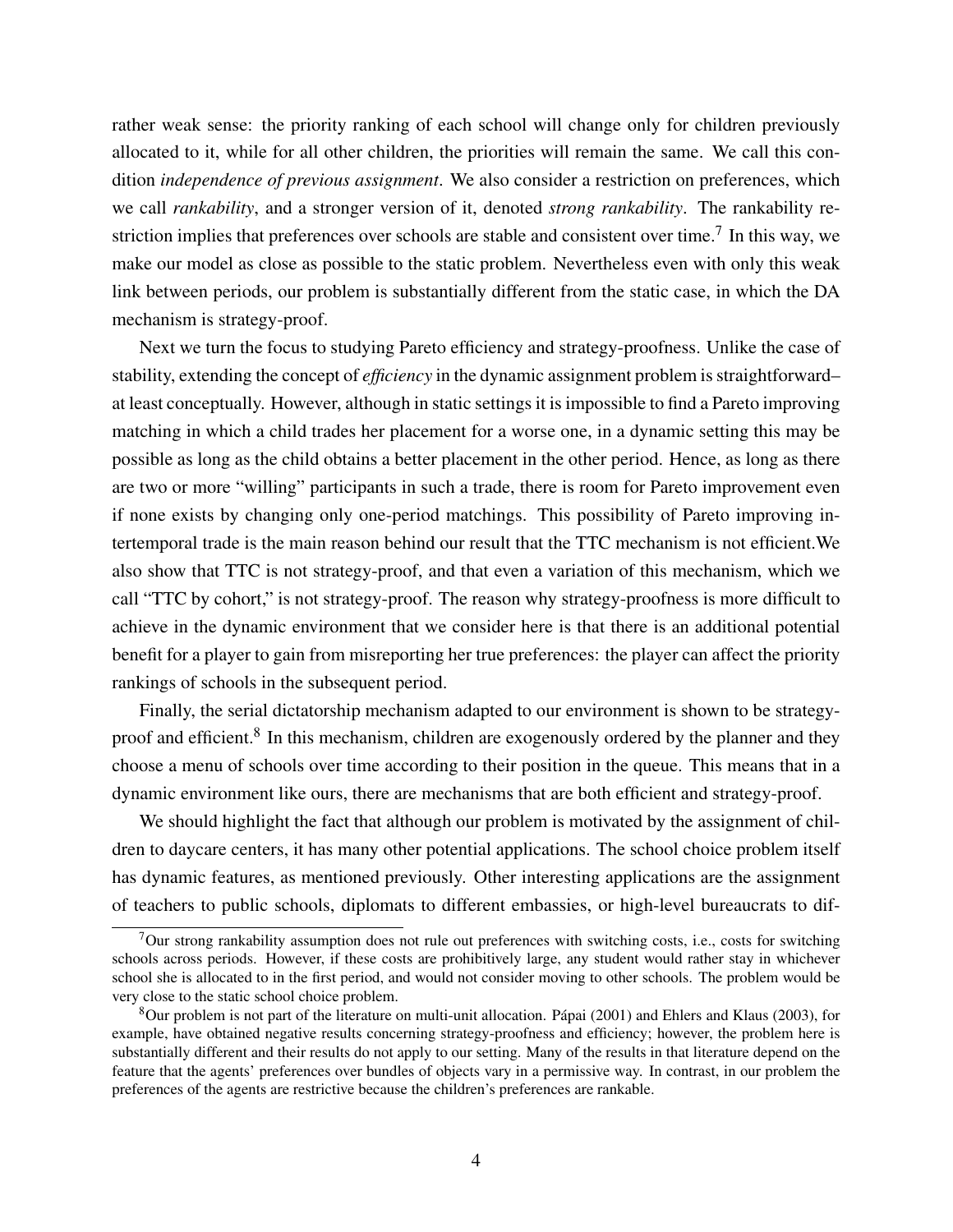ferent regions.<sup>9</sup> Another problem related to ours is the market for new physicians in the United Kingdom, where each doctor is allocated to two six-month positions, a medical post and a surgical post.<sup>10</sup>

The theory of market design in dynamic settings is very recent.<sup>11,12</sup> Kurino (2013) studies the centralized housing allocation problem with overlapping generations of agents. The school choice problem differs from the housing allocation problem in the sense that the objects have priorities in the former but not in the latter. Hence, stability – a central issue in our paper– is not considered in Kurino (2013). The second part of our paper, where we consider the compatibility of efficiency and strategy-proofness, is related to Kurino's but with the important difference that the domain of possible mechanisms in our study contains the priorities of the schools.<sup>13</sup>

Bloch and Cantala (2011) study a dynamic matching problem focusing on the long-run properties of different assignment rules. Pereyra (2013) studies the allocation of teachers to public schools, restricting his attention to rankable preferences and seniority-based priorities and shows that the DA is strategy-proof in his setting. In this sense, the first part of our paper, where we consider the compatibility of stability and strategy-proofness, and Pereyra (2013) complement each other. In the second part of our paper, we investigate efficiency and strategy-proofness, which is not studied by Pereyra. Dur (2011) considers a dynamic school choice problem in which the incentives for placing siblings are taken into account. He shows that there is no fair (stable) and strategy-proof mechanism.

Abdulkadiroğlu and Leortscher (2007) study a dynamic house allocation problem in which the set of agents is common in all periods. With a focus on efficiency, they propose a random mechanism that is superior in terms of efficiency to the random serial dictatorship. Finally, Unver  $(2010)$ extends the literature on centralized matching for kidney exchanges to a dynamic environment in which the pool of agents evolves over time.

The structure of this paper is as follows. In Section 2 we present a brief description of the Danish Daycare system. In Section 3, we describe the model in detail. In Section 4, we study stable matchings and their properties. In Section 5, we prove an impossibility result relating stability and

<sup>&</sup>lt;sup>9</sup>See Bloch and Cantala (2011).

 $10$ See Roth (1991) and Irving (1998).

 $11$ Abdulkadiroğlu and Sönmez (1999) and Guillen and Kesten (2012) study the house allocation problem with existing tenants. In their models, the existing tenants have the highest priority for the house (room) they occupied in the preceding period. In this aspect these papers are related to ours, but their models are static while ours is dynamic.

 $12$ Blum et al. (1997) study two-sided matching in labor markets in which there are vacancy openings over time. In their model, however, preferences are essentially static and their focus is on the decentralized (re)-equilibration of stable matchings.

 $13$ Thus, the version of TTC used in our paper is Abdulkadiroğlu and Sönmez (2003)'s TTC mechanism for the school choice problem, while Kurino (2013) focuses on Abdulkadiroğlu and Sönmez (1999)'s TTC mechanism for the housing market problem with existing tenants. Because of this, Kurino (2013) obtains that the constant TTC mechanism favoring existing tenants is both strategy-proof and efficient when the agents' preferences are rankable.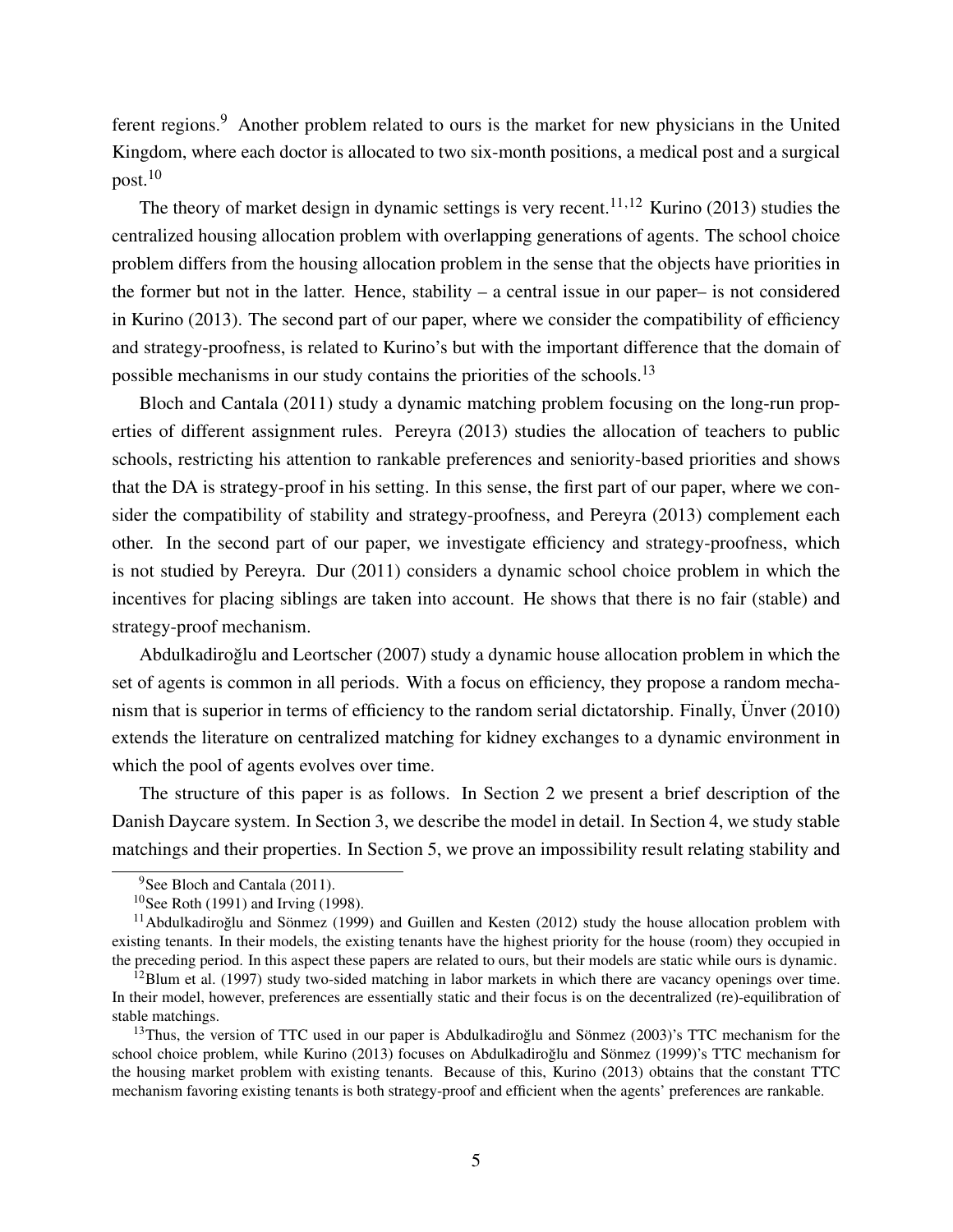strategy-proofness. In Section 6, we discuss a strategy-proof and efficient mechanism. In Section 7, we provide a brief conclusion. Longer proofs are collected in the Appendix.

### 2 The Danish Daycare System

In Denmark, children are allocated at the different daycare centers by the local municipalities. Below, we highlight the essential features of the allocation rules at Aarhus, which are also common to most municipalities in Denmark, including Copenhagen.

Children can start a daycare at the age of 6 months and when she turns 3 years she must exit, moving to the next level of pre-schooling. The assignment takes place once a month and each parent reports their top 3 choices among all daycare centers. They also report whether they want the option for what is called as a "guaranteed spot," in case the child is currently unassigned.<sup>14</sup> The parents can enroll their child any time after birth. Even if a child has a spot in some daycare she can participate in the assignment algorithm without having to give up her spot, i.e., she may sign up for two different daycare centers and will be placed in a waiting list for these two facilities. It is important to highlight that children currently allocated to a daycare, will not be displaced from that daycare involuntarily.

For specificity, below we present the "placement assignment rules," as stated by the Aarhus municipality.<sup>15</sup> Children are assigned according to the following order.

- 1. Children with special needs, e.g., children with disabilities.
- 2. Children with siblings in the same daycare.
- 3. Immigrant children who after expert evaluations are considered in need of special assistance in daycare.
- 4. The oldest child who is listed for a *guaranteed place* in his or her own district i.e., not at a particular daycare.

<sup>14</sup>"You can choose a guaranteed place and also a desired place with one or more specific institutions. These requests will be taken into account when we find a place for you. However, we cannot guarantee your desired institution. If your desired institutions does not have an opening, you will be offered a "guaranteed place. A guaranteed place is a place within the district you live in, or at a distance from your home which involves no more than half an hour of extra transport each way to and from work. The municipal placement guarantee is satisfied when you have been offered a place. To be assigned a guaranteed seat at a desired time, the application must be received by the placement guarantee office no later than 3 months before the place is desired." (Translated from https://www.borger.dk)

<sup>15</sup>For the original document see: https://www.borger.dk/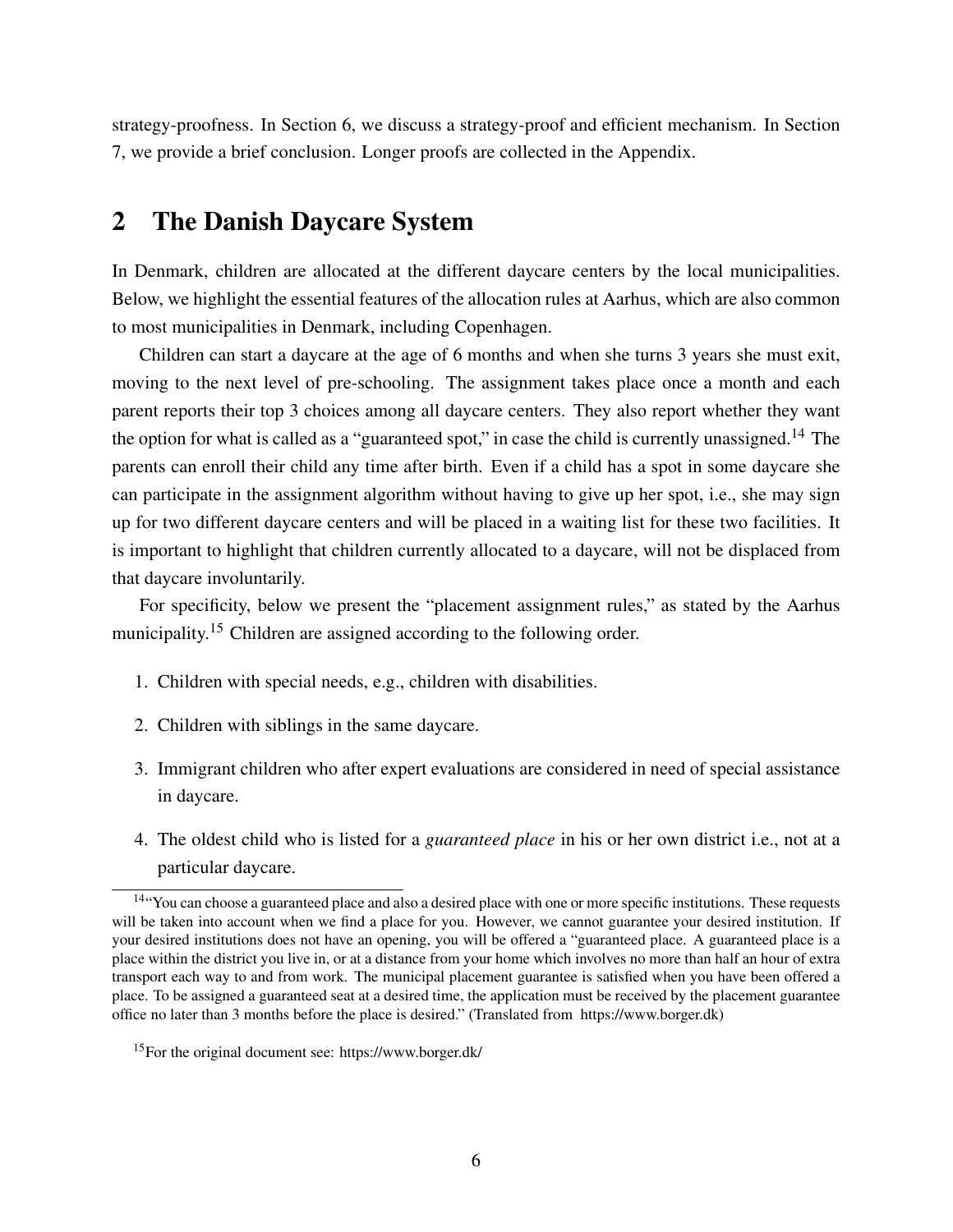- 5. The oldest child who is listed for a guaranteed place in the local warranty district. Aarhus Municipality is divided into 8 major warranty districts. A warranty district consists of one to several districts.
- 6. The oldest child listed for a guaranteed place from a different warranty district.
- 7. The oldest child from the waiting list of a particular daycare. This offer is also made to a child already in a daycare.

In Section 3.4, after we have adapted the concepts of efficiency and stability to our setting, we show that this assignment mechanism is manipulable, fails efficiency and stability.

### 3 Model

In Section 3.1 we build our model. Specifically, we define matching for our setting, and we discuss the preference relation of the children over the different profiles of daycare centers and the priority orderings of the daycare centers over the set of children. In Section 3.2 we define the concepts of Pareto efficiency and stability. In Section 3.3 we define a mechanism and its properties, and, in particular, we define strategy-proofness.

### 3.1 Setup

Time is discrete and  $t = 1, \dots, \infty$ . There are a finite number of infinitely lived schools. Let  $S =$  ${s_1, \dots, s_m}$  be the set of schools. Each school  $s \in S$  has a maximal capacity  $r_s$  which we assume is constant.<sup>16</sup> Children can attend school when they are 1 and 2 years old. School attendance is not mandatory. Let *h* stand for the option of staying home. For technical convenience, we treat *h* as a school with unbounded capacity. Let  $\bar{S} = S \cup \{h\}$  and  $r = (r_s)_{s \in \bar{S}}$ . In each period  $t \ge 1$ , a new set of 1-year old children  $I_t$  (which is possibly empty) arrives. We use the notation  $I_0$  to denote the set of two year old children in period 1. Consequently, at any period  $t \geq 1$  the set of school-age children is  $I_{t-1} \cup I_t$ . As time passes the set of school-age children evolves in the "overlapping generations" (OLG) fashion. The set of all children is  $I = \bigcup_{t=0,\dots,\infty} I_t$ .

#### Matching

A period *t* matching is a correspondence indicating which school-age child in period *t* attends which school, and a matching is a collection of all period *t* matchings. First, we define the period 0 matching,  $\mu^0$ , as a correspondence  $\mu^0: I^0 \cup \bar{S} \to I^0 \cup \bar{S}$  satisfying the following properties: (i) For

<sup>&</sup>lt;sup>16</sup>One can relax this assumption to allow the possibility that the schools' capacities increase over time.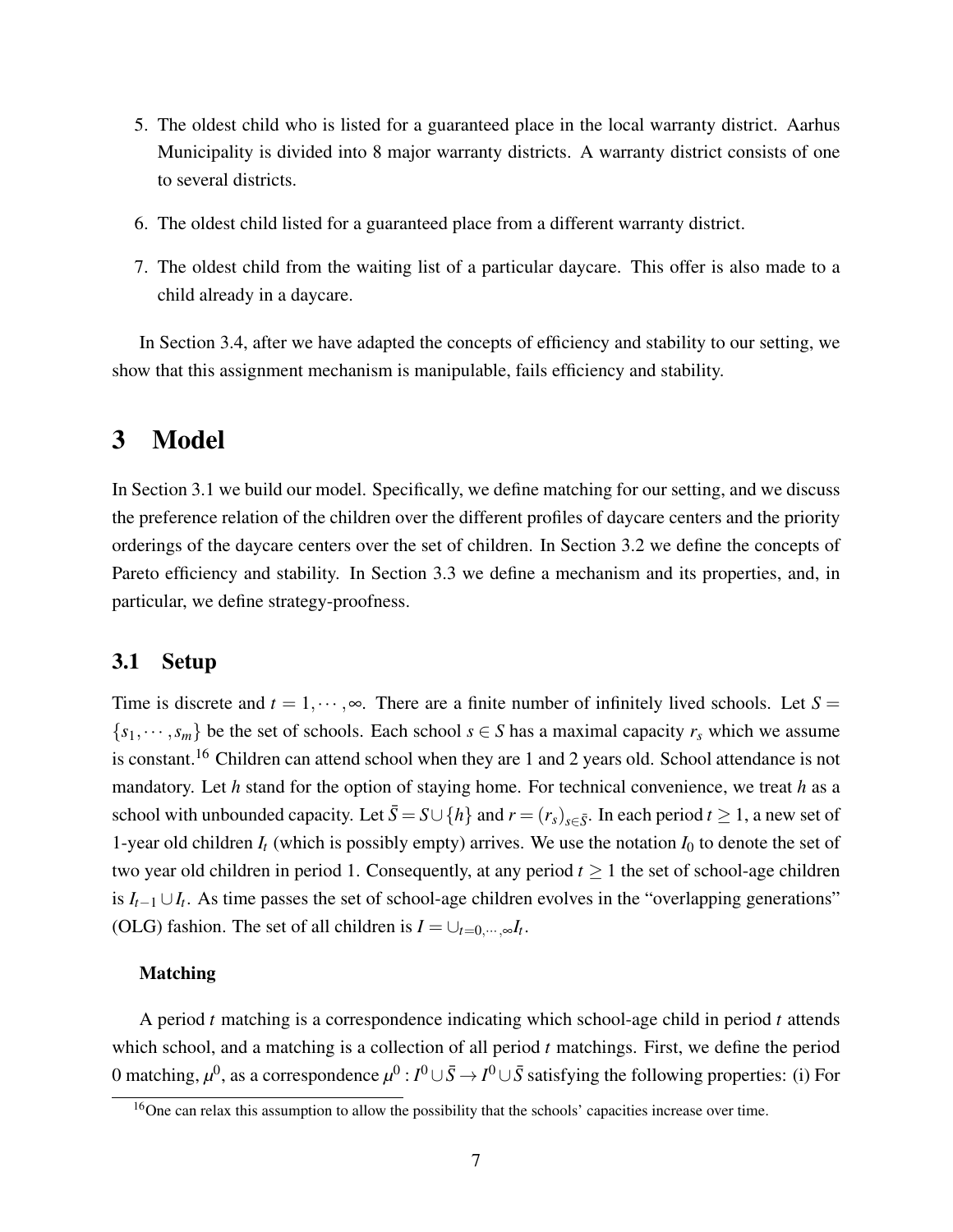all  $i \in I_0$ ,  $\mu^0(i) \subset \bar{S}$  and  $|\mu^0(i)| = 1$ ; (ii) For all  $s \in \bar{S}$ ,  $|\mu^0(s)| \leq r^s$  and  $\mu^0(s) \subset I_0$ ; and (iii) For all  $i \in I_0$ ,  $i \in \mu^0(s)$  iff  $\{s\} = \mu^0(i)$ .

**Definition 1** (Matching). A period t matching  $\mu^t$  (where  $t \geq 1$ ) is a correspondence

$$
\mu^t: I_{t-1}\cup I_t\cup \bar{S}\to I_{t-1}\cup I_t\cup \bar{S}
$$

*such that*

- *1. For all*  $i \in I_{t-1} \cup I_t$ ,  $\mu^t(i) \subset \overline{S}$  and  $|\mu^t(i)| = 1$
- 2. For all  $s \in \overline{S}$ ,  $|\mu^t(s)| \leq r^s$  and  $\mu^t(s) \subset I_{t-1} \cup I_t$
- *3. For all*  $i \in I_{t-1} \cup I_t$  *and all*  $s \in \overline{S}$ ,  $i \in \mu^t(s)$  *iff*  $\{s\} = \mu^t(i)$ *.*

*A matching*  $\mu$  *is a collection of period matchings:*  $\mu = (\mu^0, \mu^1, \cdots, \mu^t, \cdots)$ *. We use the notation*  $\mu(i)$  *to denote*  $(\mu^t(i), \mu^{t+1}(i))$  where t is the period in which i is one year old.

Requirement (1) ensures that each child is placed at most at one school, while requirement (2) ensures that each school does not house more children than its capacity. Due to requirement (3), a child is matched to a school if and only if the school is matched to the child.

#### Children's Preferences

Each child is characterized by a strict preference relation  $\succ_i$  over  $\bar{S}^2$ . The notation  $(s, s')$  denotes the allocation in which a child is placed at school *s* at age 1 and at school *s'* at age 2. We write  $(s, s') \succeq_i (\bar{s}, \bar{s}')$  if either  $(s, s') \succ_i (\bar{s}, \bar{s}')$  or  $(s, s') = (\bar{s}, \bar{s}')$ . Throughout the paper, we maintain the following assumption on preferences:

Assumption 1 (Rankability). *Each child i's preferences satisfy the following assumption which we* call rankability: if  $(s, s) \succ_i (s', s')$  for some  $s, s' \in \overline{S}$ , then  $(s, s'') \succ_i (s', s'')$  and  $(s'', s) \succ_i (s'', s')$  for *any*  $s'' \neq s'$ .

A direct consequence of the rankability assumption is the following: whenever  $(s, s) \succ_i (s', s')$ for some  $s \neq s' \in \overline{S}$ , then it must be that  $(s, s) \succ_i (s, s')$  and  $(s, s) \succ_i (s', s)$ . In addition, if  $(s', s') \succ_i$  $(s'', s'')$ , then  $(s, s) \succ_i (s', s'')$ . However, it is possible that  $(s', s') \succ_i (s, s')$  (and  $(s', s') \succ_i (s', s)$ ). Here also note that for each child there must exist some school such that attending this school for two consecutive periods is the most preferred option for the child.

The reasonings behind the rankability assumption is that i) each parent has rankings of the schools (not the pairs of schools) that is stable over time and that derive her preferences over the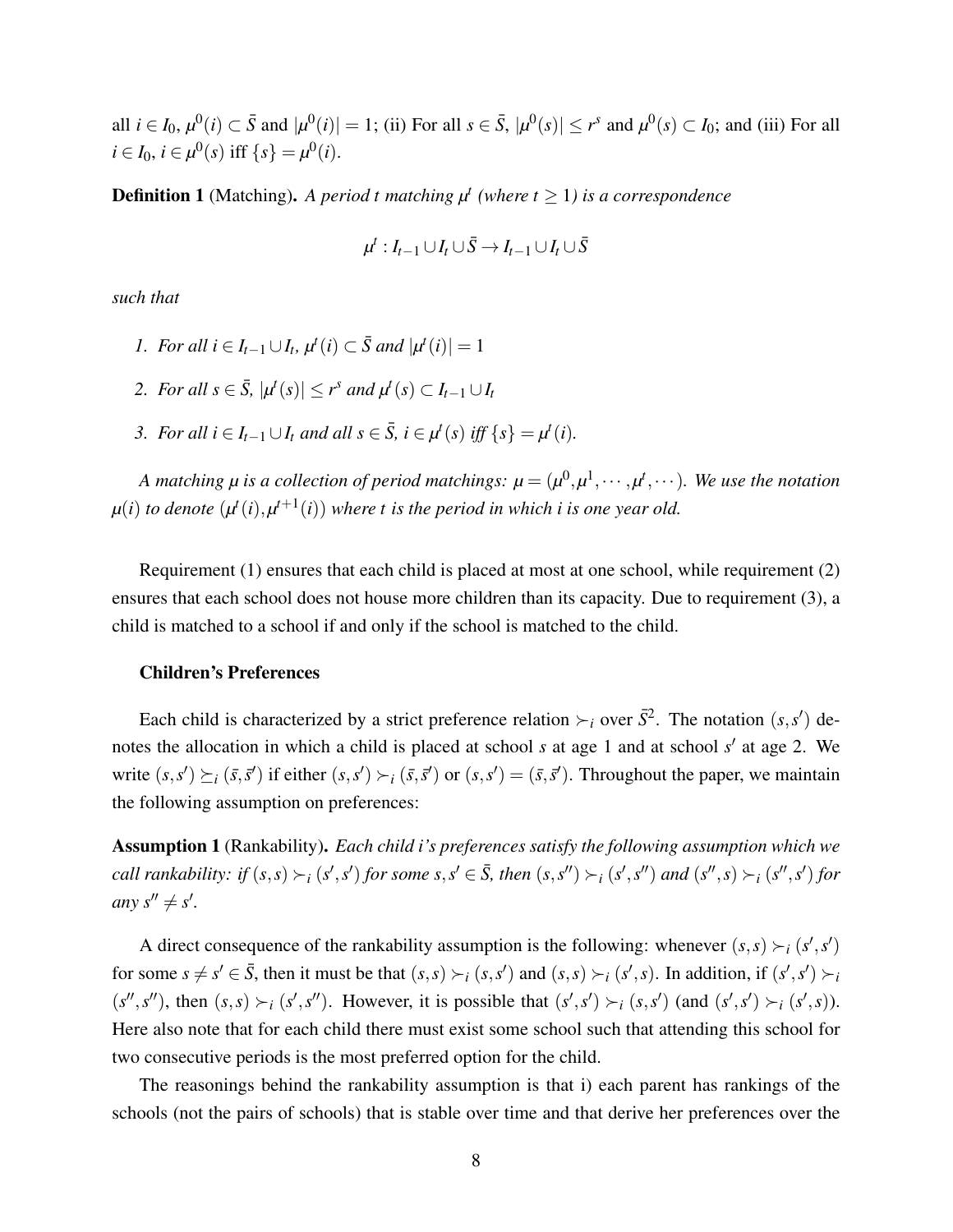pairs of schools, and ii) there is a constant switching cost of schools that parents care about. Based on these reasonings, we think that if a parent ranks school *s* ahead of *s'*, then she should prefer  $(s, s'')$  to  $(s', s'')$  for all  $s'' \neq s'$ . However, a parent could prefer  $(s', s')$  to  $(s, s)$  in order to save switching costs. These properties are captured in Assumption 1.

Below we present a stronger version of the rankability assumption.

**Definition 2** (Strong Rankability). *Child i's preferences satisfy* strong rankability *if, for any s*,  $s' \in \bar{S}$ 

$$
(s,s) \succ_i (s',s') \iff (s,s'') \succ_i (s',s'')
$$
 and  $(s'',s) \succ_i (s'',s')$  for all  $s'' \in \overline{S}$ .

Under strongly rankable preferences a child always prefers attending two (weakly) superior schools to attending an inferior school for two periods. Here we note that for all of our positive results we always assume that the preferences are rankable. On the other hand, for our negative results we assume that the preferences are strongly rankable because doing so strengthens these negative results.<sup>17</sup>

#### Schools' Priorities

At any period  $t > 1$ , each school ranks all the school-age children by priority. Priorities do not represent school preferences but rather, they are imposed by local municipality. For example, children with special needs might be given higher priority by the schools tailored to meet those needs, moreover, in the existing assignment mechanism in Denmark, all schools give priority to their currently enrolled children.

Henceforth, we assume that each institution gives the highest priority to its currently enrolled children, which is a feature of the assignment mechanism currently in place in Denmark. A rationale behind this priority is that no school forces its current enrollee out in order to free a spot for some other child. Because of this assumption, the priority ranking of each school is history dependent, i.e., a school's priority ranking depends on its attendees of the previous period.

One can argue that even in the school choice problem, the schools' priorities are history dependent because a typical school (for example, in Boston) gives priority to children whose siblings are in it. In other words, the matchings of the previous periods affect how the schools rank the new applicants. However, in the school choice literature, this history dependence of the schools' priorities is not modelled explicitly.<sup>18</sup> This omission is justified if the older siblings make decision

 $17$ Kurino (2013) considers two types of preferences: time-separable and time-invariant. We note here that our assumption of rankable preferences is neither weaker nor stronger than his assumption of time-separable preferences. His time-invariability assumption is equivalent to our strong rankability assumption. Also, strong rankability is closely related to the responsiveness assumption used in many-to-one matching settings.

<sup>&</sup>lt;sup>18</sup>With the exception of one recent working paper (Dur, 2011) that consider the sibling priorities explicitly (and thus, history-dependence) in the school choice problem.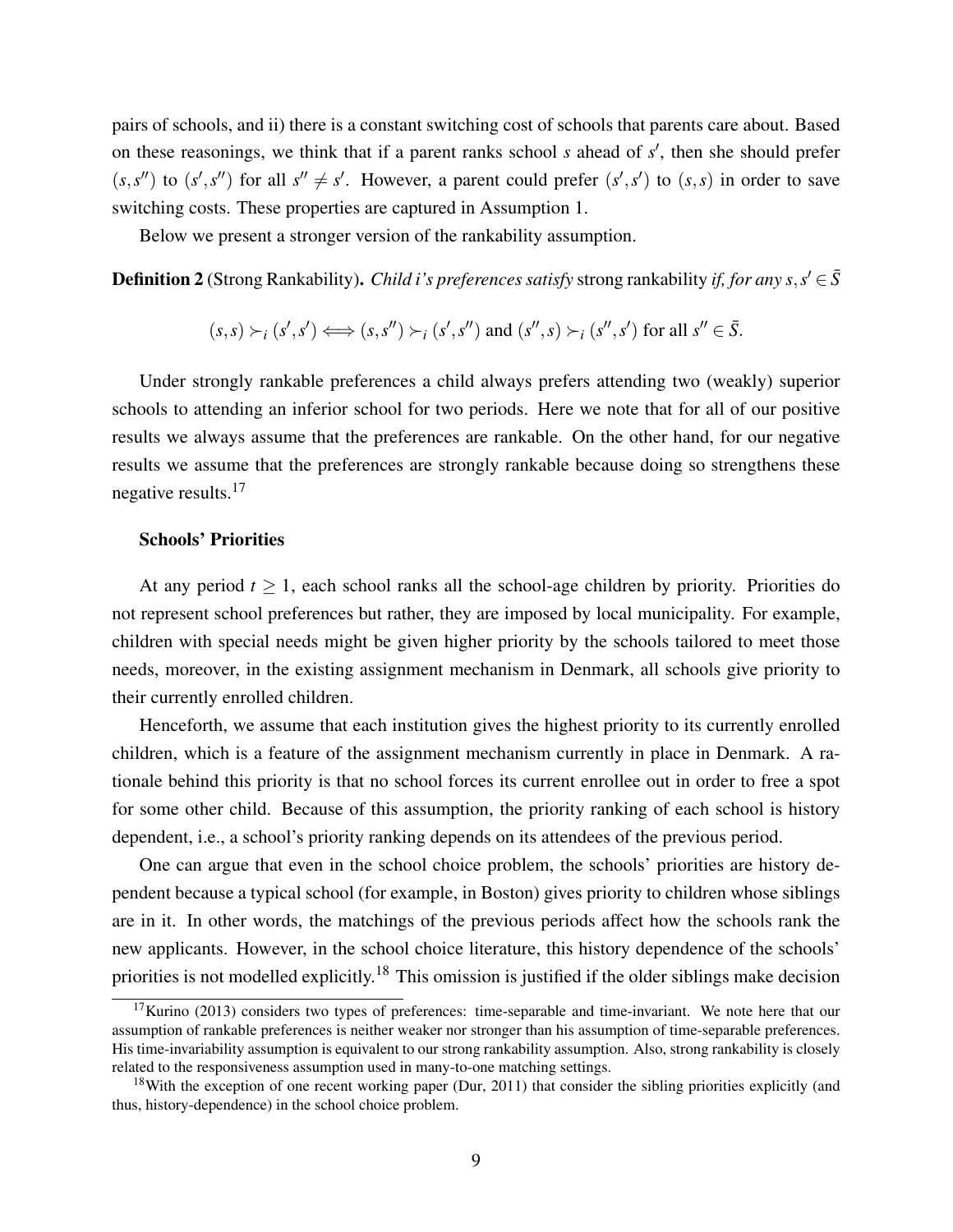without caring about the younger ones, i.e., one sibling's well-being is not dependent on another's. However, in our model, the children participate in the assignment mechanism twice and of course, any child's well being depends on the schools she attends in different periods. Therefore, in our model, we have to take the history dependence of the schools' priorities seriously.

We will denote the binary relation which generates the priority ranking of school *s* at period  $t \ge 1$  by  $\triangleright^t_s(\mu^{t-1})$ . That is, if at period *t* child *i* has a higher priority than child *j* at school *s* given the period *t* − 1 matching  $\mu^{t-1}$ , then we denote  $i \rhd s$   $(\mu^{t-1})$  *j*. We will assume throughout the paper that priorities are strict. In practice, whenever the school system outlines coarse priorities, as in the Danish system that we described in section 2, the system often designs a tie-breaking rule, so that, effectively priorities are indeed strict. In the Danish case, the tie-breaking rule is based on a first-come first-served basis.

We write  $i \trianglerighteq_s^t (\mu^{t-1}) j$  if either  $i \triangleright_s^t (\mu^{t-1}) j$  or  $i = j$ .

We assume that each school ranks the children in a lexicographical manner in which children's past attendance matters the most and then some criterion based on exogenous characteristics of the child (e.g., proximity to school, medical condition, immigration status and age). Let us now state formally the assumptions we impose on the priorities.

#### **Assumption 2** (Priorities). *For all i*  $\in$  *I and all t* = 1,2,..., *each school's priorities satisfy:*

- *1.* (*Priority for currently enrolled children) If*  $i \in I_{t-1}$  *and*  $i \in \mu^{t-1}(s)$  *for some s ∈ S, then*  $i \rhd_s^t (\mu^{t-1})$ *j* for all  $j \notin \mu^{t-1}(s)$ .
- *2.* (Weak consistency of different period rankings) If  $i$   $\triangleright$ <sup>t</sup><sub>s</sub><sup>*t*−1</sup> ( $\mu$ <sup>*t*−2</sup>) *j* for some  $i, j$  ∈  $I$ <sub>*t*−1</sub>,  $s$  ∈ S and  $\mu$ , then  $i \rhd_s^t (\mu^{t-1})$   $j$  in any of the following cases:
	- $\mu^{t-1}(i) = \mu^{t-1}(j) = s$
	- $\bullet$   $\mu^{t-1}(i) = s, h$  and  $\mu^{t-1}(j) = h$
	- $\mu^{t-1}(j) \neq s, h$
- *3.* (Weak irrelevance of previous assignment) If  $i \rhd_s^t (\mu^{t-1})j$  for some  $i, j \in I_{t-1}, s \in S$ , and *µ* with  $\mu^{t-1}(i)$  ≠ *s*,*h* and  $\mu^{t-1}(j)$  ≠ *s*,*h*, then  $i \triangleright_s^t (\bar{\mu}^{t-1})$  *j* for any  $\bar{\mu}$  satisfying one of the *following conditions.*
	- $\bar{\mu}^{t-1}(i) = \bar{\mu}^{t-1}(j) = s$
	- $\bar{\mu}^{t-1}(i) = s, h \text{ and } \bar{\mu}^{t-1}(j) = h$
	- $\bar{\mu}^{t-1}(j) \neq s, h$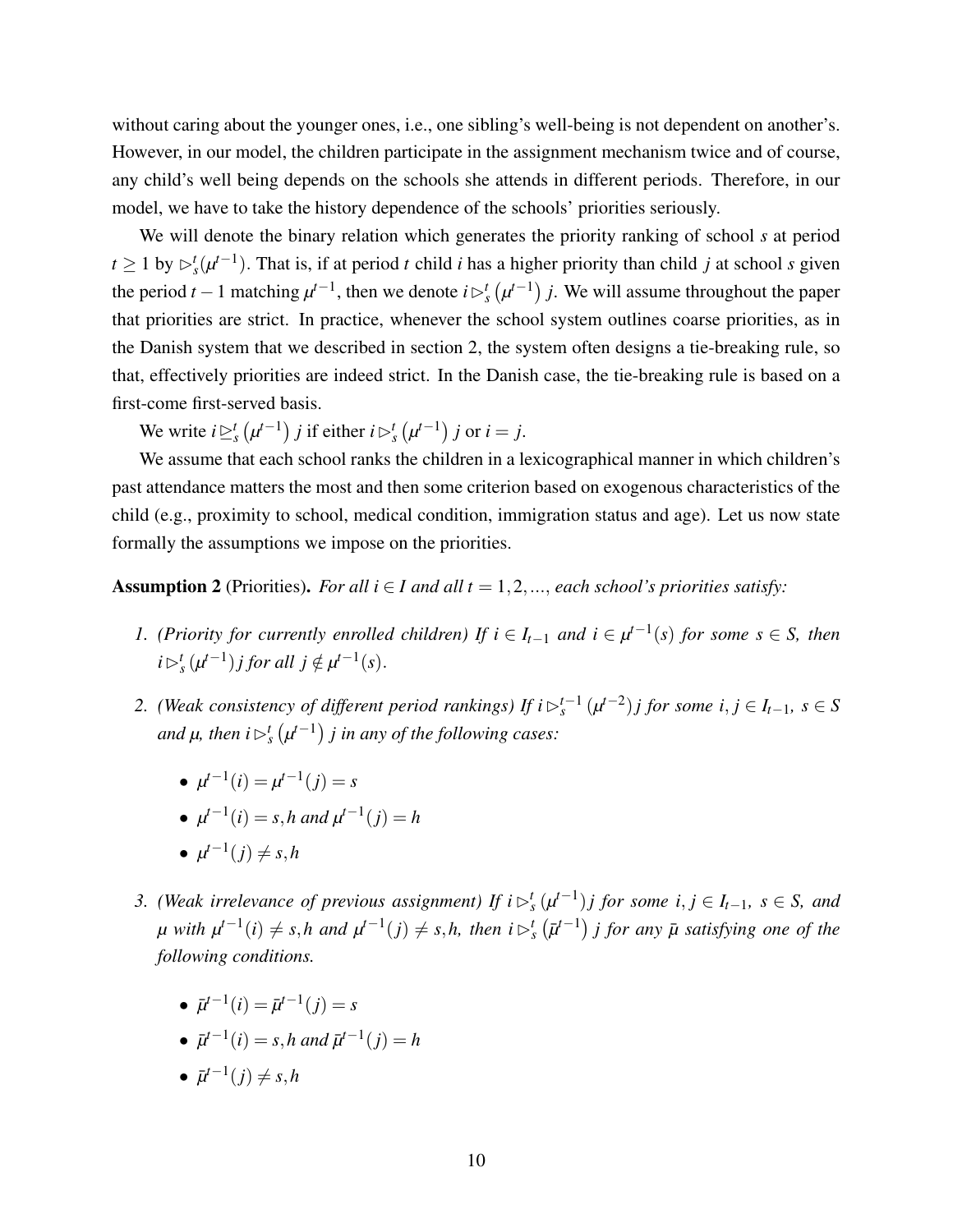*4.* (Weak irrelevance of difference in age) If  $i \rhd_s^t (\mu^{t-1})$  *j* for some  $i \in I_{t-1}$ ,  $j \in I_t$ ,  $s \in S$ , and  $\mu$ with  $\mu^{t-1}(i) \neq s,h$ , then  $i \rhd_s^t (\bar{\mu}^{t-1})$  j for all  $\bar{\mu}$ . In addition, if  $j \rhd_s^t (\mu^{t-1})$ i for some  $i \in I_{t-1}$ ,  $j \in I_t$ ,  $s \in S$ , and  $\mu$  with  $\mu^{t-1}(i) \neq s$ , h, then  $j \rhd_s^t (\bar{\mu}^{t-1})$  i for all  $\bar{\mu}$  with  $\bar{\mu}^{t-1}(i) \neq s$ , h.

Loosely speaking, the last three assumptions mean that the priorities of any school do not depend on the attendees of other schools (excluding staying home). Specifically, the second one says that if child *i* has higher priority than child *j* at school *s* in period *t* −1, then child *i* keeps her advantage over child *j* in the following period unless child *j* attends school *s* (*h*) while child *i* does not attend *s* (*s* or *h*). The third one says that at any period, school *s*'s relative ranking of any two children is not affected by the fact that one child has attended school  $s' \neq s$  and the other  $s'' \neq s$ . The fourth assumption says that at any period school *s*'s relative ranking of any two children is not affected by the fact that one child has attended school  $s' \neq s$  at period  $t - 1$  while the other is one year old at period *t*.

Assumption 2 resembles the priorities in the Danish daycare system. For instance, in the Danish system a child's priority at some school can be improved from one period to the next one if (i) she attends the school in the first period or (ii) she stays home in the first period and asks for guaranteed spot in the next period.

Here we remark that Assumption 2 does not rule out the possibility that a school *s* gives priorities to the children who have not attended any school over the ones who have attended some school other than *s* in the previous period. This possibility is ruled out if the schools' priorities satisfy the *Independence of Past Attendance* property which we define below.

Definition 3 (*Independence of Past Attendance*). *School s's priorities satisfy the* Independence of Past Attendance *(IPA) property if the conditions below are satisfied:*

*1a.* (Consistency of different period rankings) If  $i \triangleright_s^{t-1} (\mu^{t-2})$  *j* for some *i*, *j* ∈ *I*<sub>t−1</sub>, *s* ∈ *S* and  $\mu$ , *then i* $\triangleright_s^t$   $(\mu^{t-1})$  *j in any of the following cases:* 

$$
- \mu^{t-1}(i) = \mu^{t-1}(j) = s
$$
  

$$
- \mu^{t-1}(j) \neq s
$$

2*a.* (Irrelevance of previous assignment) If  $i$  ⊳<sup>t</sup><sub>s</sub></sub> ( $μ$ <sup>*t*−1</sup>) *j* for some  $i, j$  ∈  $I$ <sub>*t*−1</sub>,  $s$  ∈ S, and  $μ$  with  $\mu^{t-1}(i) \neq s$  and  $\mu^{t-1}(j) \neq s$ , then  $i \rhd_s^t (\bar{\mu}^{t-1})$  *j* for any  $\bar{\mu}$  satisfying one of the following *conditions.*

- 
$$
\bar{\mu}^{t-1}(i) = \bar{\mu}^{t-1}(j) = s
$$
  
-  $\bar{\mu}^{t-1}(j) \neq s$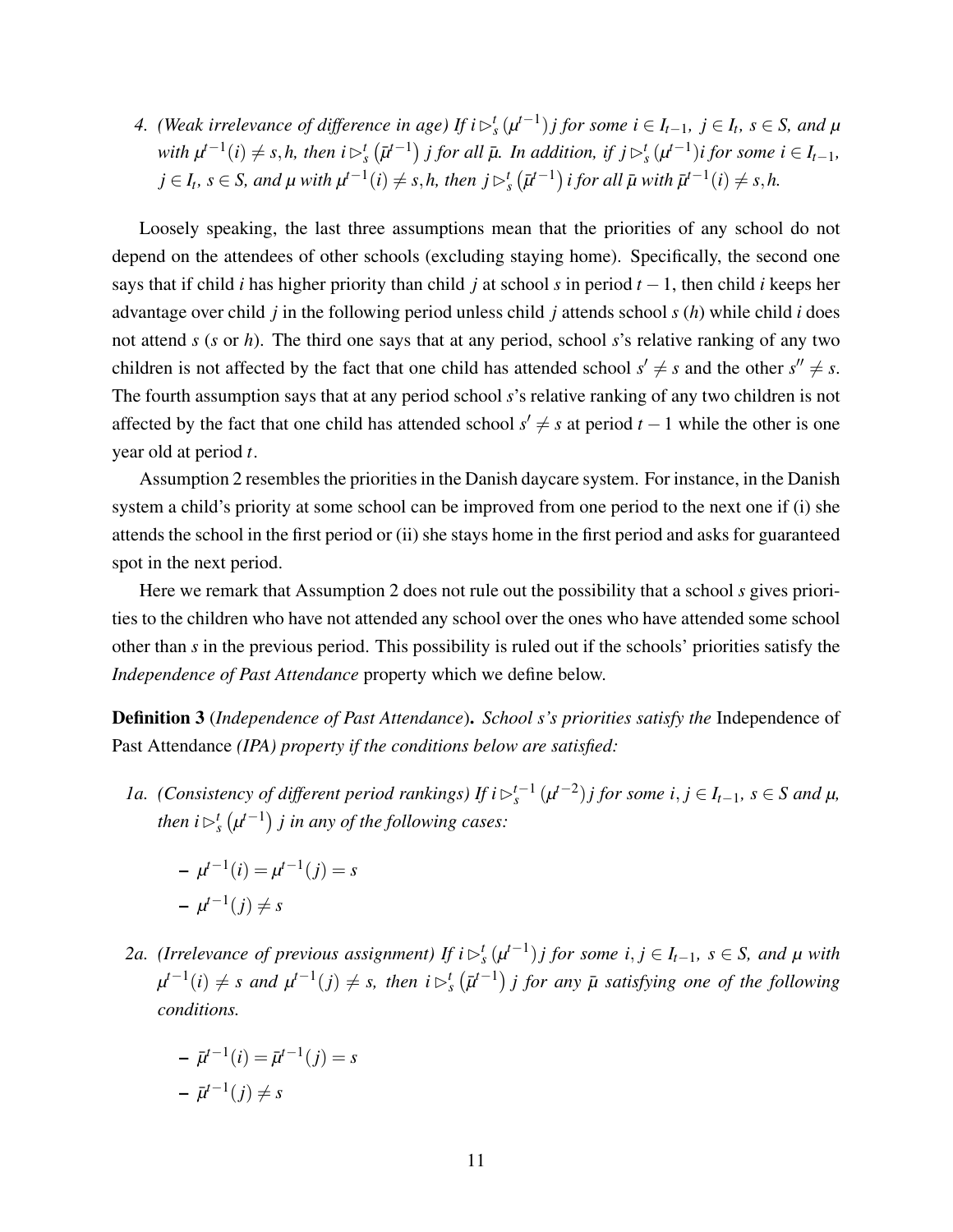*3a.* (Irrelevance of difference in age) If  $i \rhd_s^t (\mu^{t-1})j$  for some  $i \in I_{t-1}, j \in I_t$ ,  $s \in S$ , and  $\mu$  with  $\mu^{t-1}(i) \neq s$ , then  $i \rhd_s^t (\bar{\mu}^{t-1})$  j for all  $\bar{\mu}$ . In addition, if  $j \rhd_s^t (\mu^{t-1})$ i for some  $i \in I_{t-1}$ ,  $j \in I_t$ ,  $s \in S$ , and  $\mu$  with  $\mu^{t-1}(i) \neq s$ , then  $j \rhd_s^t (\bar{\mu}^{t-1})$  i for all  $\bar{\mu}$  with  $\bar{\mu}^{t-1}(i) \neq s$ .

In practice, *IPA* is often not satisfied: many schools give priority to two year old children who have not attended any school in the previous period over one year old children and the two year old children who have attended school in the previous period. In particular, given a concept called "guaranteed spots," *IPA* is not satisfied in the current Danish daycare assignment mechanism.

#### 3.2 Properties of a Matching: Efficiency and Stability

We first define the concept of a market, which will be used in our other definitions.

**Definition 4** (Market). *A market M is M* =  $(I, \bar{S}, r, \mu^0, \rangle, \rangle)$  *where*  $\mu^0$  *is a period 0 matching,*  $\succ$  =  $(\succ_i)_{i \in I}$  *is a preference profile of the children, and*  $\triangleright = (\triangleright_s)_{s \in S}$  *is a priority function of the schools. The set of markets is M .*

Here, observe that the period 0 matching is included in the definition of market explicitly. Since our model starts at period 1, the period 0 matching cannot be changed. Thus, all the matchings in a given market  $M = (I, \bar{S}, r, \mu^0, \rangle, \rho)$  must have the common period 0 matching,  $\mu^0$ .

In this section we define the properties of a matching for a fixed market *M*. The matching literature has identified Pareto efficiency and stability as the two main desirable properties. The main goal of this subsection is to adapt these concepts to our dynamic assignment problem.

For both Pareto efficiency and stability, we start defining a weaker concepts because they will be useful later in our analysis. First, let us define autarkic-efficiency which requires to eliminate all one period "trades" that improve at least one child without hurting others.

**Definition 5** (Autarkic Efficiency). *Matching*  $\mu$  *is autarkic efficient if for any*  $t \geq 1$ *, there does not*  $e$ xist period  $t$  matching  $\bar{\mu}^t$  such that  $(\mu^0, \cdots, \mu^{t-1}, \bar{\mu}^t, \mu^{t+1}, \cdots)$  Pareto dominates  $\mu$ .

For autarkic efficiency, one considers the possibilities to improve everyone by altering one period matchings. However, even when this possibility does not exist, one maybe able to (weakly) improve every agent by changing matchings of several periods. Below we present an example in which two children from the same cohort (or generation) improve over an autarkic efficient matching by trading their allocations.

**Example 1** (Pareto Improving Trade Within Cohort). Suppose that  $I = \{i_1, i_2, j_1, j_2\}$  and in period *1,*  $i_1$  *and*  $i_2$  *are two years old and*  $j_1$  *and*  $j_2$  *are one year old. There are 4 schools*  $s_1$ *,* $s_2$ *,* $s_3$ *and s*<sup>4</sup> *and each school has a capacity of 1 child. The schools' priorities satisfy* IPA *and the*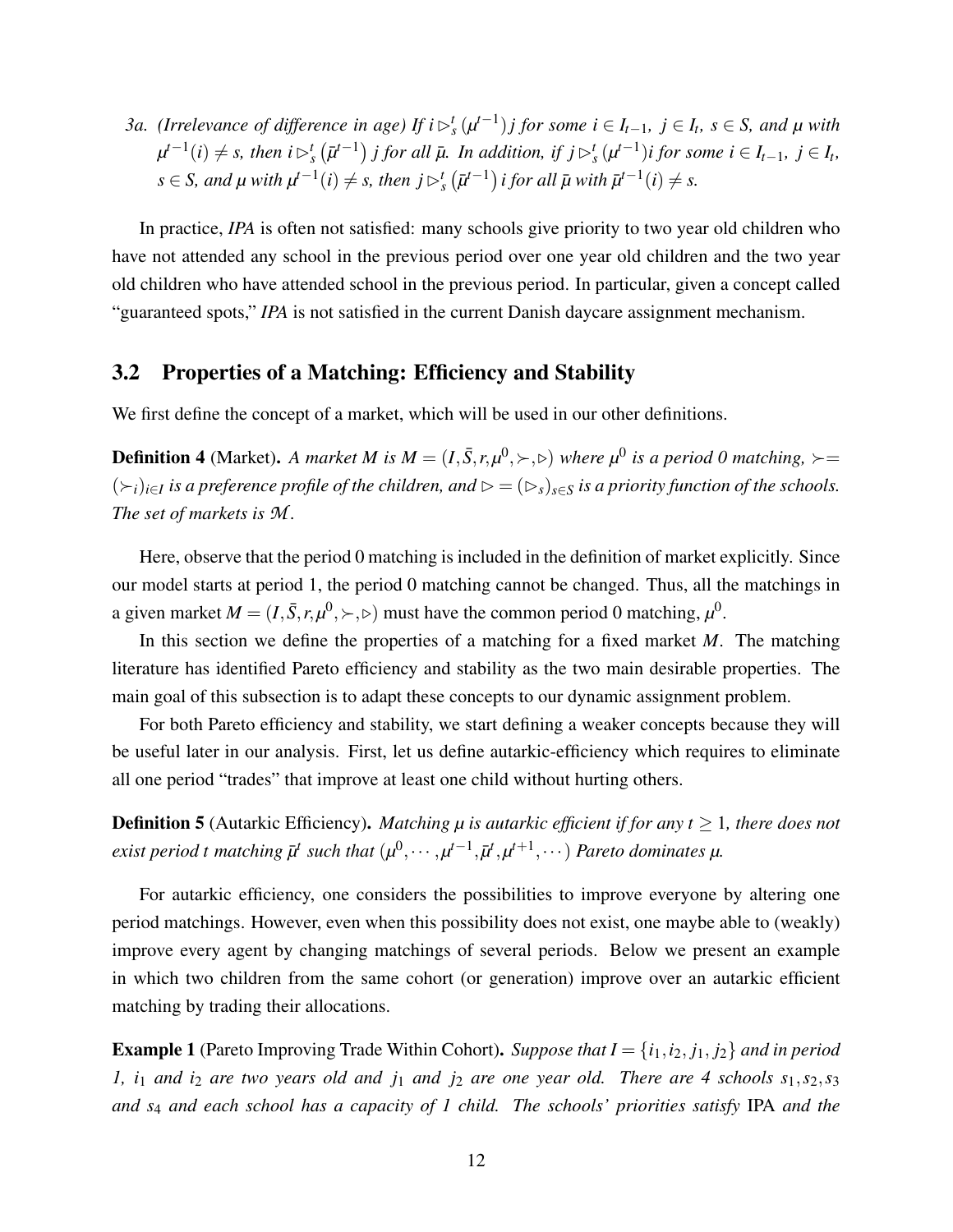*children's preferences satisfy* strong rankability*. The schools' priorities are given as follows under the assumption that the children have not attended any school in the previous period:*

$$
i_1 \rhd_{s_1} i_2 \rhd_{s_1} j_1 \rhd_{s_1} j_2
$$
  
\n
$$
i_2 \rhd_{s_2} i_1 \rhd_{s_2} j_2 \rhd_{s_2} j_1
$$
  
\n
$$
i_1 \rhd_{s_3} i_2 \rhd_{s_3} j_1 \rhd_{s_3} j_2
$$
  
\n
$$
i_1 \rhd_{s_4} i_2 \rhd_{s_4} j_2 \rhd_{s_4} j_1
$$

*Child i*1*'s top choice is s*<sup>1</sup> *while child i*2*'s is s*2*. The other two children's preferences satisfy the following conditions:*

$$
(s_2, s_2) \succ_{j_1} (s_1, s_1) \succ_{j_1} (s_4, s_2) \succ_{j_1} (s_3, s_1) \succ_{j_1} (s_3, s_3) \succ_{j_1} (s_4, s_4)
$$
  

$$
(s_2, s_2) \succ_{j_2} (s_1, s_1) \succ_{j_2} (s_3, s_1) \succ_{j_2} (s_4, s_2) \succ_{j_2} (s_3, s_3) \succ_{j_2} (s_4, s_4)
$$

*Now consider the following matching*  $\mu$ *:*  $\mu^1(i_1) = s_1$ ,  $\mu^1(i_2) = s_2$ ,  $\mu^1(j_1) = s_3$ ,  $\mu^1(j_2) = s_4$ ,  $\mu^2(j_1) =$  $s_1$ ,  $\mu^2(j_2) = s_2$ . Matching  $\mu$  satisfies autarkic efficiency. However, observe that children  $j_1$  and  $j_2$ *strictly improves over µ if they trade their matchings.*

Loosely speaking, in Example 1, children  $j_1$  and  $j_2$  are assigned "extreme" allocations under matching  $\mu$ . Hence, these children  $j_1$  and  $j_2$  improve over the extreme allocations by "trading" their allocations.

In the example above the children from the same cohort strictly improve over an autarkicefficient matching by trading their matchings. The example illustrates the need to strengthen the Autarkic efficiency concept. We say a matching  $\mu$  is *Pareto efficient* if no other matching strictly improves at least one child without hurting the others.

**Definition 6** (Pareto Efficiency). A matching  $\bar{\mu}$  Pareto dominates  $\mu$  if

$$
\bar{\mu}(i) \succeq_i \mu(i) \ \forall i \in I \ and \ \bar{\mu}(j) \succ_j \mu(j) \ for \ some \ j \in I.
$$

*A matching μ is Pareto efficient if no matching μ Pareto dominates μ.* 

Note here that any Pareto efficient matching is also autarkic efficient.

Now let us consider stability. Adapting the definition of stable matching in our setting is not straightforward as the dynamic nature of our setting presents some challenges, which are absent in the school choice problem. We propose a stability concept based on the idea of *justified envy*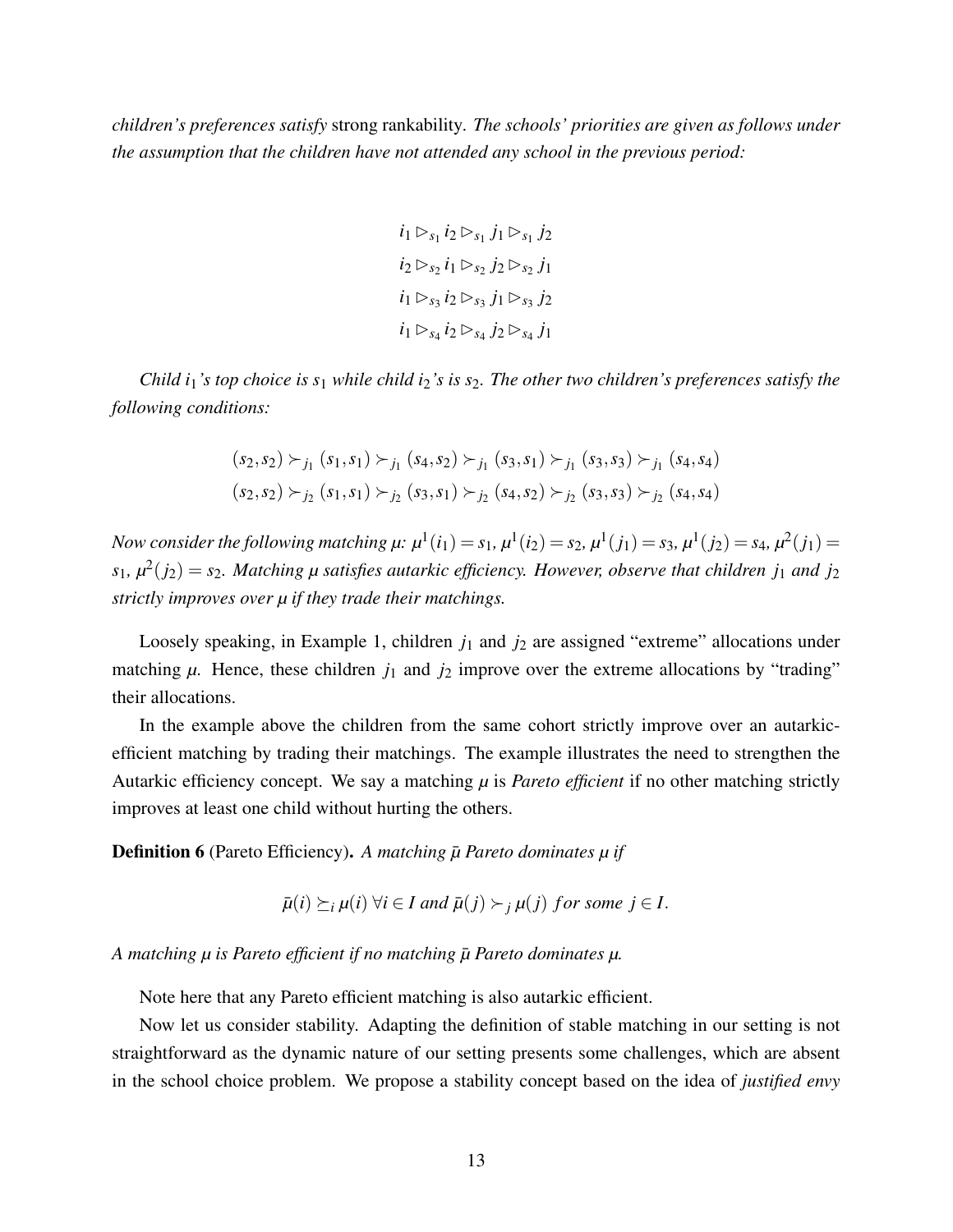freeness.<sup>19</sup> As in the case of efficiency, we first define the concept of *autarkic stability*, which we perceive as a naive version of our main stability concept. A matching is said to satisfy autarkic stability if no child can *justify* her envy of another child at some period *t*, without considering the effects that her alternative placement would have on the priorities of the schools. That is, if child *i* improves by moving to school *s* from her currently matched school only at *t* while keeping her past/future allocation fixed, then *s* must not have assigned a seat to any child who has lower priority than *i*. In a way, for autarkic stability, we are analyzing the problem at fixed period *t*, assuming that the matching of every other period  $t' \neq t$  is fixed.

**Definition 7** (Autarkic Stability). A matching  $\mu$  satisfies autarkic stability *if at any period t*  $\geq 1$ , *there does not exist a school-child pair* (*s*,*i*) *such that (1) and (2) below hold at the same time*

- *I.* (*a*)  $(s, \mu^{t+1}(i)) \succ_i (\mu^t(i), \mu^{t+1}(i)),$  *or* (*b*)  $(\mu^{t-1}(i), s)$   $\succ_i (\mu^{t-1}(i), \mu^{t}(i)),$
- 2.  $|\mu^t(s)| < r_s$  *or/and*  $i \rhd_s^t (\mu^{t-1})$  *j* for some  $j \in \mu^t(s)$ .

Condition (1) above refers to the fact that child *i* would be strictly better off by switching to some school *s* rather than the school specified by the matching  $\mu$ . On top of that, condition (2) implies that either there are unfilled spots at the preferred school *s* of child *i*, or the school is in full capacity but some child *j* placed at this school under the matching  $\mu$  has lower priority than child *i*.

In the notion of autarkic stability, each child ignores that switching her school at age 1 could lead to a different matching at the period when she is two. In this sense, justified envy is towards the status quo matching (not against potential matchings that form as a result of some child's school switch). In a marriage market with externality studied in Sasaki and Toda (1996) any pair who is contemplating to form a new match together considers the other agents' potential responses to the pair's action. These potential responses could include the status quo, i.e., the ones in which the agents who were not matched to the blocking pair in the original matching remains matched to the same agent. In this sense, in the autarkic stability concept we consider a fixed potential response, which is the status quo.

In the definition of autarkic stability, one considers only the one period potential deviations, therefore there are two shortcomings in this stability notion: (1) because the children can attend school for two periods, a child could imagine situations in which she changes her match in both periods and (2) the schools' priorities, which have to be considered for stability, evolve depending

 $19$ In static settings in which one side of the market has priorities but not preferences, stable matchings have been interpreted as matchings that are free of justified envy (see Balinski and Sönmez (1999) and Abdulkadiroğlu and Sönmez (2003)).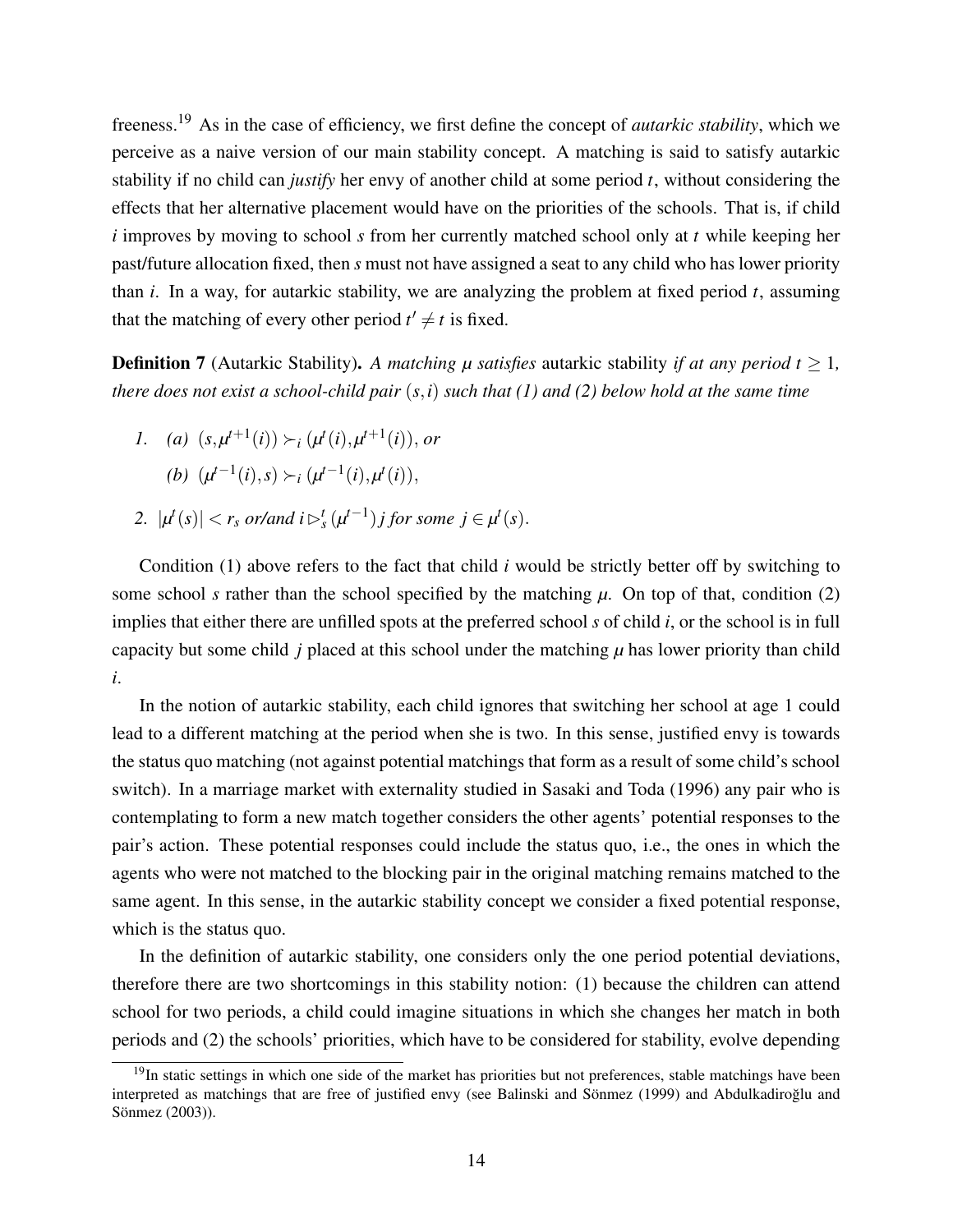on the past matchings. These shortcomings are magnified if strong rankability or IPA are not satisfied. To illustrate this let us consider the following two examples of matchings that might satisfy autarkic stability, but that nevertheless present a case for justified envy.

Example 2 (Justified Envy under Failure of Strong Rankability). *Consider a matching that places child i at school s' when she is both 1 and 2 years old. However, there is another school s such that child i improves only if she switches to school s in both periods. Observe that child i's preferences are not* strongly rankable*. Moreover, suppose that when child i is 1 year old, at school s she has priority over another child i' who is placed at school s at that time. In addition, suppose that when child i is two years old, there is no child at school s with lower priority than i. With this information, we cannot rule out the possibility that the matching satisfies* autarkic stability *because child i prefers*  $(s', s')$  *to*  $(s, s')$ *.* 

However, one can argue that child i's envy of i<sup>t</sup> is justified: she has the right to attend school *s ahead of i*<sup>0</sup> *at age 1. Then, in the following period, she will be in the highest priority group at school s. This would give her the right to attend school s when she is 2.*

**Example 3** (Justified Envy under Failure of IPA). Suppose that there are 2 schools, s and s', with *respective capacities of 1 and 2 children. Children i and i' are born at the same period and their preferences satisfy the following property:*  $(s, s) \succ (s', s) \succ (h, s) \succ (s', s')$ . Suppose that school s gives higher priority to child i than i<sup>t</sup> at period t when the children are 1 year old. However, i<sup>t</sup> is *given higher priority over child i by school s at period t* + 1 *if at period t, i' does not attend any* school while *i* attends s'. Observe that school s's priorities do not satisfy IPA.

*Consider a matching which places both children at school s' in period t but places child i at school s and child i*<sup>0</sup> *at school s*<sup>0</sup> *in period t* +1*. Implicitly, the period t spot of school s is assigned to some other child who has higher priority at school s over both children. With this information only, we cannot prove that the matching does not satisfy* autarkic stability*.*

However, one can argue that child i<sup>t</sup> envies i in a justified manner: if she stays home at period *t and attends school s at period t* + 1*, then she would definitely improve. In addition, she would have had priority over i at school s in period t*  $+1$ *.* 

To account for the issues raised in Examples 2 and 3, we strengthen the concept of autarkic stability. Mainly, for our stability concept we will consider children who take into consideration that priorities are history-dependent, so that justified envy is not simply based on the current period's matching. Before formally defining the concept, we need to define the following notation.

For any  $i, j \in I_t$ ,  $s \in \overline{S}$  and  $\mu$  such that  $\mu(i) \neq \mu(j)$  and  $\mu(j) \in S$ , let

$$
\bar{M}^{t}(i, j, \mu) \equiv \left\{ \bar{\mu}^{t} : \bar{\mu}^{t}(i) = \mu^{t}(j), \bar{\mu}^{t}(j) \neq \mu^{t}(j) \& \bar{\mu}^{t}(i') = \mu^{t}(i') \forall i' \neq i, j \in I_{t-1} \cup I_{t} \right\}.
$$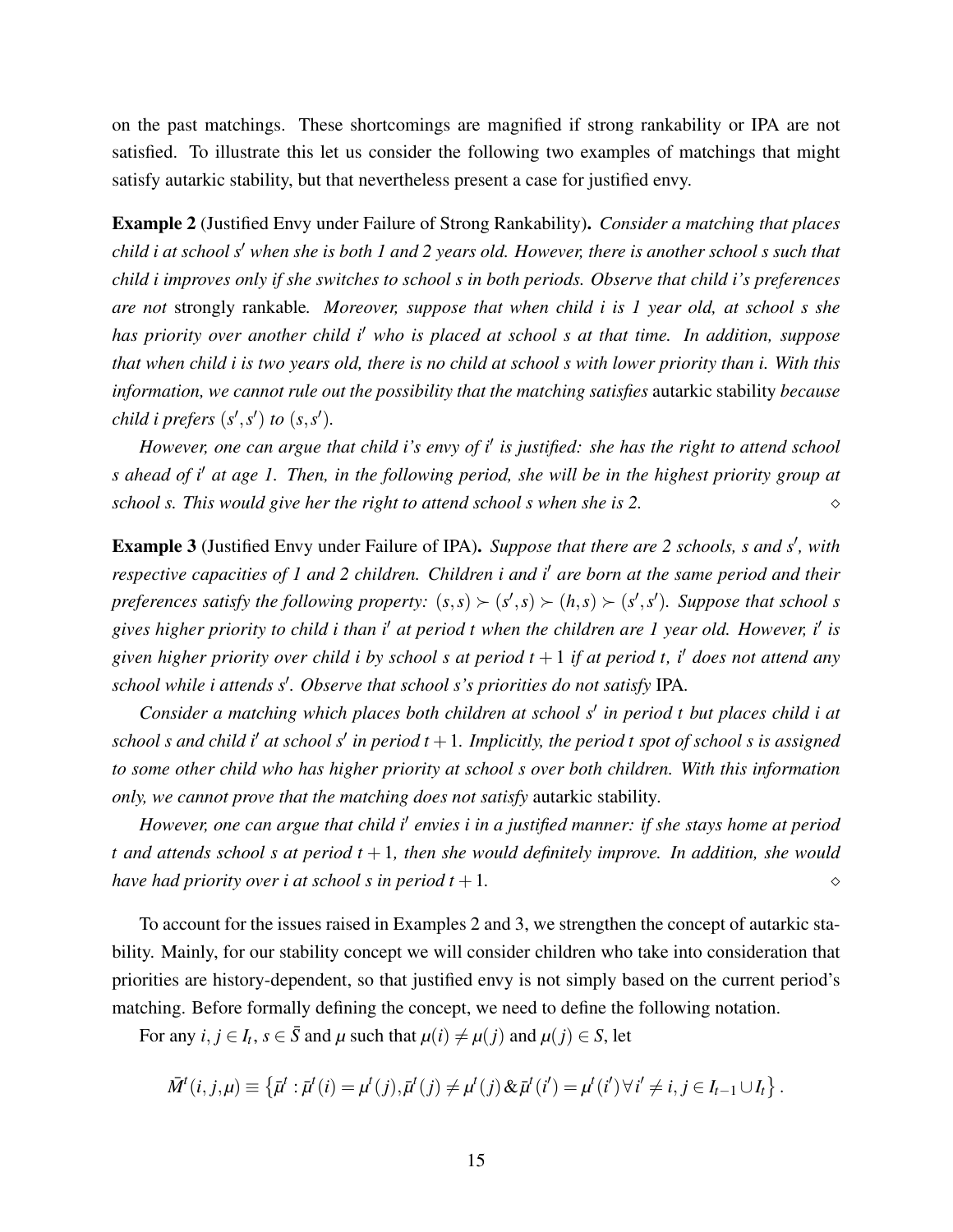That is, the set  $\bar{M}^t(i, j, \mu)$  is a set of matchings at period *t* such that *j* is replaced by *i* in the allocation specified by the matching  $\mu^t$ , *j* is placed at a different school and all other children's placements remain unchanged. One may think of this as the set of all hypothetical matchings at time *t* such that *i* replaces *j* who then finds a school somewhere else — perhaps home, or some other school — and all other children remain in the same school. Under this view, an allocation of a particular period is considered "unfair" (or subject to justified envy) if the child takes the matching of all other children at all other periods as given. In particular, when the child "feels" that she has justified envy over some child in a particular school, for the following period, she imagines that this child over whom she had priority will either stay at home, or be placed in some other school that will not affect the next period's matching and all other children remain matched as originally.

**Definition 8** (Stability). *Matching*  $\mu$  *is stable if it satisfies autarkic stability and at any period t*  $\geq 1$ , *there does not exist a triplet*  $(s, s', i)$  *such that* 

$$
(s,s')\succ_i(\mu^t(i),\mu^{t+1}(i)),
$$

*for*  $s \neq \mu^t(i)$ ,  $s' \neq \mu^{t+1}(i)$  and one of the following conditions holds:

- *1.*  $|\mu^t(s)| < r_s$  and  $|\mu^{t+1}(s')| < r_{s'}$ ,
- 2.  $|\mu^{t}(s)| < r_{s}, |\mu^{t+1}(s')| = r_{s'},$  and, for some  $j' \in \mu^{t+1}(s'), i \rhd_{s'}^{t+1}$  $\int_{s'}^{t+1} (\bar{\mu}^t) j'$  where  $\bar{\mu}^t$  is the period *t* matching with  $\bar{\mu}^t(i) = s$  and  $\bar{\mu}^t(i') = \mu^t(i')$  for all  $i' \neq i \in I_{t-1} \cup I_t$ ,
- 3.  $|\mu^{t}(s)| = r_{s}, |\mu^{t+1}(s')| < r_{s'}$ , and, for some  $j \in \mu^{t}(s), i \rhd_{s}^{t} (\mu^{t-1})j$ ,
- 4.  $|\mu^{t}(s)| = r_{s}$ ,  $|\mu^{t+1}(s')| = r_{s'}$ , for some  $j \in \mu^{t}(s)$ ,  $j' \in \mu^{t+1}(s')$  and for any  $\bar{\mu}^{t} \in \bar{M}(i, j, \mu)$ ,  $i \rhd_s^t (\mu^{t-1}) j$  and  $i \rhd_{s'}^{t+1}$  $\int_{s'}^{t+1} (\bar{\mu}^t) j'$ .<sup>20</sup>

We interpret justified envy in the dynamic context as the existence of a pair of schools for which a child prefers to its current match and such that in some "reasonable" way it would be "fair" for her to go to the preferred schools. Specifically, a reasonable way may mean one of the following four cases: (1) both of these schools have unassigned spots; (2) in the first period a preferred school has an unassigned spot and in the second, the child has a higher priority over another child allocated at a preferred school; (3) a preferred school in the second period is operating with less than full capacity and in the first period the child is placed on a higher priority in that preferred school than some other child already allocated there, and finally (4) in the first year the child has a higher priority than some other child in a particular school and in the second year, the child has a higher priority than some other child even if there had been a reallocation in the first period,

<sup>&</sup>lt;sup>20</sup>Observe that  $\mu^{t}(j) = s \neq h$  as *h* has an unlimited capacity. Hence,  $M^{t}(i, j, \mu)$  is well defined.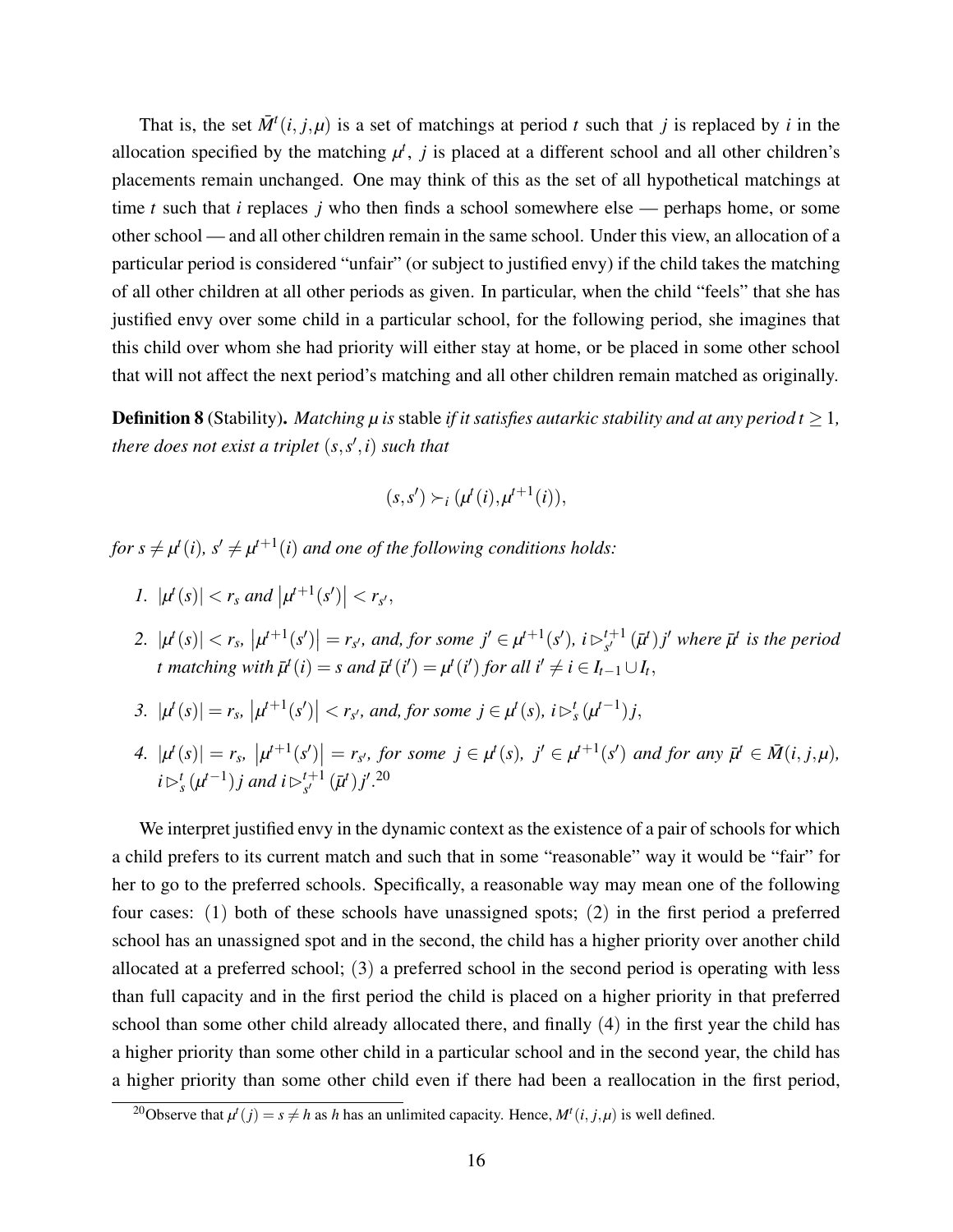in which she replaced some child in year 1, as long as in this new allocation all other children remained in the same school.

In the definition of stability each child ignores the fact that switching her school at age 1 could change the matching at the period when she is two. In fact, the history dependence of the schools' priorities is considered for justified envy carefully but it is always towards the status quo matching.

In static settings it is well known that the stability notion based on the idea of blocking is equivalent to the one based on the idea of elimination of justified envy. However, this is not true in our setting because the schools' priorities are history-dependent in our setting. If one considered a notion of stability based on the idea of blocking groups, it would have been necessary to define "preferences" for schools. Then, due to the history-dependence of the schools' priorities, a school could "prefer" a matching in which it matches to the same child for two periods to another matching in which the child is replaced with another in one period only. In such cases, the stability notions based on the idea of blocking may not be equivalent to ours, which we illustrate through the example below.

Consider a market *M* and a matching in this market in which school *s* with a capacity of one child is matched to child *i* in periods 1 and 2. Suppose that there is a two-year-old child *j* in period 1 who improves if she attends *s* at period 1. In addition, let school *s* give a higher priority to *j* than to *i* at period 1. According to our definition of stability, child *j* has a justified envy; thus, the matching above is not stable. However, this matching could be stable according to the notions of stability based upon the idea of blocking pairs. For instance, *s*'s preferences can be such that it prefers the original matching to the matching in which it matches with *j* in period 1 and with *i* in period 2, due to the history-dependence of its priorities. If this is the case, school *s* will not be a part of a coalition that blocks the original matching.<sup>21</sup>

Stability is a refinement of autarkic stability and we believe that it is a natural concept that captures the meaning of justified envy in our setting. We must remark that the definition of stability is stronger than what Examples 2 and 3 call for. In other words, one can slightly weaken Definition 8 so that a matching is stable if it satisfies autarkic stability and is free of justified envy, as discussed in Examples 2 and 3. However, this does not change any of the results in the next section. Given this, weakening the definition of stability is not beneficial from a technical perspective.

Examples 2 and 3 show that our stability concept is not equivalent to the autarkic stability notion if either strong rankability or IPA are not satisfied. But what if both of them are satisfied? In this case, it turns out that the two concepts of stability are equivalent. Since this is a lengthy result, we refer the interested readers to Appendix A.

 $^{21}$ Thus, our stability notion is not equivalent to Kurino (2009)'s notion of dynamic pairwise-stability. There are also other notions of stability in two sided dynamic marriage models, such as Kurino (2009)'s dynamic pairwise-stability or Damiano and Lam (2005)'s self-sustaining stability. In these notions agents are farsighted, which is not the case for our notions of stability.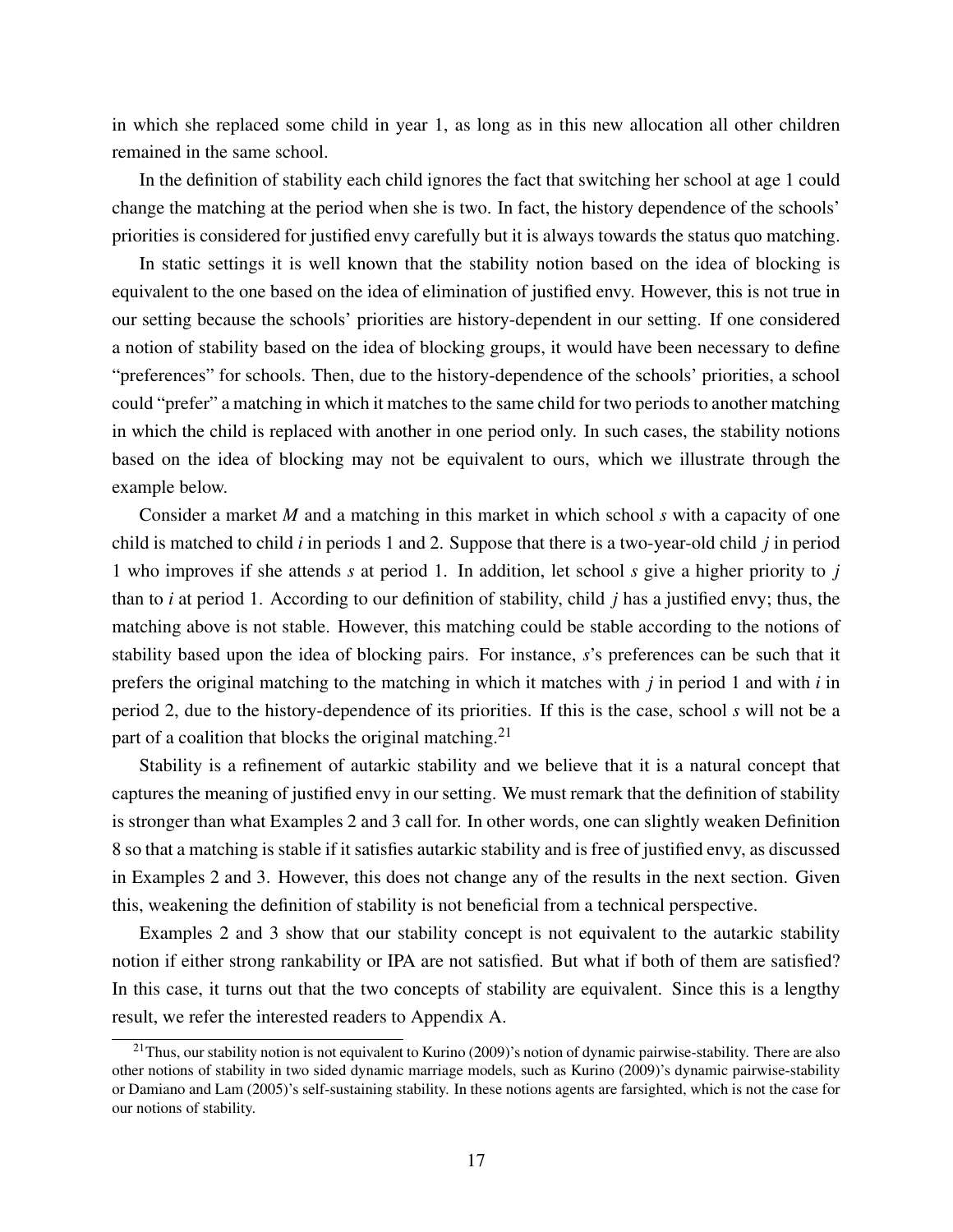### 3.3 Mechanism and Its Properties

A mechanism  $\varphi$  is a systematic process that assigns a matching for each market. Here we consider direct mechanisms i.e., each child reports her full preferences and based on these reports the mechanism returns a matching. In each market, no mechanism modifies the period 0 matching corresponding to this market. In other words, a mechanism returns period matchings in periods  $t \geq 1$ for each market. Let  $\varphi_i(M)$  be the pair of schools to which child *i* is matched under mechanism ϕ. We will focus mainly on the strategy-proof mechanisms: i.e., the ones in which reporting a true preference is a weakly dominant strategy for each agent in its associated preference revelation game.

Definition 9 (Strategy-Proofness). *A mechanism* ϕ *is* strategy-proof *if the following condition is* satisfied for all  $M = (I, \bar{S}, \mu^0, \succ, r, \rhd) \in M$ ,  $i \in I$ , and  $\succ_i'$ 

$$
\varphi_i\left(I,\bar{S},\mu^0,\succ,r,\rhd\right)\succeq_i \varphi_i\left(I,\bar{S},\mu^0,\succ'_i,\succ_{-i},r,\rhd\right)
$$

*where* <sup>−</sup>*<sup>i</sup> is the preferences of the players except i.*

The mechanisms we study in this paper collect the preference reports of one year old children in each period *t* ≥ 1 and they produce a period matching for period *t* based on the reports accumulated in periods  $t' \leq t$ . For such a mechanism, a child's matching in the period when she is two depends on the reports of the children who are born in that period. This implies that the child must worry about the actions of all the children born in the future periods. In this sense, it is very difficult for children to choose their optimal strategies. For this reason, the class of strategy-proof mechanisms is very important in our setting for practical reasons.

One may worry that reporting preference profiles over pairs of schools is a big burden on the children. However, we will later define the notion of isolated preferences which ranks the schools (not the pairs of schools) depending on the past matchings. Then all the mechanisms we consider in this paper can be adjusted so that each child reports her isolated preferences in each period.

Definition 10 (Stability and Efficiency). *A mechanism* ϕ *is* efficient (stable)*, if it yields an efficient (stable)* matching in each market  $M \in \mathcal{M}$ .

### 3.4 Danish Mechanism Revisited

In this subsection, we revisit the Danish mechanism. For specificity, we focus on the Aarhus mechanism presented in Section 2 and show that the mechanism does not satisfy any of the desirable properties discussed in the previous subsection.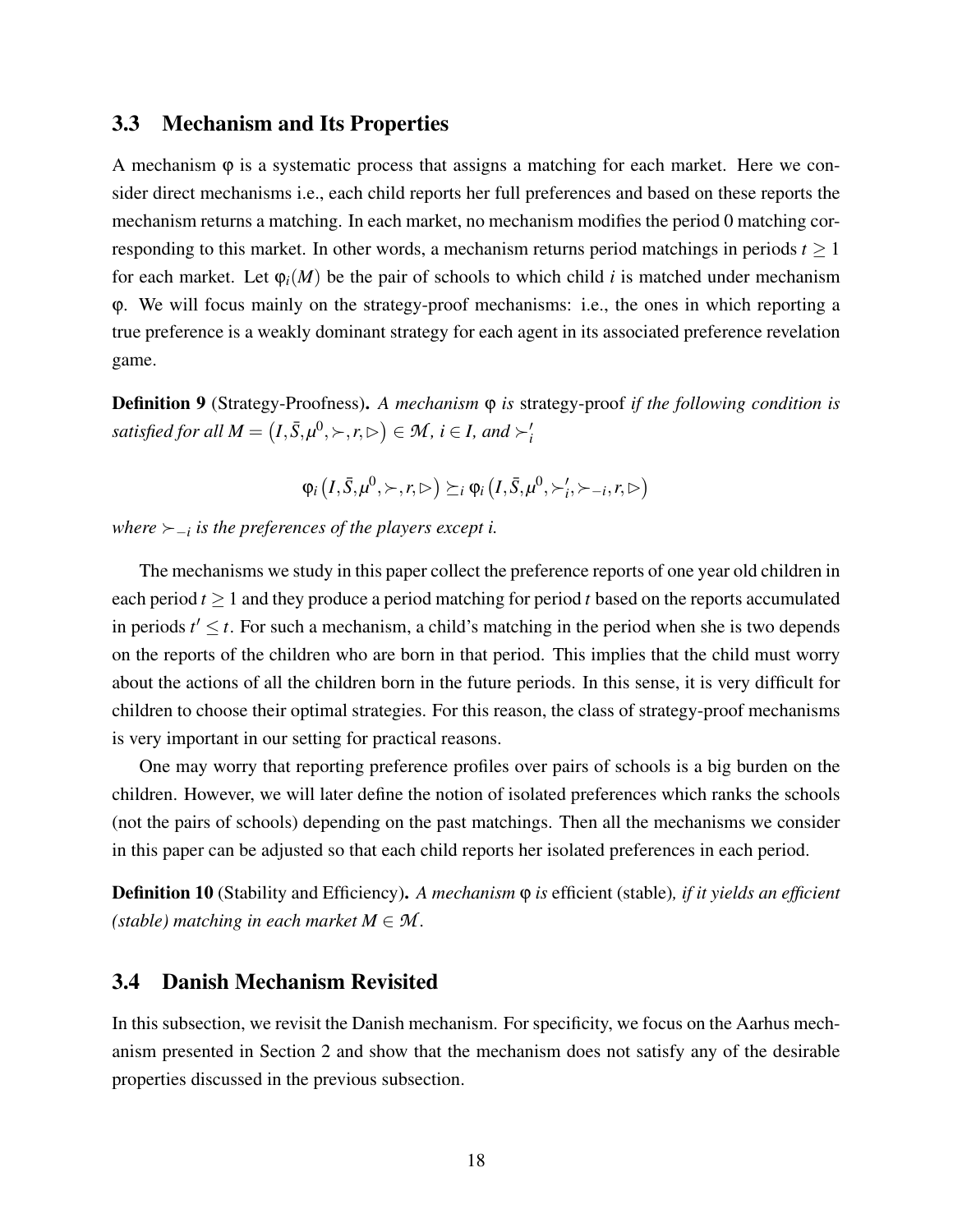Example 4 (Aarhus Mechanism). *Suppose there are 2 schools,* {*s*1,*s*2} *and each school has a capacity of one child. In each period, 1 child is born. Their preferences satisfy the following property:*  $(s_1, s_1) \succ (s_2, s_1) \succ (h, s_1) \succ (s_2, s_2)$ . Denote the child born in period t by  $i_t$ . If all *children report truthfully, their allocation in the Aarhus mechanism will be*  $\mu(i_1) = (s_1, s_1)$ ;  $\mu(i_2) =$  $(s_2, s_2); \mu(i_3) = (s_1, s_1); \ldots, \mu(i_k) = (s_1, s_1);$  and  $\mu(i_{k+1}) = (s_2, s_2)$ , for k odd.<sup>22</sup>

*Consider the following strategy: each child participates in the Aarhus mechanism when she is 2. Each child also participates in the Aarhus mechanism when she is one if and only if the child from the previous generation attended school s*<sup>2</sup> *in the previous period. Whenever a child participates her reported preferences rank the schools as follows: s*1,*h*,*s*2*.*

*The resulting matching from the strategy described above is that* (*h*,*s*1) *for each child. It is easy to see that this strategy profile is an (subgame perfect) equilibrium: no child wants to deviate because she cannot attend school s*<sup>1</sup> *when she is 1. If she attends school s*<sup>2</sup> *when she is 1, then she cannot attend s*<sup>1</sup> *when she is 2 because she will lose her priority over the younger child in that period.*

*Clearly, the Aarhus mechanism is not efficient as each child matching with* (*s*2,*s*1) *Pareto dominates*  $(h, s_1)$ *. Furthermore, in each period, the younger child can attend school s<sub>2</sub> <i>as it has an unfilled spot. Consequently, the Aarhus allocation mechanism is not weakly stable. Finally, in the Aarhus mechanism, each child reports that h is preferred to s*2*. Thus, the mechanism fails strategy-proofness too.*

### 4 Stable Matchings

Now we turn our attention to the question of whether stable matchings exist. We first show that if the schools' priority rankings do not satisfy *IPA*, then the existence of a stable matching is not guaranteed. Later, we show that *IPA* is a sufficient condition for the existence of stable matchings.

Example 5. *Consider the following market in which* IPA *is violated. There are 2 schools, s and s* <sup>0</sup> *with respective capacities of 1 and 3. In each period, there are two identical one-year old children. Their preferences are strongly rankable and satisfy the following property:*  $(s, s)$   $\succ$  $(h, s) \succ (s', s') \succ (h, h).$ 

*Each period, the schools rank the children in which the highest priority groups are: (1) the previous period's attendees (2) two year old children who have not attended any school in the previous period. (Note that condition (2) violates* IPA*).*

*Now we show that stable matchings do not exist in this example. By contradiction, suppose that µ is a stable matching.*

<sup>&</sup>lt;sup>22</sup>In any given period *t*, if child  $i \in I_{t-1}$  is allocated to  $s_2$  and child  $j \in I_t$  asks for a guaranteed place (see section 2), then, when a spot opens at school  $s_1$  in period  $t$ , *j* will have a higher priority at  $s_1$  than child *i*.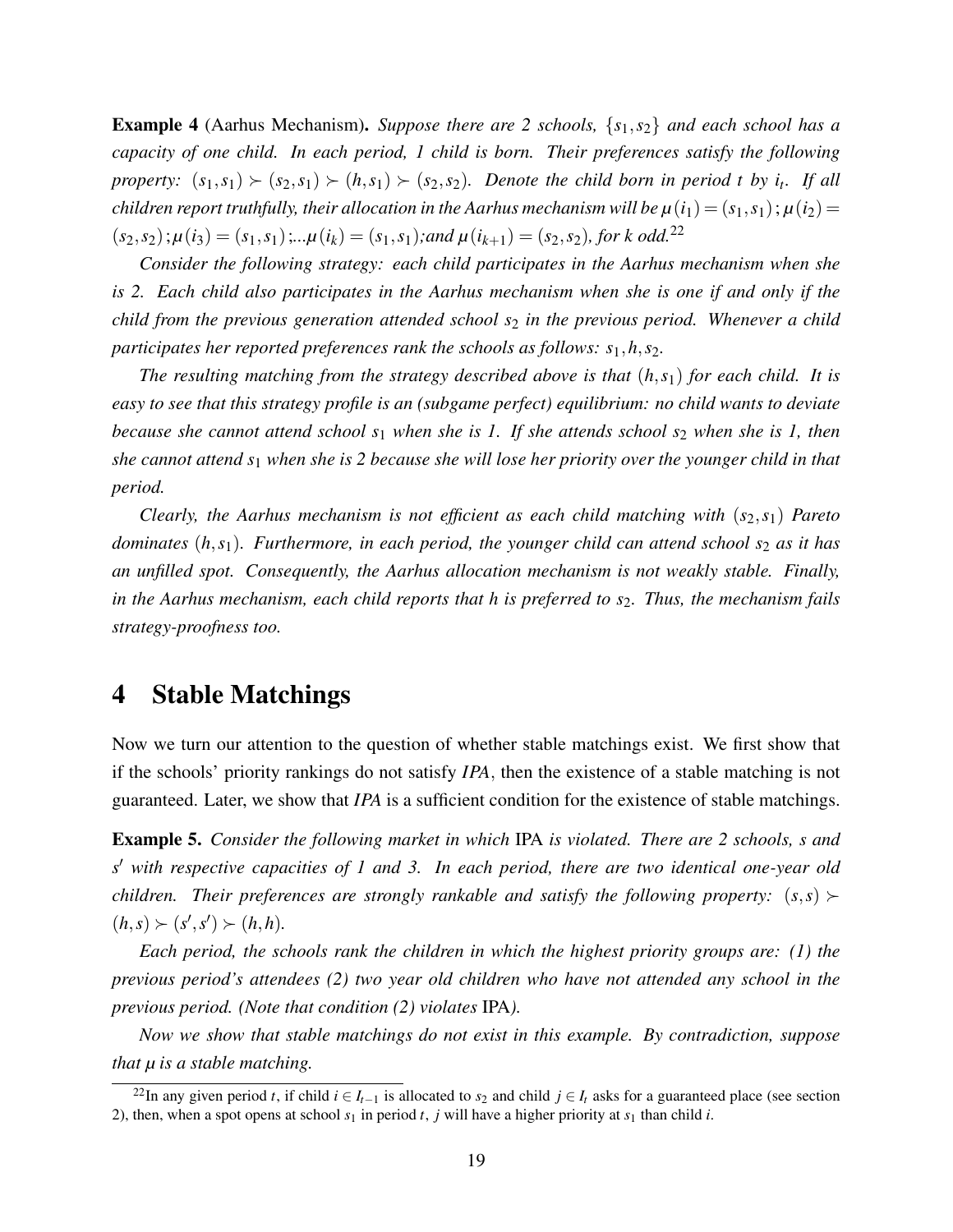- *1. Suppose there exist i and t such that*  $\mu^t(i) = h$ . Then because there are 4 school age children *and 4 spots at the two schools, at least one unassigned spot must exist at period t. Let*  $\bar{s} \in$  $\{s, s'\}$  be a school with an unassigned at period t. If  $i \in I_t$ , then  $(\bar{s}, \mu^{t+1}(i)) \succ_i (h, \mu^{t+1}(i)) =$  $\mu(i)$  *due to strong rankability. This means that*  $\mu$  *is not stable, leading to a contradiction. If i* ∈  $I$ <sub>*t*−1</sub>*, then we reach a contradiction in a similar fashion.*
- 2. Suppose for some i and t,  $(\mu^t(i), \mu^{t+1}(i)) = (s, s')$ . Clearly, i has the highest priority at school *s* in period  $t + 1$ . In addition, as  $(s, s) \succ_i (s, s')$  by strong rankability, child i can be improved *in a justified manner. This is a contradiction.*
- *3. Suppose for*  $i \in I_t$ ,  $\mu^{t+1}(i) = s$ . Then one of the following happens: (1)  $\mu^{t+2}(s) = j$  for some  $j \in I_{t+1}$  or (2)  $\mu^{t+2}(s) \neq j$  for all  $j \in I_{t+1}$ . In the former case, the matching of j is  $(s', s)$ ; *otherwise, we are back to case 1. Consequently, the matching of*  $\bar{j} \neq j \in I_{t+1}$  *is*  $(s', s')$ *. If*  $\bar{j}$ *stays home at t* + 1, *at t* + 2 *she has priority over any one-year old or j (who attended s' at*  $t + 1$ ). In addition,  $\bar{j}$  prefers  $(h, s)$  to  $(s', s')$ . Hence,  $\bar{j}$  can be improved in a justified manner. *In case (2), either we are back to case 1 or both children born at*  $I_{t+1}$  *<i>match with*  $(s', s')$ *. At*  $t + 2$  *both of these children have priority over any one year old at school s. In addition,*  $(s', s)$ is preferred to  $(s', s')$ . Hence, both children child can be improved in a justified manner.

In example 5 the chldren's preferences are strongly rankable preferences. However, one can construct a similar example in which no stable matching exists and the children's preferences *are not strongly rankable*. Hence, we conclude that the existence of stable matchings is not guaranteed without *IPA* regardless of whether *strong rankability* is satisfied or not. But with *IPA*, is the existence guaranteed? The answer to this question is positive, but first let us introduce the algorithm used for the existence result.

#### The Gale-Shapley Deferred Acceptance Mechanism and Its Properties

The Gale and Shapley deferred acceptance algorithm (DA algorithm) was originally designed to deal with static two-sided matching problems. To run this algorithm at a certain period *t*, one needs to know the schools' priorities over all school-age children as well as the children's preferences over schools. In our setting, the schools' priorities are well defined given the previous period's matching. However, the children's preferences are defined over the pairs of schools. Hence, we propose a version of the DA algorithm, in which we use "one period preferences" for each child at a given period, based on the past matchings and the original preferences of the children over the pairs of schools (we do not want to derive one period preferences based on the future matchings as the current matchings affect next period's priority rankings of the schools).

For now, let us assume that at period  $t \geq 1$ , we have derived the one period preference relation  $\mathcal{P}_i(\mu^{t-1})$  for each  $i \in I_{t-1} \cup I_t$  depending on  $\mu^{t-1}$  matchings. Let  $\mathcal{P}(\mu^{t-1}) = \left\{ \mathcal{P}_i(\mu^{t-1}) \right\}_{i \in I_{t-1} \cup I_t}$ .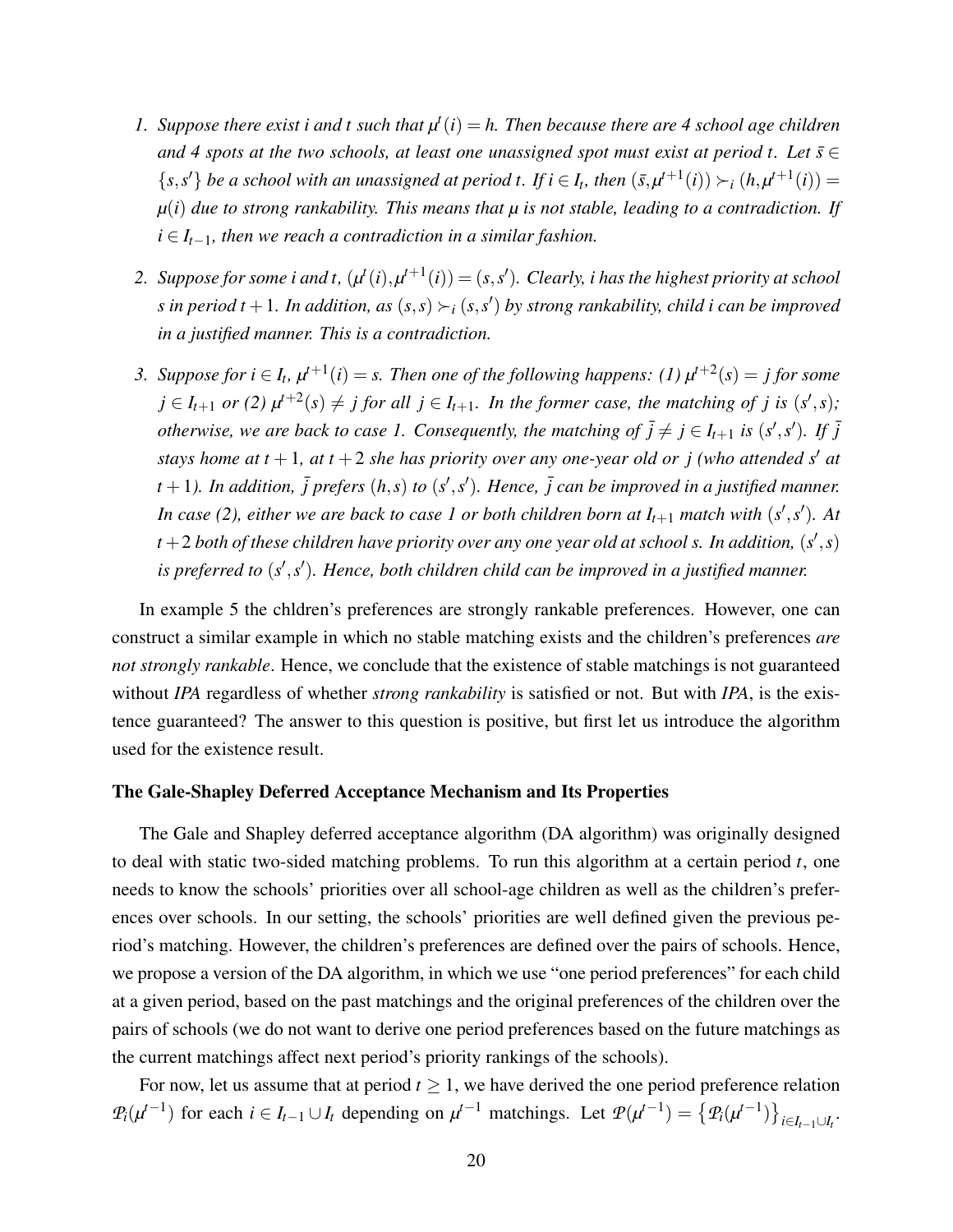Thus,  $sP_i(\mu^{t-1})s'$  means that at time *t*, player *i* prefers school *s* to *s'* given the period *t* − 1 matching  $\mu^{t-1}$ . Now we define stability in a static context, which we will use in some of our proofs.

**Definition 11** (Static Stability). *Period t matching*  $\mu^t$  *is statically stable under preferences*  $\mathcal{P}(\mu^{t-1})$ *and µt*−<sup>1</sup> *, if there exists no school-child pair* (*s*,*i*) *such that*

- *1.*  $sP_i(\mu^{t-1})\mu^t(i)$ ,
- 2.  $|\mu^t(s)| < r_s$  *or/and*  $i \rhd_s^t (\mu^{t-1})$  *j* for some  $j \in \mu^t(s)$

Now we will define the one-period preferences, called isolated preferences, that will be used in the algorithms we consider in the paper. We construct the concept of isolated preferences with the purpose of having a meaningful one-period preference ranking of the children. It is perhaps not controversial how a two year old child who was matched to some school in the previous period would rank the schools. Specifically, if child *i* was matched to school *s* in the previous period, then she ranks school *s'* ahead of *s''* only if  $(s, s') \succ_i (s, s'')$ . The answer to the question of how one year old children rank the schools is not clear. In our opinion, a one year old child *i* would rank school s ahead of school s' if  $(s, s) \succ_i (s', s')$ . Indeed, recall that if  $(s, s) \succ_i (s', s')$  then  $(s, s'') \succ_i (s', s'')$ for all  $s'' \neq s'$ . Therefore, as long as a mechanism does not match *i* with *s* and *s'* when she is one and two, respectively, it seems like one year old child *i* should rank *s* ahead of *s'* in this situation. Below we define the isolated preferences formally.

Definition 12 (Isolated Preference Relation). *For given µt*−<sup>1</sup> *,*

- *1. the* isolated preference relation *for*  $i \in I_t$  *is the preference relation*  $\succ_i^1$  *such that*  $s' \succ_i^1 s''$  *if and only if*  $(s', s') \succ_i (s'', s'')$  *for any*  $s' \neq s'' \in \overline{S}$ ,
- 2. the isolated preference relation *for*  $i \in I_{t-1}$  *is the preference relation*  $\succ_i^2 (\mu^{t-1})$  *depending* on previous period's matching and such that  $s' \succ_i^2 (\mu^{t-1}) s''$  if and only if  $(\mu^{t-1}(i), s') \succ_i$  $(\mu^{t-1}(i), s'')$  *for any*  $s' \neq s'' \in \overline{S}$ .

Here, we remark that for any child whose preferences satisfy *strong rankability*, the isolated preferences are independent of the previous period's matching. Furthermore, the isolated preferences for one year old child is identical to the ones for the two year old self of the same child.

We stress that in a world in which preferences do not satisfy rankability, the concept of isolated preferences is not useful: it is not plausible to assume that one year old-children rank the schools according to her isolated preferences if there are complementarities between some schools. Furthermore, in such cases it can be shown that a stable matching might not exist.<sup>23</sup> Thus, our assumption that the preferences are rankable is key for our results.

<sup>23</sup>Proof upon request.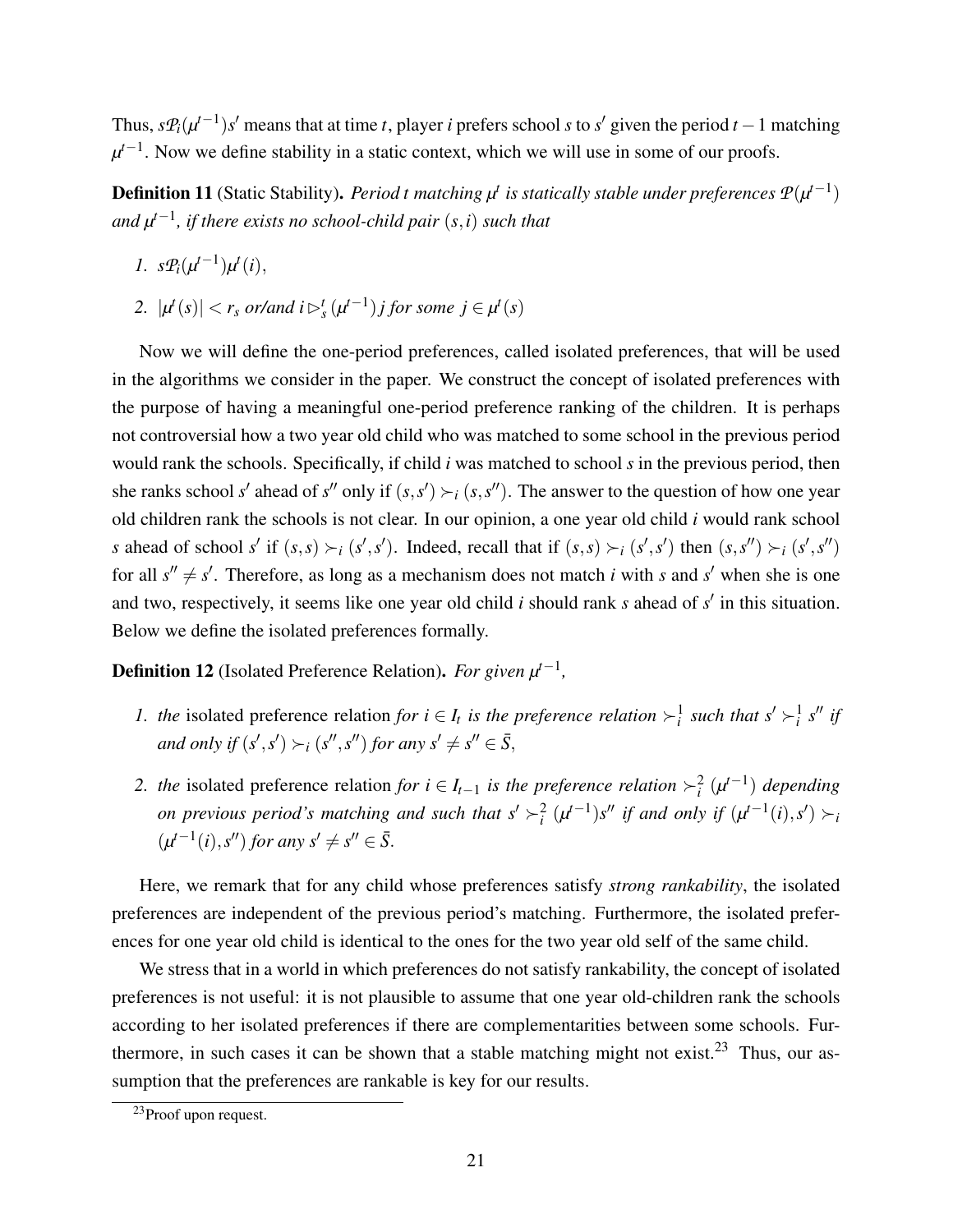Now we will state the formal definition of the Gale and Shapley deferred acceptance algorithm (henceforth, we will refer to it as the DA-IP algorithm). The algorithm is the same in each period, and it only uses the matching of the preceding period. Recall that the matching of period  $t = 0$ is fixed, and will not be altered by the algorithm. In any period  $t \geq 1$ , assume that the previous period's matching is given (if  $t \neq 0$ , then the previous period's matching was obtained by the DA-IP algorithm). At period *t*, the schools assign their spots to the all school-age children in finite rounds as follows:

*Round 1:* Each child proposes to her first choice according to her isolated preferences. Each school tentatively assigns its spots to the proposers according to its priority ranking. If the number of proposers to school *s* is greater than the number of available spots *r<sup>s</sup>* , then the remaining proposers are rejected.

In general, at:

*Round k:* Each child who was rejected in the previous round proposes to her next choice according to her isolated preferences. Each school considers the pool of children who it had been holding plus the current proposers. Then it tentatively assigns its spots to this pool of children according to its priority ranking. The remaining proposers are rejected.

The algorithm terminates when no proposal is rejected and each child is assigned her final tentative assignment.

Given that the children's preferences as well as schools' priority rankings are strict, it is easy to see that the DA-IP algorithm yields a unique matching. We refer to this matching as the DA-IP matching and use the notation  $\mu_{DA}$  for it.

We denote by deferred acceptance with isolated preferences mechanism (*DA-IP*) the revelation mechanism which maps each market *M* to the matching produced by the DA algorithm for market *M*, using isolated preferences.

With the next result we show that, when assuming *IPA*, stability is equivalent to static stability under isolated preferences.

**Lemma 1.** If  $\mu$  is stable then for all  $t \geq 1$ ,  $\mu^t$  is statically stable under isolated preferences and *µ t*−1 *. Conversely, if for all t* ≥ 1*, µ<sup>t</sup> is statically stable under isolated preferences and µt*−<sup>1</sup> *, then*  $\mu = (\mu^0, \dots, \mu^t, \dots)$  *satisfies:* 

- *1. autarkic stability;*
- *2. stability if each school's priorities satisfy* IPA*.*

*Proof.* See Appendix C.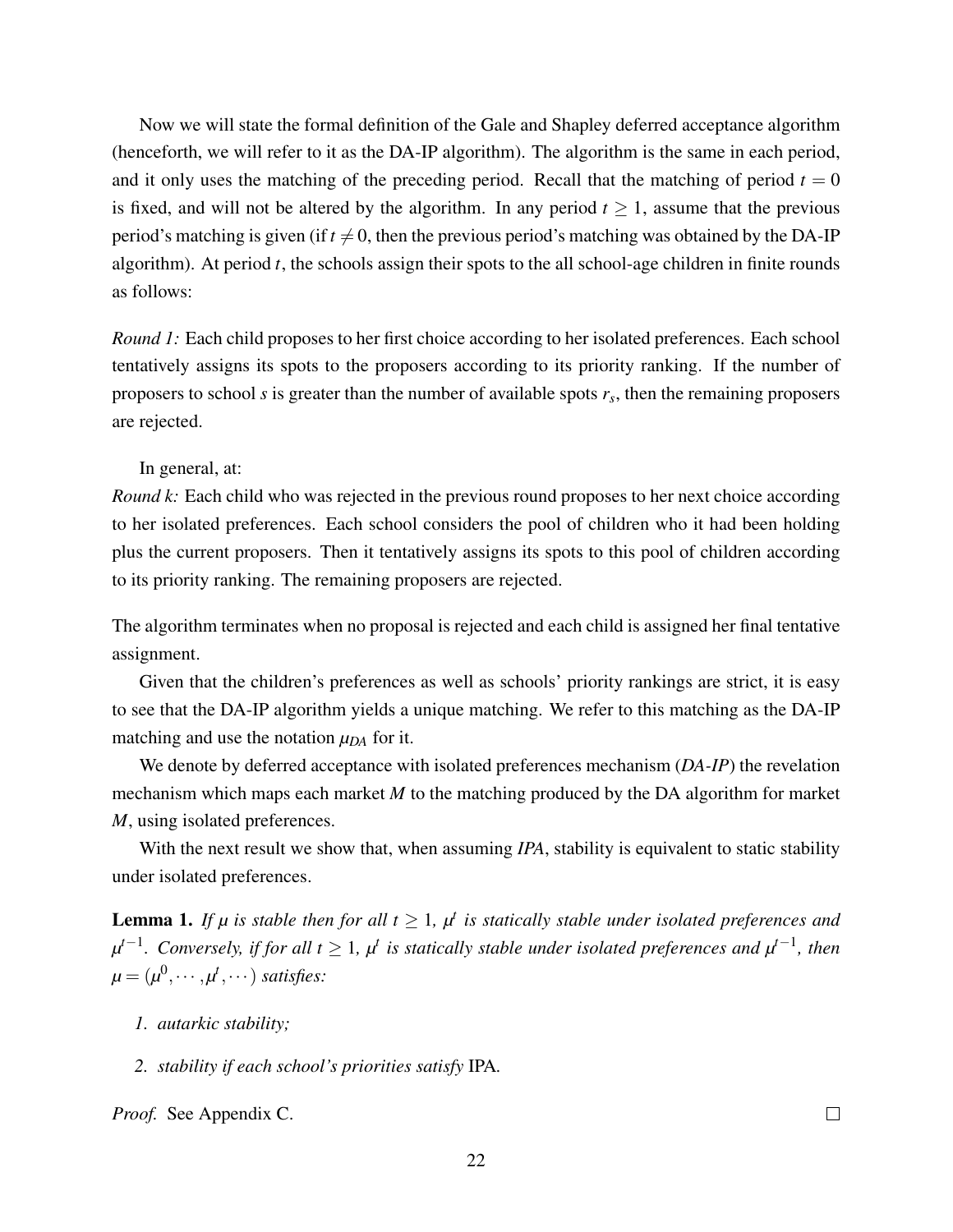Lemma 1 implies that to find a stable matching, it suffices to find a stable matching under isolated preferences in each period, sequentially starting from period 1. In other words, for the purpose of finding a stable matching, one can view the dynamic problem of assigning children to daycare centers as separate school choice problems in different periods. Consequently, the matching obtained from the DA-IP mechanism is stable (Gale and Shapley (1962) shows that the DA algorithm yields a stable matching in static settings). We state the result below.

Theorem 1 (Existence of Stable Matching). *The DA-IP matching satisfies autarkic stability. Furthermore, if the schools' priorities satisfy* IPA*, then the DA-IP matching is stable.*

As we already mentioned, examples 2 and 3 illustrate the need of strengthening the (autarkic) stability concept if *strong rankability* or *IPA* are not satisfied. However, Theorem 1 demonstrates that *IPA* is a sufficient condition for the existence of stable matchings even if *strong rankability* is not satisfied (but assuming rankability). In addition, Theorem 5 shows that with or without *strong rankability*, the existence of stable matchings is not guaranteed without *IPA*.

Remark 1 (Special Case). *An interesting special case of our problem is one in which all the children are born in period* 0*. Then this problem is a static allocation problem in which two year old children are assigned to schools only once. In addition, the schools' priorities are well defined at period 1. Furthermore, each child's preferences can be set to her isolated preferences at period 1. Then one can see that this special case of our dynamic problem is a school choice problem.*<sup>24</sup>

One of the most important results in the matching literature is that the DA-IP matching Pareto dominates all other stable matchings.<sup>25</sup> We study how the DA-IP matching compares to the other stable matchings in a dynamic environment. Our results are presented in detail in Appendix B. We summarize our findings in the following proposition.

Proposition 1. *The DA-IP matching does not necessarily Pareto dominate all other stable matchings. However, it is not Pareto dominated by any stable matching in any market. Moreover, if there exists a stable and efficient matching in some market, then it must be the DA-IP matching.*

### 5 Strategy-Proofness and Stability

It is well known that in static settings, the DA mechanism is strategy-proof. We show below, that in our dynamic setting this result no longer holds for our version of DA-IP. In fact, the result below is much stronger: there is no mechanism that is strategy-proof and stable.

 $24$ Recall that the school choice problem is a static allocation problem in which each student has preferences over the schools (not over the pairs of schools), each school prioritizes all the children, and each student obtains at most one seat at some school.

<sup>&</sup>lt;sup>25</sup>See Gale and Shapley  $(1962)$ .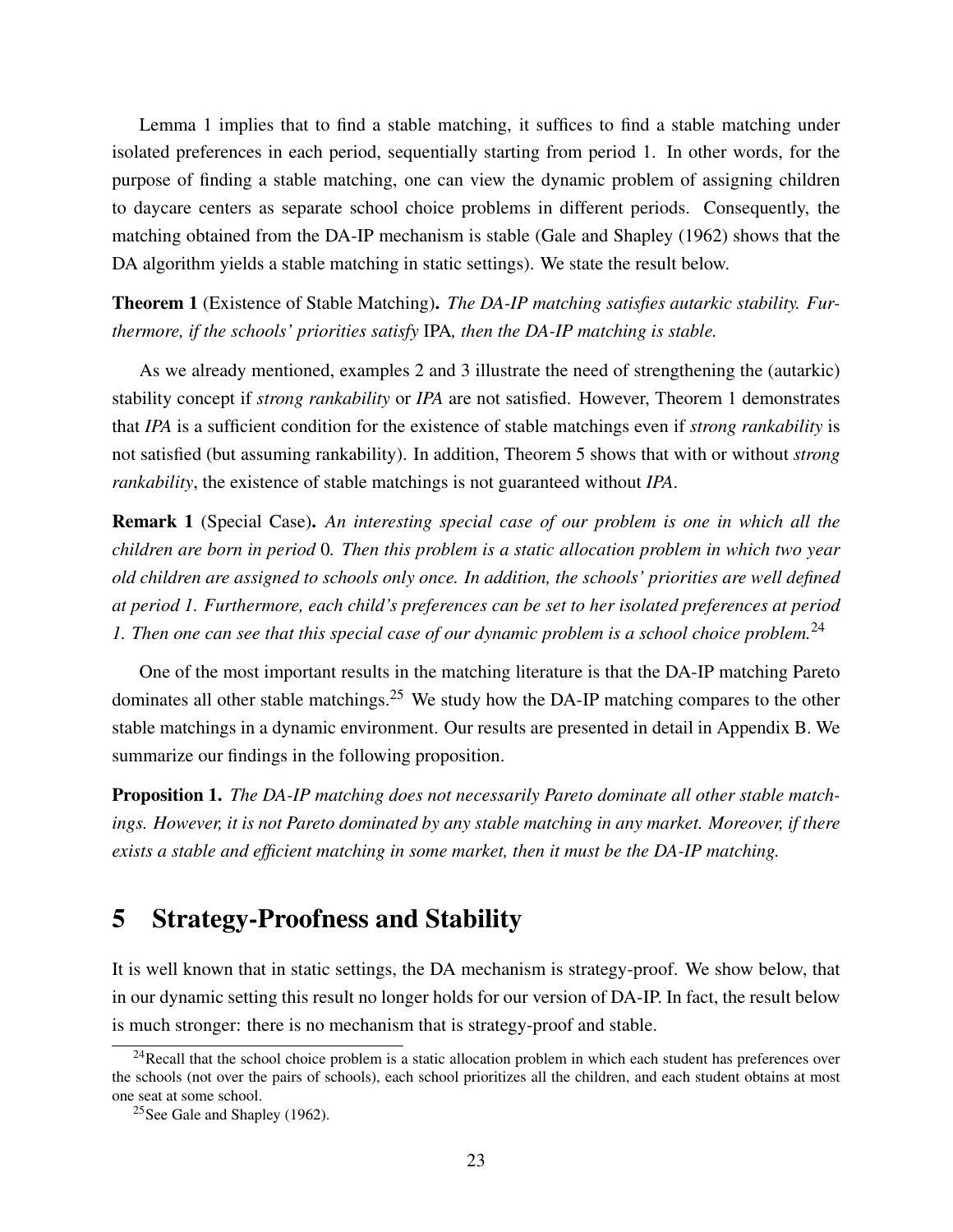Theorem 2 (Impossibility Result). *No mechanism satisfies both autarkic stability and strategyproofness.*

*Proof.* Consider the following example: there are 4 schools  $\{s, \bar{s}, s_1, s_2\}$  and each school has a capacity of one child. There is no school-age child until period  $t - 1 \geq 1$ . Suppose  $I_{t-1} = \{i, \bar{i}\}$ ,  $I_t = \{i_1, i_2\}, I_{t+1} = \{i'\}$  and  $I_{\tau} = \emptyset$  for all  $\tau \geq t+2$ . The schools' priorities satisfy *IPA*. In addition, any school  $s' \in \{s, \bar{s}, s_1, s_2\}$  prioritizes the children as follows under the assumption that no child attended  $s'$  in the previous period:

|  | $i \supset_{s} i' \supset_{s} i_1 \supset_{s} i_2 \supset_{s} i$                                                                                                             |  |  |  |
|--|------------------------------------------------------------------------------------------------------------------------------------------------------------------------------|--|--|--|
|  | $i \rhd_{s_1} i_1 \rhd_{s_1} i_2 \rhd_{s_1} i' \rhd_{s_1} \bar{\iota}$                                                                                                       |  |  |  |
|  | $i \quad \triangleright_{s_2} \quad i_1 \quad \triangleright_{s_2} \quad i' \quad \triangleright_{s_2} \quad i_2 \quad \triangleright_{s_2} \quad \overline{\iota}$          |  |  |  |
|  | $\bar{i} \quad \triangleright_{\bar{s}} \quad i_1 \quad \triangleright_{\bar{s}} \quad i' \quad \triangleright_{\bar{s}} \quad i_2 \quad \triangleright_{\bar{s}} \quad i_1$ |  |  |  |

We consider two preference profiles which differ from each other in child  $i_1$ 's preferences. Each child's preferences are *strongly rankable*. Child *i*'s top choice is  $(s, s)$  while child  $\vec{r}$ 's is  $(\bar{s}, \bar{s})$ . The preferences of children  $i_2$  and  $i'$  satisfy the following conditions:

$$
\begin{array}{ccccccc}\n(s_2, s_2) & \succ_{i_2} & (s_1, s_1) & \succ_{i_2} & (s, s) & \succ_{i_2} & (\bar{s}, \bar{s}) \\
(s_2, s_2) & \succ_{i'} & (s, s) & \succ_{i'} & (s_1, s_1) & \succ_{i_2} & (\bar{s}, \bar{s})\n\end{array}
$$

Child  $i_1$ 's preference ordering is  $\succ_{i_1}^1$  under preference profile 1 and is  $\succ_{i_1}^2$  under profile 2. These preferences are given as follows:

$$
\begin{array}{ccccccccc}\n(s,s) & \succ_{i_1}^1 & (s_1,s_1) & \succ_{i_1}^1 & (s_2,s_2) & \succ_{i_1}^1 & (s,\bar{s}) \\
(s,s) & \succ_{i_1}^2 & (s,\bar{s}) & \succ_{i_1}^2 & (s_2,s_2) & \succ_{i_1}^2 & (s_1,s_1)\n\end{array}
$$

In addition, suppose  $(s_2, s) \succ_{i_1}^1 (s_1, s_1)$ .

*Step 1*. Under profile 1, the only matching  $\mu$  that satisfies autarkic stability is:  $\mu^{t-1}(i) = \mu^{t}(i) = s$ ,  $\mu^{t-1}(\overline{\iota}) = \mu^{t}(\overline{\iota}) = \overline{s}, \mu^{t}(i_1) = \mu^{t+1}(i_1) = s_1, \mu^{t}(i_2) = \mu^{t+1}(i_2) = s_2, \mu^{t+1}(i') = s \text{ and } \mu^{t+2}(i') = s_2.$ *Proof of Step 1*. Under profile 1, the DA-IP matching is as follows:  $\mu^{t-1}(i) = \mu^{t}(i) = s$ ,  $\mu^{t-1}(\bar{i}) =$  $\mu^{t}(i) = \bar{s}, \mu^{t}(i_1) = \mu^{t+1}(i_1) = s_1, \mu^{t}(i_2) = \mu^{t+1}(i_2) = s_2, \mu^{t+1}(i') = s$  and  $\mu^{t+2}(i') = s_2$ . We know that DA-IP matching satisfies autarkic stability. We now show that it is the unique matching that satisfies autarkic stability.

Let  $\hat{\mu}$  be a matching that satisfies autarkic stability. It is clear that  $\hat{\mu}^{t-1}(i) = \hat{\mu}^t(i) = s$ ,  $\hat{\mu}^{t-1}(\bar{i}) =$  $\hat{\mu}^t(\bar{\imath}) = \bar{s}$  and  $\hat{\mu}^{t+2}(\bar{\imath}') = s_2$ . Consequently, we obtain that  $\hat{\mu}^t(i_1) = s_1$  because child  $i_1$  has higher priority in school *s*<sup>1</sup> at period *t* than anyone but *i*. However, *i* must match with *s* at period *t*. Hence,  $\hat{\mu}^t(i_1) = s_1$ . This implies that  $\hat{\mu}^t(i_2) = s_2$ . Then  $i_2$  has the highest priority at school  $s_2$  at period *t* + 1. Since  $s_2$  is the top choice for  $i_2$ ,  $\hat{\mu}^{t+1}(i_2) = s_2$ . Consequently,  $\hat{\mu}^{t+1}(i') = s$  which means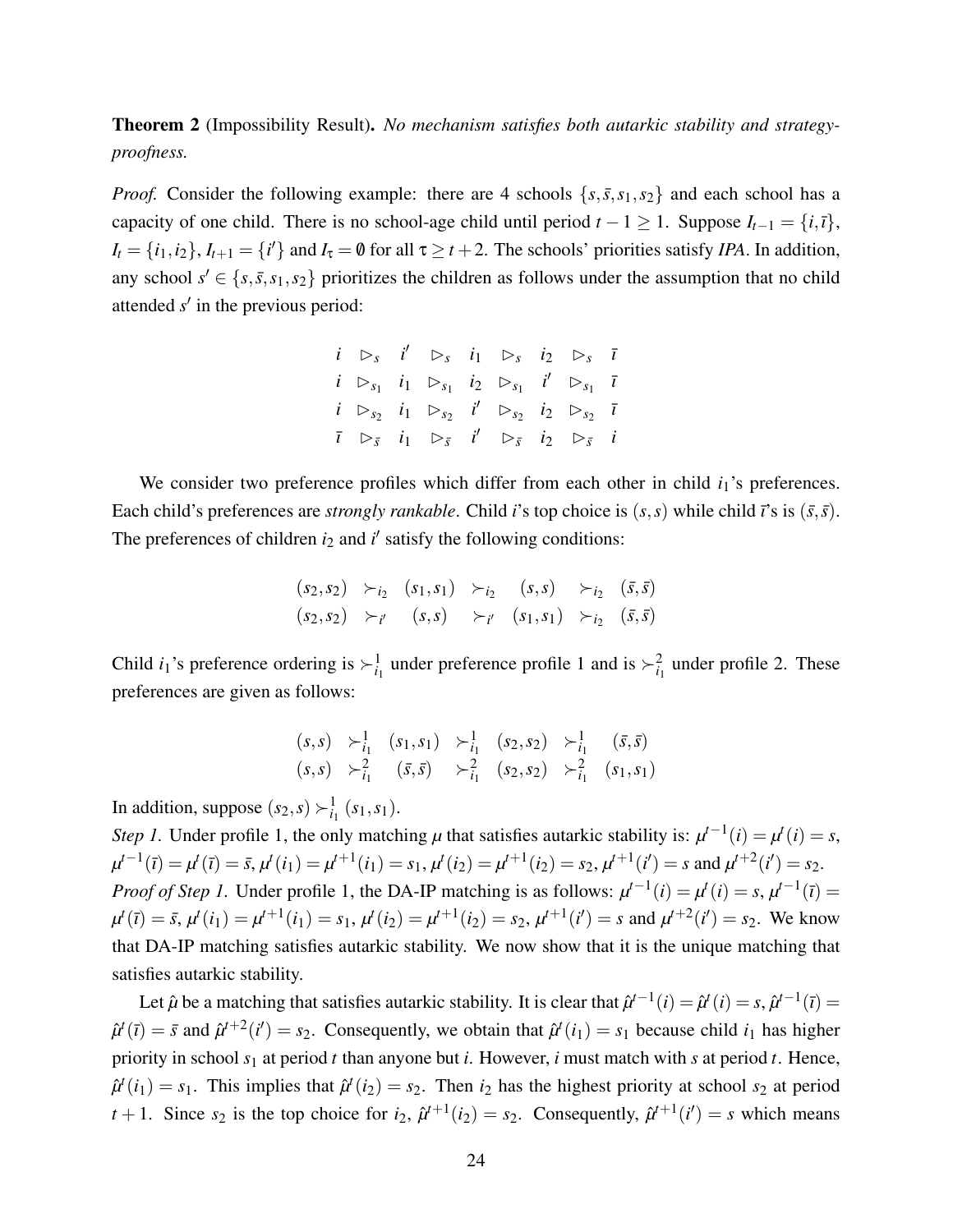$\hat{\mu}^{t+1}(i_1) = s_1$ . Now we have shown that  $\hat{\mu} = \mu$ .

*Step 2.* Under profile 2, the only matching that satisfies autarkic stability,  $\bar{\mu}$ , is as follows:  $\bar{\mu}^{t-1}(i)$  =  $\bar{\mu}^t(i) = s$ ,  $\bar{\mu}^{t-1}(\bar{i}) = \bar{\mu}^t(\bar{i}) = \bar{s}$ ,  $\bar{\mu}^t(i_1) = s_2$ ,  $\bar{\mu}^t(i_2) = s_1$ ,  $\bar{\mu}^{t+1}(i_1) = s$ ,  $\bar{\mu}^{t+1}(i_2) = s_1$ ,  $\bar{\mu}^{t+1}(i') = s_2$  and  $\bar{\mu}^{t+2}(i') = s_2.$ 

*Proof of Step 2.* Under profile 2, the DA-IP matching  $\bar{\mu}$  is as follows:  $\bar{\mu}^{t-1}(i) = \bar{\mu}^t(i) = s$ ,  $\bar{\mu}^{t-1}(\bar{i}) =$  $\bar{\mu}^t(\bar{t}) = \bar{s}, \bar{\mu}^t(i_1) = s_2, \bar{\mu}^t(i_2) = s_1, \bar{\mu}^{t+1}(i_1) = s, \bar{\mu}^{t+1}(i_2) = s_1, \bar{\mu}^{t+1}(i') = s_2 \text{ and } \bar{\mu}^{t+2}(i') = s_2.$  We know that the DA-IP matching  $\bar{\mu}$  is a matching that satisfies autarkic stability. We now show that  $\bar{\mu}$ is the only one.

Let  $\hat{\mu}$  be matching that satisfies autarkic stability. It is clear that  $\hat{\mu}^{t-1}(i) = \hat{\mu}^{t}(i) = s$ ,  $\hat{\mu}^{t-1}(\bar{\iota}) =$  $\hat{\mu}^t(\bar{\imath}) = \bar{s}$  and  $\hat{\mu}^{t+2}(i') = s_2$ . Consequently, we obtain that  $\hat{\mu}^t(i_1) = s_2$  because child  $i_1$  has higher priority in school  $s_2$  at period *t* than  $i_2$ . This means that  $\hat{\mu}^t(i_2) = s_1$ .

Now let us argue that  $\hat{\mu}^{t+1}(i') = s_2$ . If not,  $\hat{\mu}^{t+1}(i_1) = s_2$ ; otherwise, child *i*' has higher priority than child  $i_2$  at school  $s_2$  and  $s_2$  is the top choice of child  $i'$ . Hence, this contradicts with  $\hat{\mu}$  being a matching that satisfies autarkic stability. Thus,  $\hat{\mu}^{t+1}(i_1) = s_2$ . But because  $(s_2, \bar{s}) \succ_{i_1}^2 (s_2, s_2)$  and child  $i_1$  has higher priority at school  $\bar{s}$  than anyone but  $\bar{i}$ ,  $\hat{\mu}$  satisfies autarkic stability. This is a contradiction. Hence,  $\hat{\mu}^{t+1}(i') = s_2$ .

Because  $\hat{\mu}^{t+1}(i') = s_2$ ,  $\hat{\mu}^{t+1}(i_1) = s$  as  $i_1$  has higher priority at school *s* than  $i_2$ . Consequently,  $\hat{\mu}^{t+1}(i_2) = s_1$ . This means  $\hat{\mu} = \bar{\mu}$ .

*Step 3.* If a mechanism yields a matching that satisfies autarkic stability, then this mechanism is not strategy proof.

*Proof of Step 3.* If a mechanism yields a matching that satisfies autarkic stability, then it must allocate  $(s_1, s_1)$  to  $i_1$  under profile 1 and  $(s_2, s)$  under profile 2. Now one can easily see that under profile 1 child  $i_1$  has incentive to misreports her preference as if under profile 2.  $\Box$ 

Theorem 2 has two important, direct consequences which we present next.

#### Corollary 1. *1. No mechanism satisfies both strategy-proofness and stability.*

#### *2. The DA-IP mechanism is not strategy-proof.*

*Proof.* Recall that each stable matching satisfies autarkic stability. This and Theorem 2 prove item 1 of the corollary.  $\Box$ 

Even when *strong rankability* and *IPA* are satisfied, strategy-proofness is hard to achieve in our dynamic assignment problem. In static problems, a child has a motive to misreport her preferences only if she can obtain a better placement. This motive is also present in our dynamic assignment problem. To be specific, a child will misreport her preferences if she can improve her present placement without hurting her placement in the other period. This motive, as known from the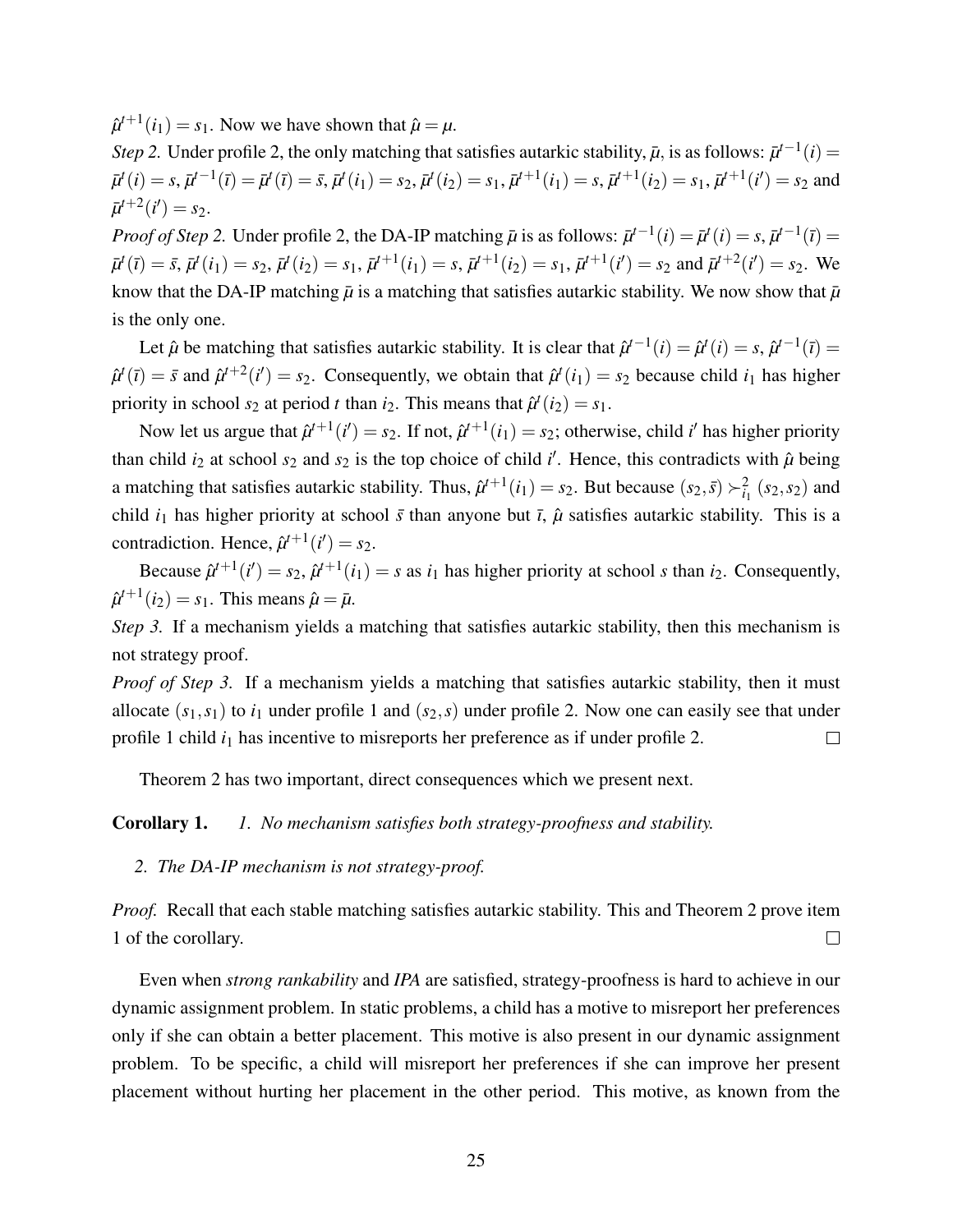school choice literature, is eliminated if the mechanism is the DA or Top Trading Cycles mechanism. However, in our setting, there is an extra motive absent in the school choice problem: one might misrepresent her preferences to affect the schools' priorities in the subsequent period. This way, she could obtain a better future placement by (weakly) sacrificing her current one.

In the example used for the proof of Theorem 2, type 1 child  $i_1$  likes school *s* better than any other school, but attending *s* in period *t* is impossible for her. Again, in period  $t + 1$ , she cannot attend *s* because child *i*' attends *s*. But observe that child *i*' wants to attend school *s*<sub>2</sub> but cannot do so because child *i*<sup>2</sup> attends *s*2. The most important aspect is that child *i*<sup>2</sup> has higher priority over child *i'* at school  $s_2$  in period  $t + 1$  only because she attends school  $s_2$  in period *t*. Child  $i_1$  can eliminate child  $i_2$ 's advantage over *i'* if she attends school  $s_2$  in period *t*. By doing this,  $i_1$  enables  $i'$  to attend  $s_2$  at  $t + 1$ . Ultimately, she frees a spot at school *s* for herself at  $t + 1$ . This is the reason why type 1 child  $i_1$  has an incentive to misreport her preferences.

Remark 2 (OLG Structure). *For Theorem 2, the OLG structure of our model plays a key role. To illustrate this point, let us consider the following dynamic model in which all the children are born at period 1 and attend school for two periods. Lemma 1 is valid in this modified model; thus, the DA-IP algorithm produces a stable matching in each market. Furthermore, the DA-IP algorithm matches each child to the same school in periods 1 and 2 because the preferences satisfy rankability. Thus, in the modified model, by running the DA-IP algorithm only once in period 1 and then by replicating period 1 matching in period 2, one obtains a stable matching in each market. Observe here that the mechanism corresponding to this process only uses the period 1 isolated preferences of the children. Consequently, the new mechanism is essentially a static mechanism; thus, no child can improve by misreporting her isolated preferences.*

Remark 3 (History-Dependent-Priorities). *The assumption of history-dependent priorities of the schools is indispensable in Theorem 2 if the children's preferences are strongly rankable. To see this point, suppose that the children's preferences are strongly rankable and that the schools' priorities are independent of the previous period's matching–in particular, a child who did not attend a school in the previous period can have higher priority over some other child who did attend that school. In this case, the DA-IP mechanism must be strategy-proof. Let us discuss why this is the case. For the DA-IP mechanism, one has to report her preferences over the pairs of schools. But this, in fact, is equivalent to the case in which the school-age children report their isolated preferences in each period and the algorithm is run sequentially because the DA-IP algorithm uses the isolated preference. As the preferences satisfy* strong rankability *and the schools' preferences are independent of history, any child's reported isolated preferences in one period do not affect her placement in the other period. Now recall that the DA-IP mechanism is strategy-proof in the static settings. Hence, by misreporting one's isolated preferences in some period, she is worse off in that*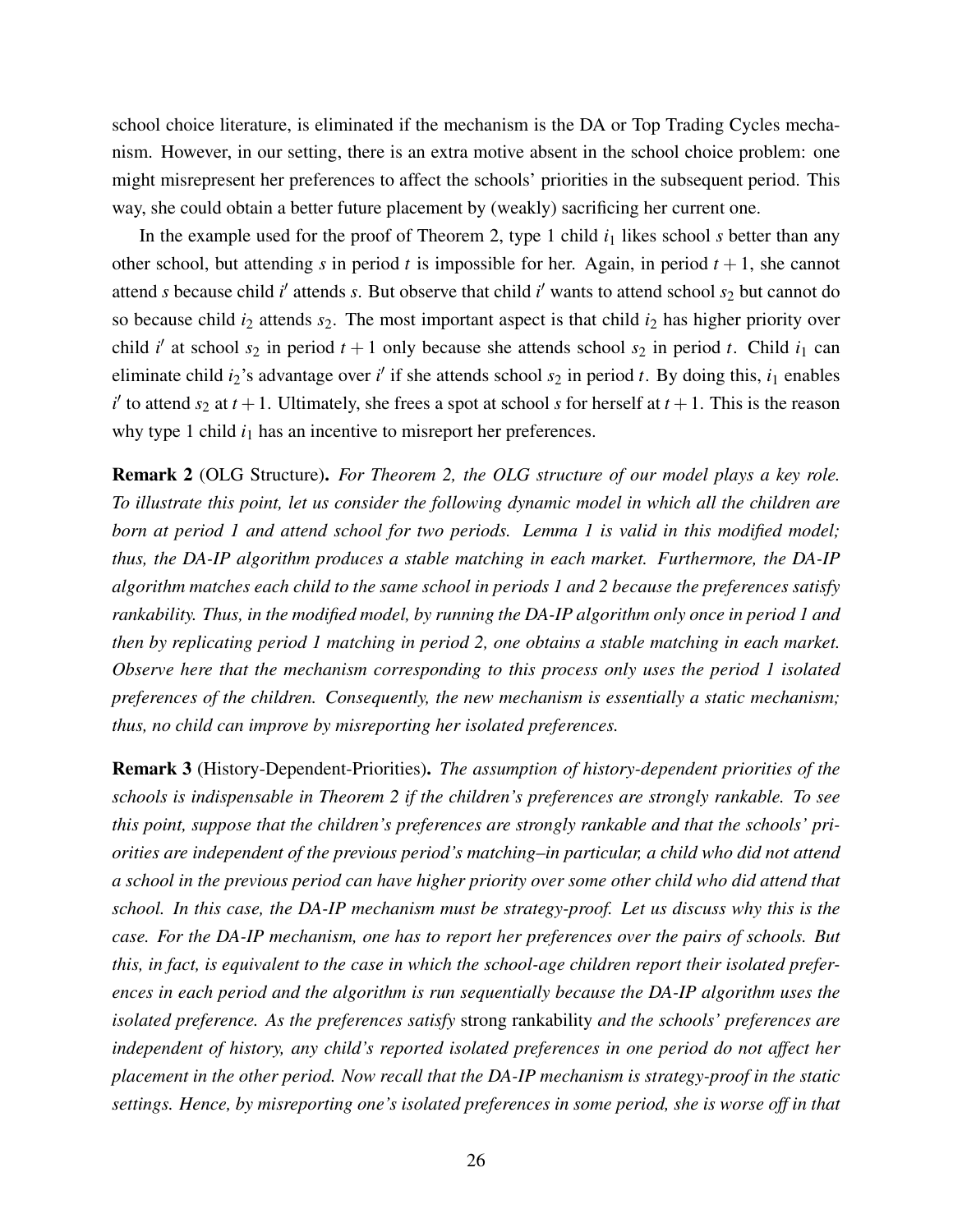*period without affecting her placement in the other period. Accordingly, no one misreports her isolated preferences. Thus, the DA-IP mechanism is strategy-proof.*

Remark 4 (Rankable Preferences). *If the children's preferences satisfy rankability but do not satisfy strong rankability, then an impossibility result similar to Theorem 2 arises even if the schools' priorities are independent of history. To see this consider a market in which there are 3 schools and two one-year old children i*, *j in period t. Each school has a capacity of one child and the* preferences of *i* and *j* satisfy that  $(s_1,s_1) \succ_i (s_3,s_1) \succ_i (s_2,s_2)$  and  $(s_1,s_1) \succ_i (s_2,s_2) \succ_i (s_2,s_1)$ . *Suppose there is another child who is two at period t. Let this child's most preferred option be s*<sup>1</sup> *and suppose s*<sub>1</sub> *gives its highest priority to this child. Furthermore, assume that school s*<sub>2</sub> *gives priority to i over j. Then the DA-IP mechanism matches i with*  $(s_2, s_2)$  *and j with*  $(s_3, s_1)$  *if both children reports their preferences truthfully. However, i can obtain* (*s*3,*s*1) *by reporting s*<sup>2</sup> *as her least preferred school. Hence, the DA-IP mechanism is not strategy-proof if the children's preferences do not satisfy strong rankability even if the schools' priorities are independent of history.*

Remark 5 (Property-Rights). *We argued above that history-dependent priorities of the schools are crucial for Theorem 2. If schools' priorities are not history-dependent, then a strategy-proof and stable mechanism implies that there are markets in which some children will be forced out of the schools that they attended in the previous period. For example, in the example used in the proof of Theorem 2, child i<sub>2</sub> is forced out of school s<sub>2</sub> at period*  $t + 1$ *. Therefore, under the restriction that no 2-year old child can be forced out of the school she attended in the previous period, Theorem 2 is valid even when the schools' priorities are independent of the previous period's matching.*

Remark 6 (DA-IP mechanism and Strategy-Proofness). *The DA-IP mechanism is strategy-proof under some restrictive set of markets M , i.e., under some restrictive sets of the preferences and priorities. We consider three possibilities here. The first case is when the cost of switching schools is very large for the children, i.e.,*  $(s, s) \succ_i (s', s'')$  *for all i*  $\in$  *I,*  $s \in \overline{S}$  *and*  $s' \neq s'' \in \overline{S}$ *. In this case, each child's goal is to obtain the best possible school when she is one and to stay in the same school when she is two. When the DA-IP is the implementation mechanism, each child achieves this goal by truthfully reporting her preferences. In practice, schools are heterogenous in quality and switching costs might not play such a decisive role in parents' choices: the switching costs might not be prohibitively large. Second, if the preferences are strongly rankable and the priorities of the schools favor the older cohort (or generation). The latter means that whenever i*  $\in I_{t-1}$  *and*  $j \in I_t$ , it must be that  $i \rhd_s^t j$  for every s. This result, which is proven in Pereyra (2013), is not valid *if the preferences are not strongly rankable (see the example used in Remark 1). Finally, the DA-IP mechanism is strategy-proof if not only the schools' priorities favor the older cohort but also each school ranks the younger children in the exact same way. In this case, the DA-IP mechanism is equivalent to the DA-IP mechanism done by cohorts: in each period the DA-IP mechanism is*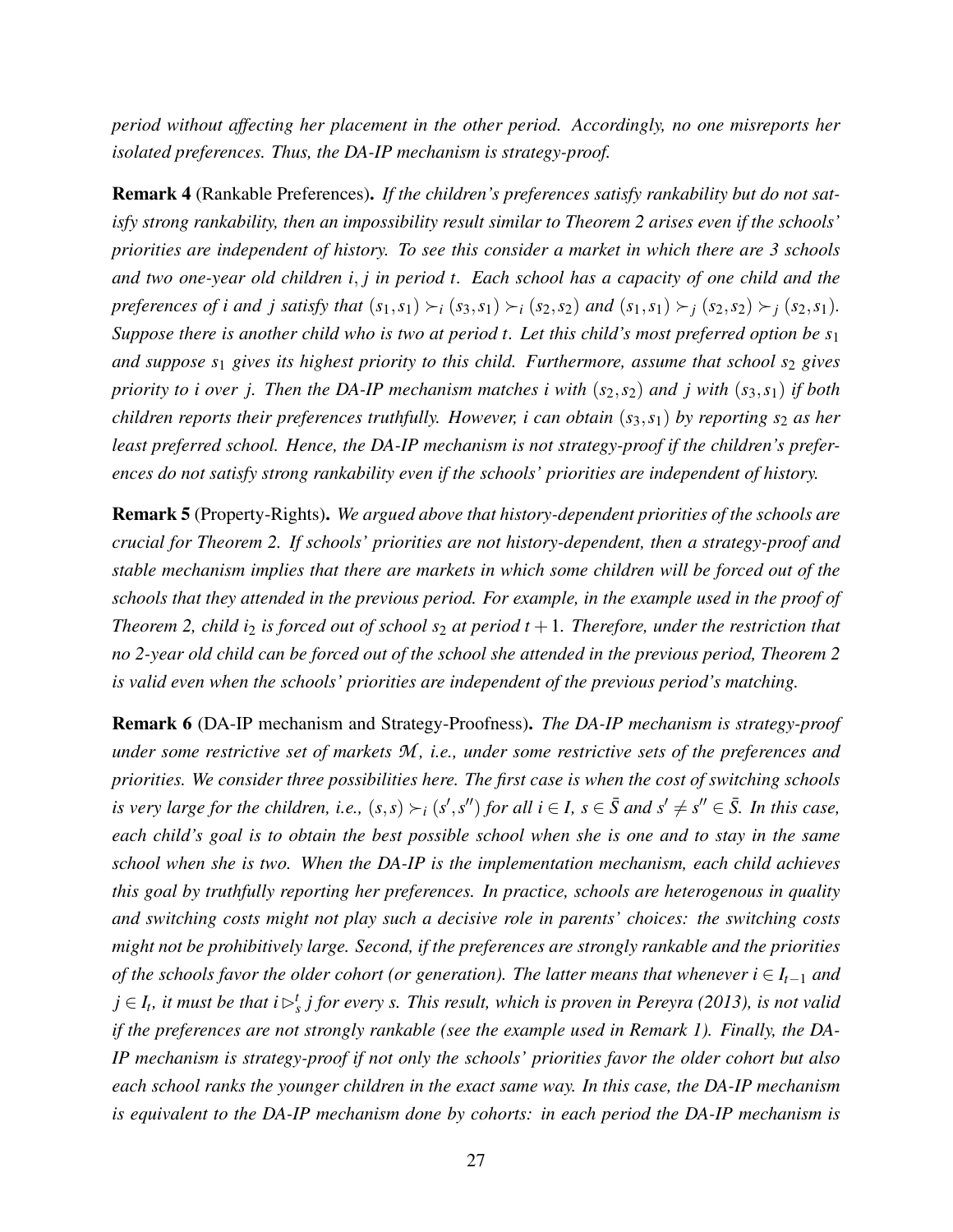*run first among the two year old children only, and after allocating the two year old children and adjusting the schools' capacities accordingly the DA-IP is run among the one year old children. Consequently, in each period the whole set of schools is available for the old children, but only some schools are available for the young children. Since the old cohort in period 1 stays in the system only for one period no child from this cohort has incentive to misreport. Now let us focus on the period 1 young child who has the highest priority in all schools in period 1. In period 2 this child will have the highest priority in the schools that had no open spots for the young children in period 1. As a result, the DA-IP assigns this child to her most preferred pair of schools among those that are available to her cohort if the child reports her preferences truthfully. Hence, this child has no incentive to misreport. Then the second highest ranked child has no incentive to misreport, and so on.*

### 6 Efficiency and Strategy-Proofness

In this section, we start pointing out that some mechanisms that are known to be efficient in static settings are not efficient in our setting. Then, in Section 6.2 we study the Top-Trading Cycles in detail, and we propose a version of it using isolated preferences (TTC-IP). We show that it is neither Pareto efficient nor strategy-proof. Finally, in Section 6.3 we study a variation of the serial dictatorship mechanism, which is both strategy-proof and efficient.

### 6.1 Efficient Matchings

We have shown that stability and strategy-proofness may be incompatible for the dynamic assignment problem. In the remaining sections of this paper, we investigate whether strategy-proofness is compatible with efficiency. However, before doing so, let us consider some properties of efficient matchings.

From the school choice literature, we know that the Top Trading Cycles (TTC) or the Serial Dictatorship (SD) mechanisms yield efficient matchings. Hence, one might expect that these mechanisms when run using the isolated preferences of the children yield efficient matchings. In other words, one may expect that a result analogous to the result of Lemma 1 will hold for efficiency as well. However, let us show that this is not the case using Example 1 in which an autarkic efficient matching is not Pareto efficient. However, this autarkic efficient matching is produced by the TTC-IP mechanism using isolated preferences which we will consider in the next subsection.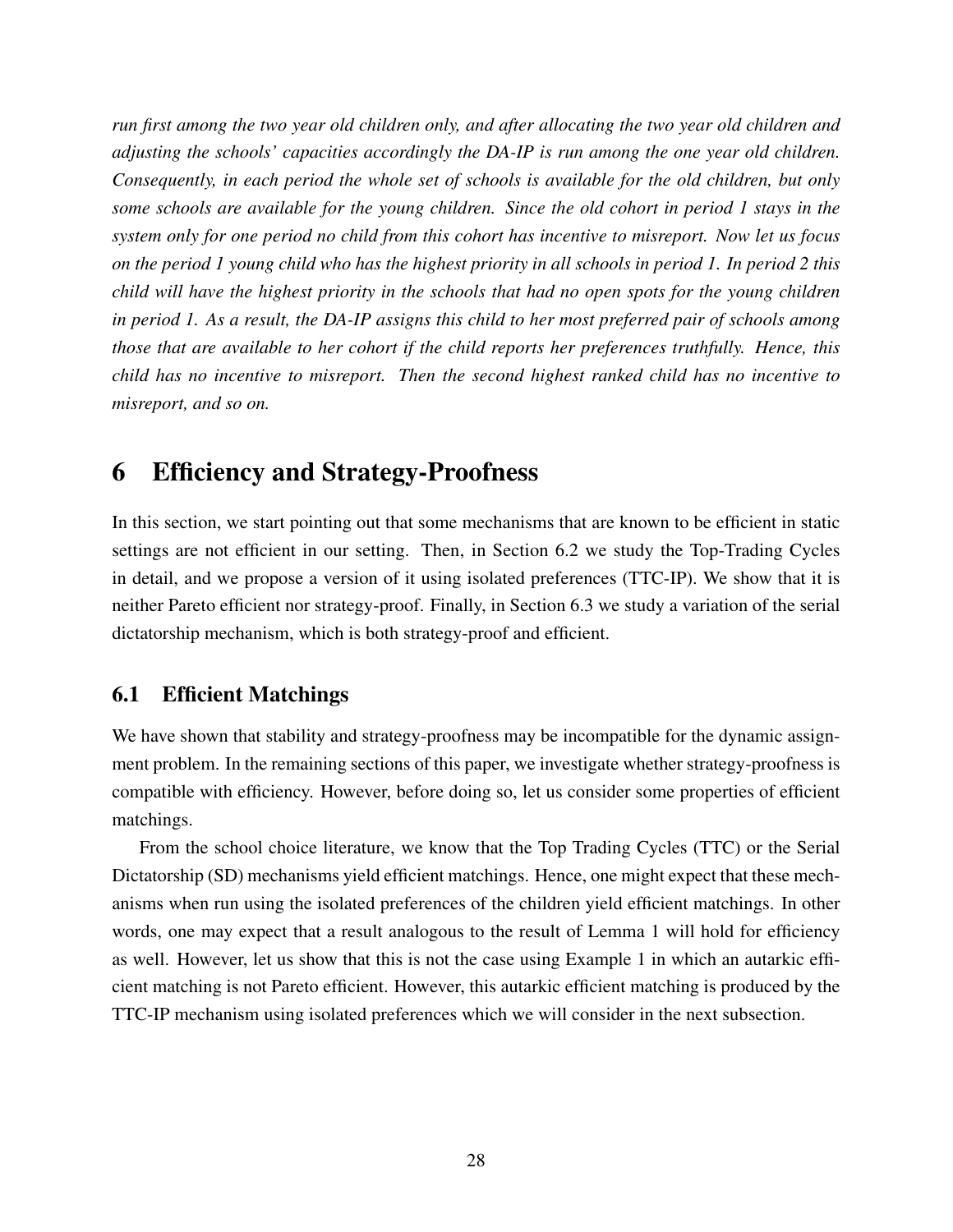### 6.2 The Top Trading Cycles Mechanism

The TTC mechanism was introduced by Abdulkadiroğlu and Sönmez (2003) for the context of the school choice problem.<sup>26</sup> Next we will state the formal definition of the TTC-IP mechanism.

In each period  $t > 2$ , we assume that the preceding period's matching is produced by the TTC-IP mechanism according to the isolated preferences of children. Recall that in period  $t = 0$ , the matching is exogenously given and is not affected by the TTC-IP mechanism. In period  $t \ge 1$ :

*Round 1*: Each child points to her preferred school. Each school  $s \in S$  points to its highest ranked child. Then we look for cycles: a cycle is either (i) a set  $\{i, h\}$  where *h* is *i*'s preferred school, or (ii) an ordered set  $\{i_1, s_1, i_2, s_2, \dots, i_k, s_k\}$  such that *h* is not in this set, and  $s_j$  is child *i*<sub>j</sub>'s preferred school, whereas child *i*<sub>*l*</sub> is the highest ranked child in school  $s_{l-1}$ , for  $l = 2, ..., k$ ; and child  $i_1$  is the highest ranked child at school  $s_k$ . There always must be at least one cycle and each child and school can be a part of only one cycle. Each child in any cycle is allocated to her preferred school.

In general, at:

*Round k*: All children allocated in the previous rounds as well as all the schools which have filled their capacity in the previous rounds do not participate in step *k*. Each remaining child points to its preferred school, among the set of schools with remaining spots. Each remaining school  $s \in S$ points to the highest priority child among the remaining children. Then we look for cycles and each child in any cycle is allocated to the school that she pointed to.

The process continues until all children are allocated.<sup>27</sup>

As we already hinted, the TTC-IP mechanism is not efficient. Given the importance of the TTC mechanism in the school choice problem, let us state this result in the following proposition.

#### Proposition 2 (TTC-IP is not Pareto Efficient). *The TTC-IP mechanism is not Pareto efficient.*

*Proof.* Consider Example 1 and observe that  $\mu$  is the matching from the TTC-IP mechanism. As we mentioned  $\mu$  is not efficient.  $\Box$ 

<sup>&</sup>lt;sup>26</sup>TTC mechanism, which is attributed to David Gale, is first considered in Shapley and Scarf (1974).

<sup>&</sup>lt;sup>27</sup>We point out that the version of the TTC-IP that we use is similar to the one Abdulkadiroglu and Sönmez (1999) use in the housing allocation problem with existing tenants. In both versions, the object to be assigned will point to its current owner, unless she already obtained another object. In the case of Abdulkadiroğlu and Sönmez (1999), each house points to its current tenant unless she is already assigned a house while in our model, due to the fact that the schools give their highest priorities to its current enrollees, each school points to one of these children unless all of them are assigned to a school. However, the two versions of TTC are different in the sense that in Abdulkadiroğlu and Sönmez (1999), no house prioritizes the (non existing) tenants but in our model, different schools can prioritize the children differently.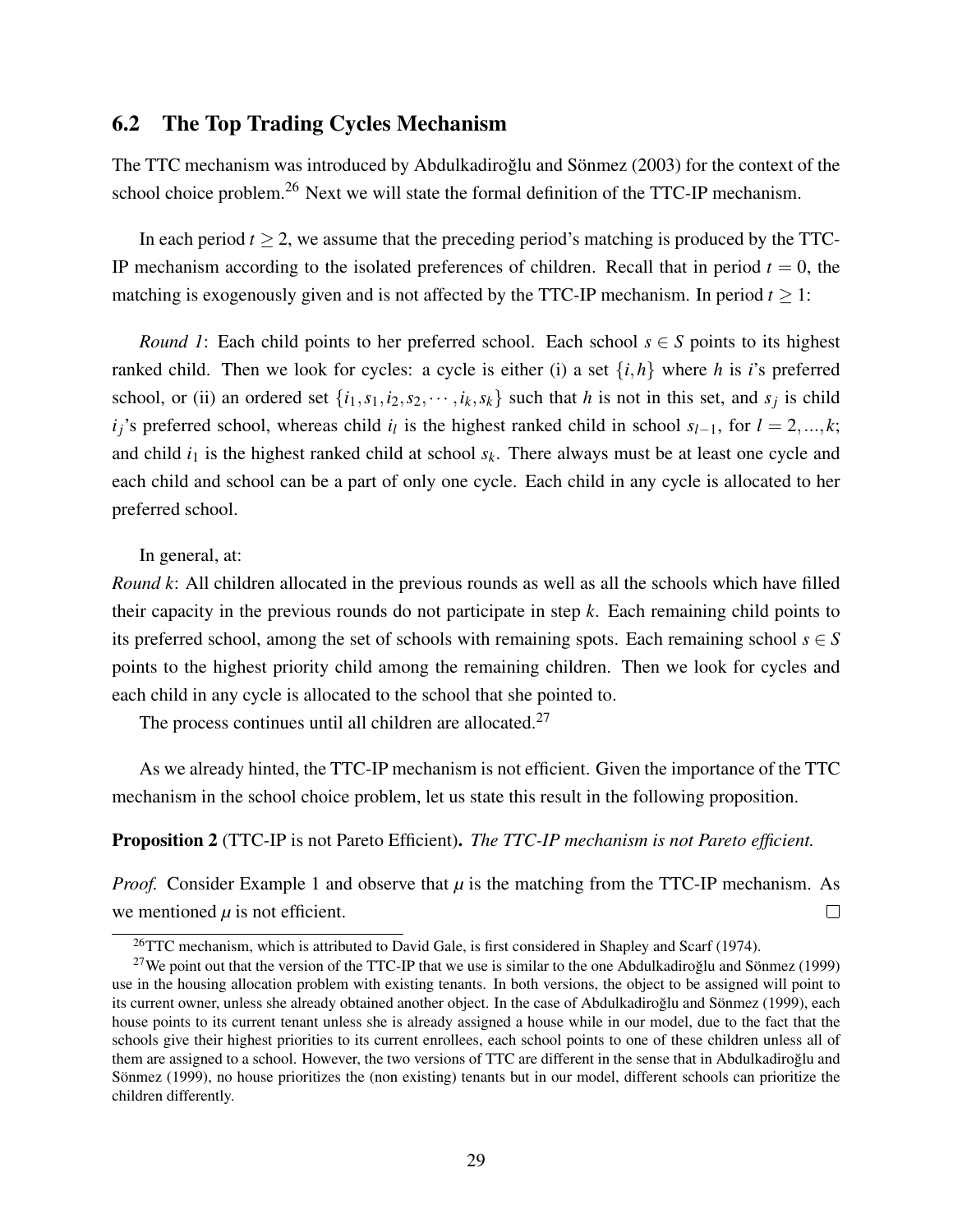Note that in Example 1, not only the TTC-IP mechanism is not efficient, but also a variation of it, done by cohorts. Precisely, consider the following mechanism. At any period  $t \geq 1$ , the children born in period *t* − 1 are allocated according to the TTC-IP mechanism (see Abdulkadiroğlu and Sönmez (2003)). Once every children  $i \in I_{t-1}$  is allocated, most schools will have less, if any, spots available. Consider only the schools with open spots and use the TTC-IP mechanism for the generation born in period *t*, where from the initial number of spots for each school, we have subtracted the number of 2-year-old children already allocated. For this round, consider only the priority of schools over the children of generation *t*. i.e., a young child cannot replace an already allocated 2-year-old child. This variation of the TTC-IP mechanism is also not Pareto efficient.

In the example below, we show that the TTC-IP mechanism is not strategy-proof.

Example 6 (TTC-IP is not Strategy-Proof). *Assume that there are 4 schools* {*s*,*s*1,*s*2,*s*3}, *and 4 children:*  $\{i, i_1, i_2, i_3\}$ , with  $i \in I_{-1}$  and  $\{i_1, i_2, i_3\} \in I_0$ . Assume also that  $I_t = ∅$  for all  $t ≥ 1$ . *The schools' priorities satisfy* IPA *and the children's preferences are* strongly rankable*. School*  $\bar{s}$  =  $s$ , $s$ <sub>1</sub>, $s$ <sub>2</sub>, $s$ <sub>3</sub> *prioritizes the children as follows assuming that these children has not attended*  $\bar{s}$  *in the previous period:*

$$
\begin{array}{llll}\ni & \rhd_s & i_2 & \rhd_s & i_1 \\
i_1 & \rhd_{s_1} & j, \quad \forall j \neq i_1 \\
i_2 & \rhd_{s_2} & j, \quad \forall j \neq i_2 \\
i_1 & \rhd_{s_3} & i_3 & \rhd_{s_3} & j, \quad \forall j \neq i_1, i_3\n\end{array}
$$

*The children's preferences are:*

|  | $(s, s) \rightarrow_i (s_1, s_1) \rightarrow_i (s_2, s_2) \rightarrow_i (s_3, s_3)$             |  |  |
|--|-------------------------------------------------------------------------------------------------|--|--|
|  | $(s,s) \rightarrow_{i_1} (s_1,s_1) \rightarrow_{i_1} (s_2,s_2) \rightarrow_{i_1} (s_3,s_3)$     |  |  |
|  | $(s_3, s_3) \rightarrow_{i_2} (s, s) \rightarrow_{i_2} (s_2, s_2) \rightarrow_{i_2} (s_1, s_1)$ |  |  |
|  | $(s_3, s_3) \succ_{i_3} (s_1, s_1) \succ_{i_3} (s_2, s_2) \succ_{i_3} (s, s)$                   |  |  |

*In addition, child i<sub>1</sub> prefers*  $(s', s)$  *to*  $(s_1, s_1)$ *.* 

*The matching resulting from the TTC-IP is:*  $\mu^{0}(i) = s$ ,  $\mu^{0}(i_1) = s_1$ ,  $\mu^{0}(i_2) = s_2$ ,  $\mu^{0}(i_3) = s_3$ ,  $\mu^1(i_1) = s_1$ ,  $\mu^1(i_2) = s$  and  $\mu^1(i_3) = s_3$ . However, if  $i_1$  misreports its preferences as  $s \succ_{i_1} s_2 \succ_{i_1} s_3$  $s_1 \succ_{i_1} s_3$ , while all others report truthfully. The resulting matching is:  $\bar{\mu}^0(i) = s$ ,  $\bar{\mu}^0(i_1) = s_2$ ,  $\bar{\mu}^{0}(i_2) = s_3$ ,  $\bar{\mu}^{0}(i_3) = s_1$ ,  $\bar{\mu}^{1}(i_1) = s$ ,  $\bar{\mu}^{1}(i_2) = s_3$  and  $\bar{\mu}^{1}(i_3) = s_1$ .

*Note that under truth-telling, i<sub>1</sub>'s allocation was:*  $(s_1, s_1)$ *, while after misreporting it is*  $(s_2, s)$ *. Thus, i<sub>1</sub> has improved herself by misreporting.*  $\Diamond$ 

Observe that the example above shows that a variation of the TTC-IP which is done by cohorts is not strategy-proof.<sup>28</sup>

<sup>&</sup>lt;sup>28</sup>Kurino (2013) shows that under strongly rankable preferences, the constant TTC mechanism favoring existing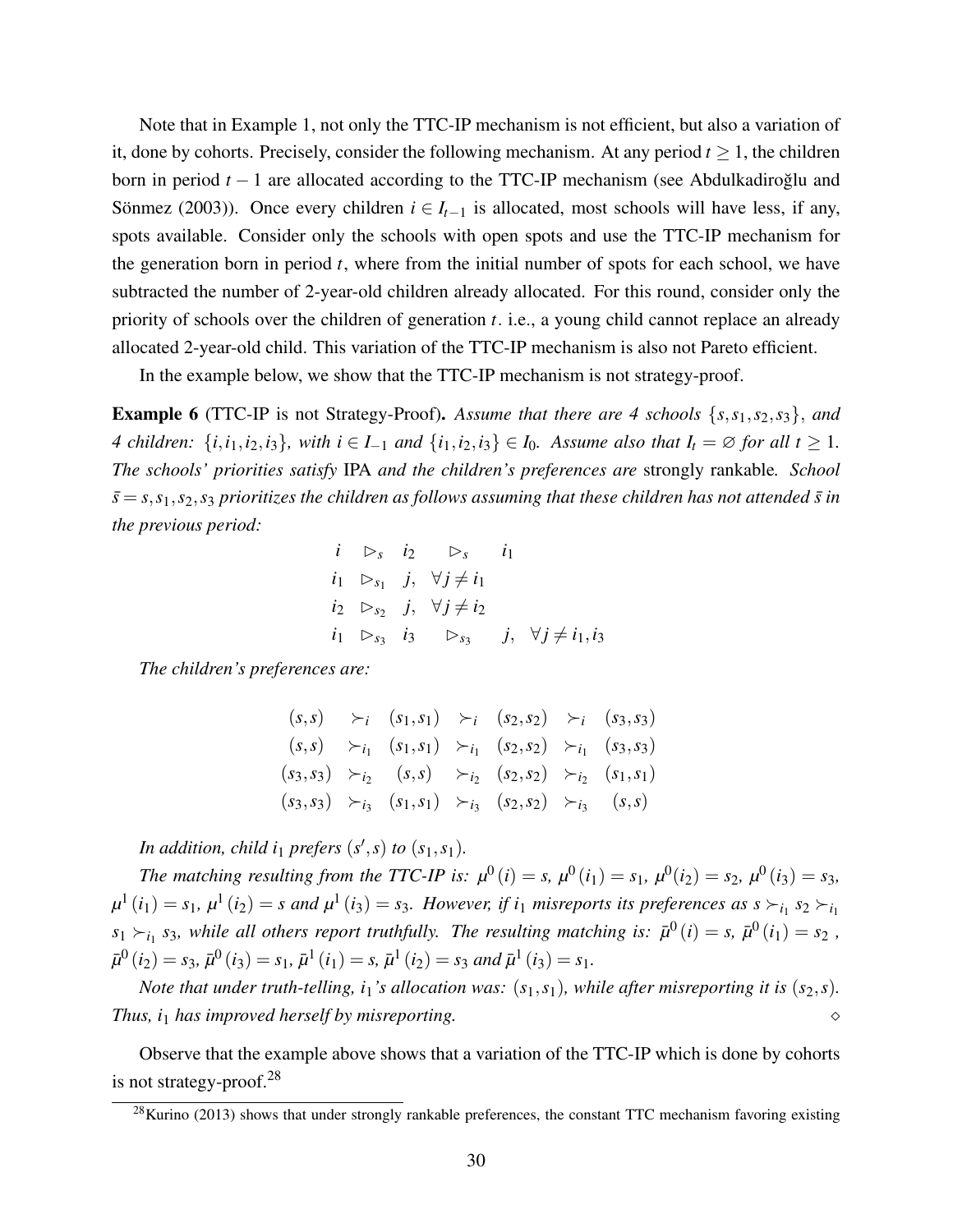Remark 7 (TTC-IP: Strategy-Proofness and Efficiency). *One may ask if there is any restriction on the priorities and preferences that would restore the efficiency and strategy-proofness for TTC-IP. One such case is the one in which the switching the schools is prohibitively large for the children i.e., if attending the same school for two periods is preferred by each child to attending any two different schools. Again, in practice schools are heterogenous and switching costs might not be prohibitively large. On the other hand, priorities favoring older generation (cohort) is not a solution as long as the switching cost is "reasonable" because the TTC-IP by cohort is neither strategy-proof nor efficient. Another case in which TTC-IP is both efficient and strategy-proof occurs when the priorities are such that (i) they favors the older generation and (ii) the young children in each period are ranked in the exact same way in each school. In this case, even under rankable preferences our TTC-IP mechanism is both efficient and strategy-proof. To see this, first observe that because each school gives higher priority to the older children, the TTC-IP mechanism is equivalent to the TTC-IP mechanism by cohort: as long as an old child is not assigned under TTC-IP, all schools with open spots point to some old child. Then because TTC-IP is strategy-proof in the static school choice problem, in period 1, no old child has incentive to manipulate the TTC-IP. Now let us focus on the period 1 young child who has the highest priority in all schools in period 1. In period 2 this child will have the highest priority in the schools that had no open spots for the young children in period 1. As a result, the TTC-IP assigns this child to her most preferred pair of schools among those that are available to her cohort if the child reports her preferences truthfully. Hence, this child has no incentive to misreport. Then the second highest ranked child has no incentive to misreport, and so on. This shows that TTC-IP is strategy-proof in this case, and in a similar way one can argue that the TTC-IP is Pareto efficient.*

### 6.3 Serial Dictatorship Mechanism

To answer the question of whether any mechanism is efficient and strategy-proof we will adopt the well-known SD mechanism in our setting. In our version of the SD mechanism we will utilize the feature of our model that the old children of the current period do not participate in the system next period. This allows us to let each young child choose two schools (one for the period in which she is one and one for the period in which she is two).

Formally, in each period  $t > 0$  children are exogenously ordered. First, recall that the matching of period  $t = 0$  is exogenous. The serial dictatorship algorithm runs as follows: at period 1,

tenants, which is based on Abdulkadiroğlu and Sönmez (1999)'s TTC mechanism in the housing allocation model with existing tenants, is Pareto efficient and strategy-proof. Because the houses do not have priorities Kurino's model, the constant TTC mechanism favoring existing tenants is not dependent on the priorities, but it respects the property rights' of the older generation. Our version of TTC is based Abdulkadiroglu and Sönmez (2003)'s TTC mechanism in the school choice problem, and it depends on the schools' priorities. In other words, the reason why Kurino (2013) and we obtain seemingly different results for TTC is because these papers consider different versions of TTC.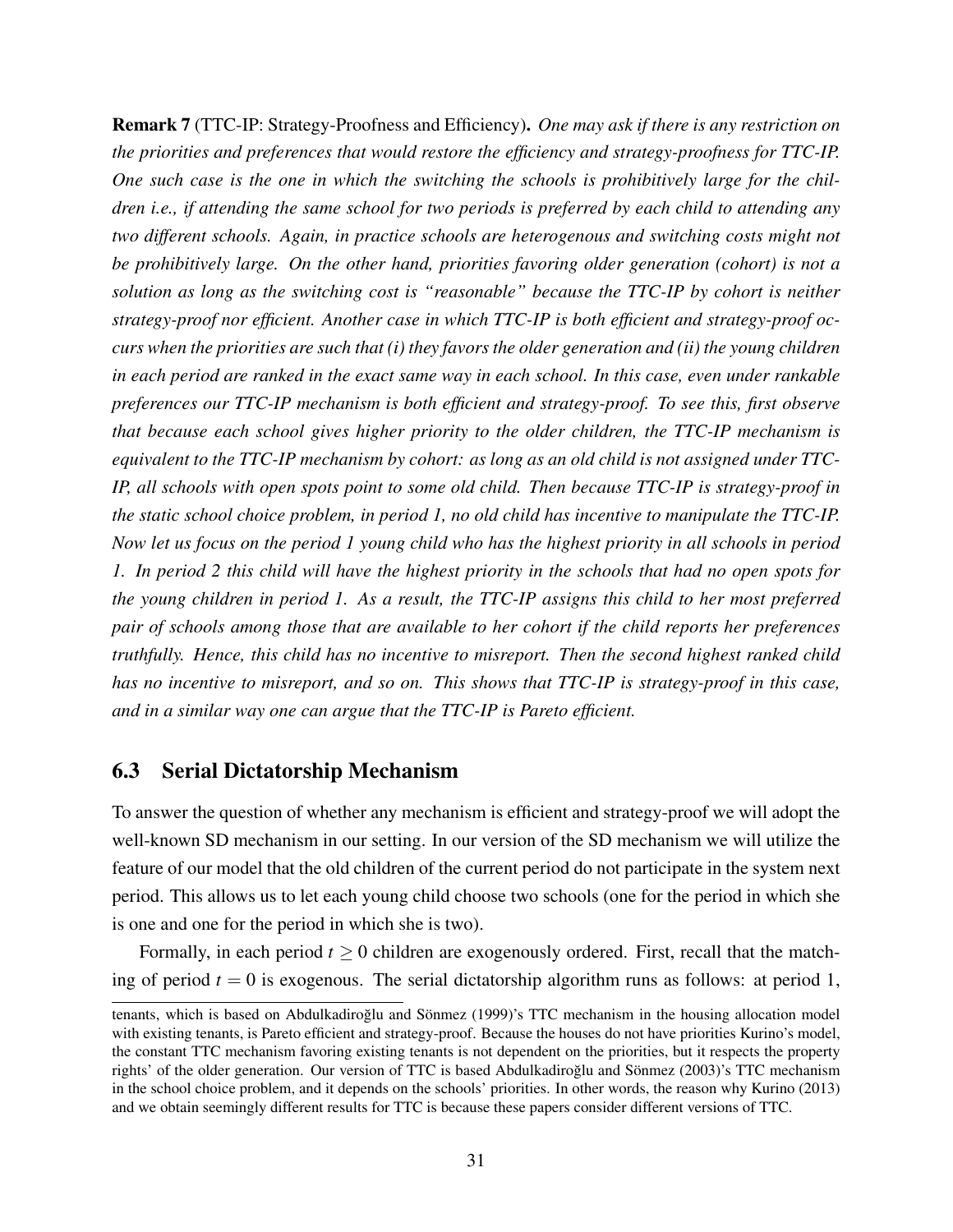following the ordering for the period 0 children, the 2-year-old children are allocated sequentially to their preferred schools from the set of schools that have not yet filled their capacity. Once all 2-year-old children are allocated, following the ordering of the period 1 children, each 1-year-old child is allocated sequentially to their most preferred pairs of schools – one for each period– which have not filled their capacities. Here, observe that each 1 year old child finds out her allocation for two periods in period 1. Thus, in period 2, all the two year old children are already matched to schools. Consequently, in period 2, following the ordering of the period 2 children, each 1-year-old child is allocated sequentially to their most preferred pairs of schools which have not filled their capacities. This process is replicated in each period.

At any given period there is a finite number of school-age children, therefore this is a welldefined algorithm that always converges to a unique matching. The serial dictatorship mechanism is the revelation mechanism that implements this algorithm. It is easy to see that the serial dictatorship mechanism is efficient and strategy-proof.<sup>29</sup> It is strategy-proof since each child can be allocated to the best available menu. Moreover, it is efficient since the first child to choose in a given cohort can only improve if there is a school chosen by another child in the previous cohort that would make her better off. No child in the previous cohort would engage in such a trade, since all open schools were available to the older cohort and not chosen by them. The child with an index 2 of the young cohort cannot improve by trading with the first child, since the first child is already choosing the best available option for her. A similar argument holds for any other indexed child.

There is a shortcoming of our SD mechanism: in period 1 some two year old child could be forced out of the school she has attended in period  $0<sup>30</sup>$  To overcome this, we can modify the SD mechanism so that it differs from the previously considered SD mechanism only in how the two year old children in period 1 are allocated. Specifically, to determine the allocations of the two year old children in period 1 we first run the TTC-IP mechanism among these children. Afterwards, starting with the young children in period 1, we run the SD mechanism. This modified SD mechanism is strategy-proof and efficient.

 $30$ This problem does not arise for the children who are 1 in any period other than 0.

 $^{29}$ Kurino (2013) considers the constant serial dictatorship favoring the existing tenants (the older cohorts in our language), and he shows that it is a strategy-proof and efficient mechanism. In this mechanism, all the agents are placed on an ordering in which the older agents appear ahead of the younger agents. Then in each period, following this ordering, the mechanism matches sequentially each agent (who are in the alive in that period) to the house that is available and that is the agent's most preferred according to her *period* preferences. In our setting, period preferences are not well defined when the preferences are not strongly rankable. Thus, to use Kurino (2013)'s constant serial dictatorship mechanism favoring the existing tenants in our setting, one has to modify it so that it uses the isolated preferences of the children. Now it is not complicated to see that Kurino's and our version of the serial dictatorships produce the same matching in each market. However, if the preferences are neither rankable and nor time-separable, it is not clear how one can run the constant serial dictatorship. On the other hand, ours can be run without any adjustment, and it will be Pareto efficient and strategy-proof.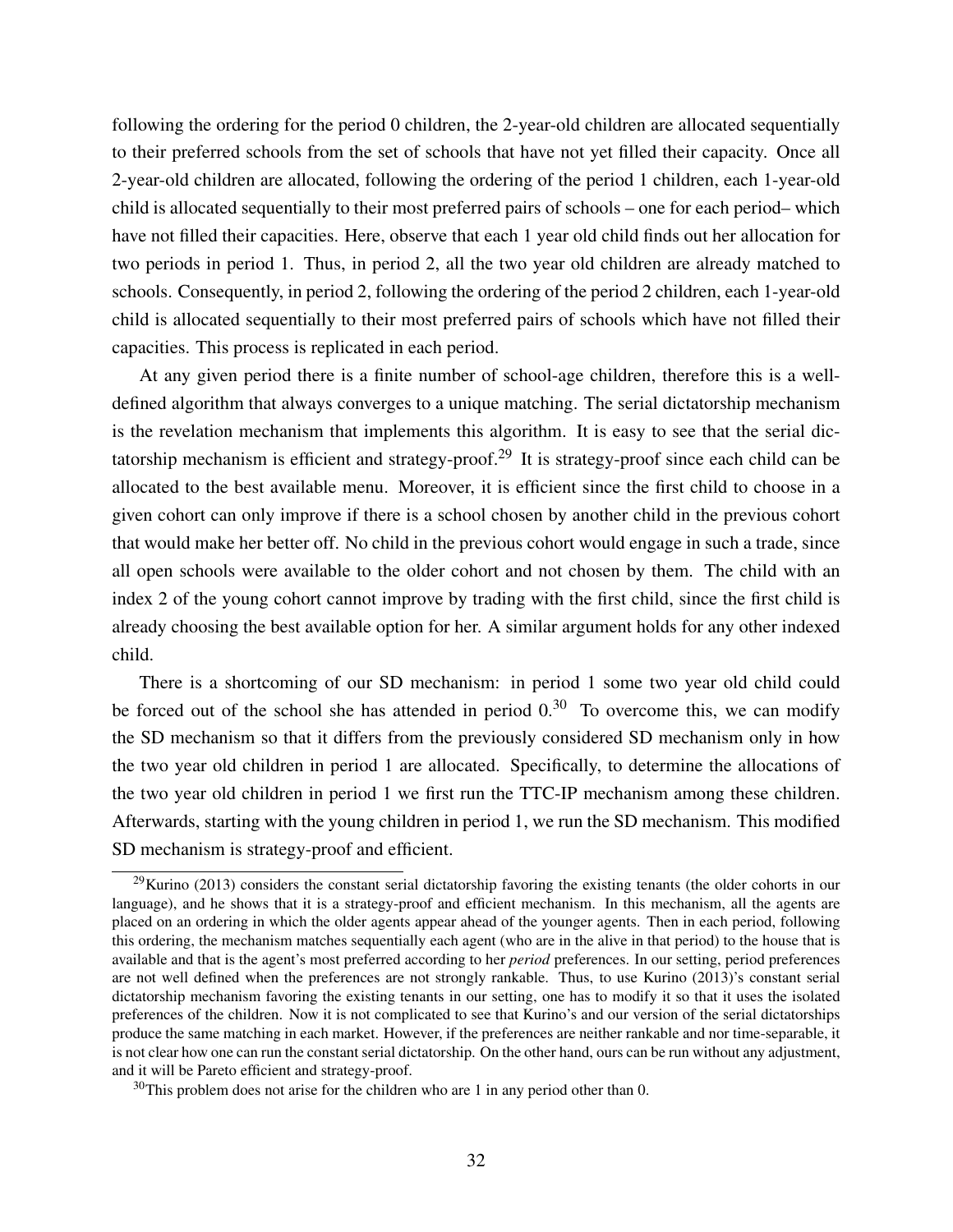### 7 Conclusion

In this paper we introduced the daycare assignment problem. This problem is a dynamic version of the school choice problem in which there is entry and exit of students over time and in which the daycare centers' priorities are history-dependent. We showed that the Gale-Shapley deferred-acceptance mechanism and the Top-Trading Cycles mechanism– both commonly used in the school choice problem– are not strategy-proof in the dynamic problem.

In general, we study two main questions in the paper: (i) whether stability and strategyproofness are compatible with one another in our model, and (ii) whether Pareto efficiency and strategy-proofness are compatible. For the first question, we proved an impossibility result: no stable and strategy-proof mechanism exists for this class of dynamic matching problems. This result is particularly important in the context of the school choice problem, in which much attention has been given to stability and, in particular, to the DA mechanism (which has been adopted in the New York and Boston public school systems). For the second question, we show that a version of the TTC adapted to a dynamic problem is not strategy-proof nor efficient, but that the SD mechanism is both Pareto efficient and strategy-proof.

We offer two practical suggestions for the problem of assigning children to public daycare centers. First, the education authorities might use the DA mechanism period-by-period. We have shown that, under truth-telling, this mechanism is stable and not Pareto dominated by any other stable mechanism. Moreover, it is often the case that non-strategy-proof mechanisms are implemented successfully, provided that the strategic issues are not severe (see Kojima and Pathak (2009) and Budish and Cantillon (2012), for example). When *IPA* is satisfied, the sophistication level needed for a successful manipulation of the DA mechanism is rather high.<sup>31</sup> In addition, one would need to have information about the preference profile of the children born in the succeeding period. All this leads to an important practical question of how the DA-IP mechanism performs in practice. We are planning to explore this question in a laboratory setting. Another approach is to study the performance of the DA-IP mechanism in large markets which is the main concern of a follow-up paper by Monte and Tumennasan (2012a). Our preliminary results indicate that if *IPA* is satisfied, the incentives for manipulation disappear as the market becomes large. This seems to suggest that the DA-IP mechanism could be implemented in practice, successfully.

The second suggestion for the practical problem of designing a centralized allocation in daycare centers is to use the SD mechanism. This mechanism has disadvantages, since it disregards the schools' priorities. However, in addition to being efficient and strategy-proof, in our dynamic problem there is an important, but less obvious, advantage of the SD mechanism which is a no-

<sup>&</sup>lt;sup>31</sup>When *IPA* is not satisfied (which is the case for the current Danish system), then there may be a simpler manipulation of the DA mechanism: by staying at home at age 1, a child improves her priority ranking in all schools in the next period. This ultimately enables the child to go to her favorite school in the next period.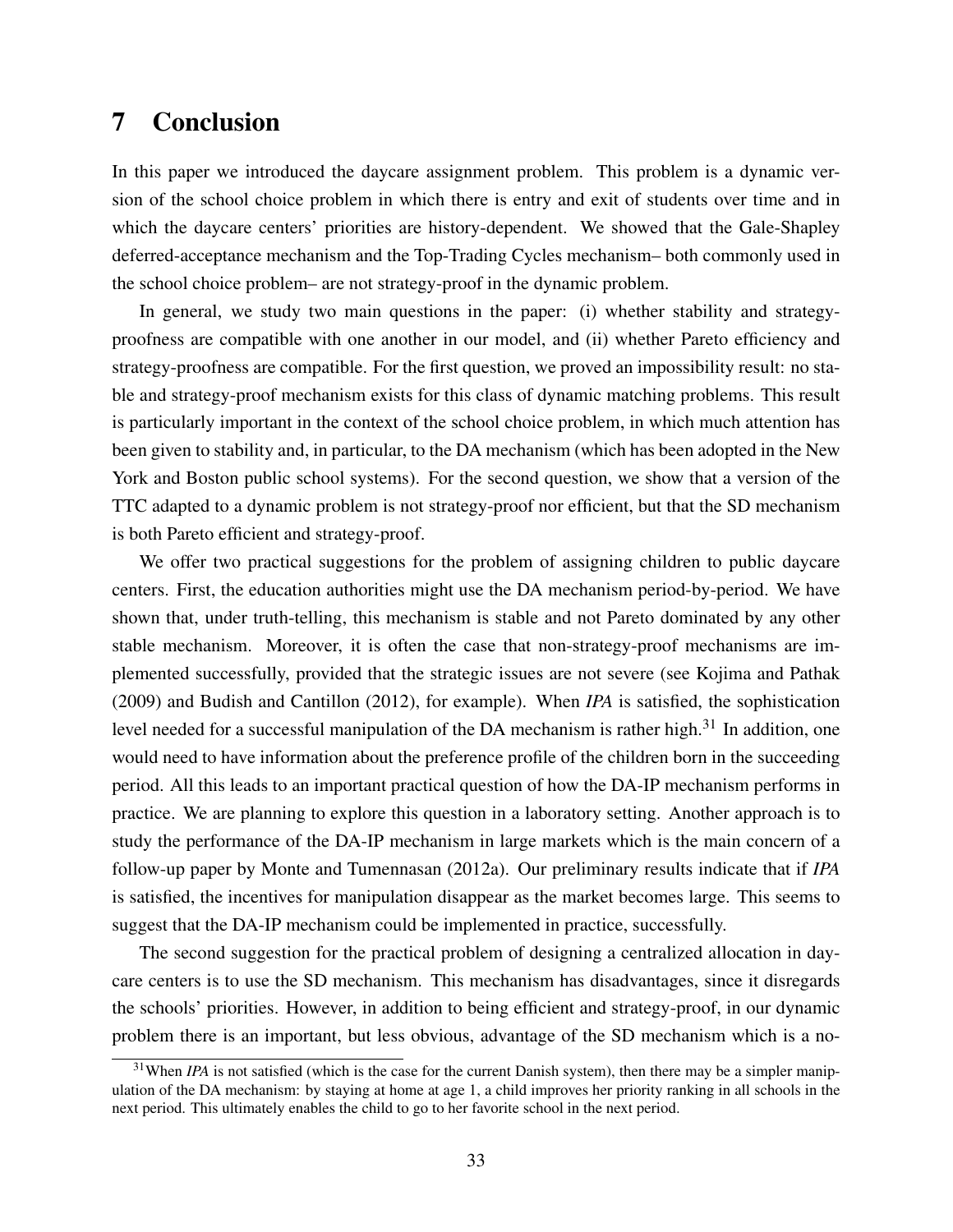tion of "fairness." In the standard school choice problem, the SD mechanism is considered unfair because parents listed last are at a clear disadvantage to parents listed first. This problem with serial dictatorship is somewhat mitigated in a dynamic assignment problem. To illustrate this point, consider the case in which the number of children born at every period is the same. The child who chooses last in her cohort will have at least half of the daycare-spots available to her in period 2, whereas in the static problem, the last child to choose in the serial dictatorship mechanism might have only one option.<sup>32</sup> In fact, if each period has only 1 child (or if the number of periods that children attend increases so that there is at most one child born in each period), then the option sets of the children are somewhat similar.

Finally, Monte and Tumennasan (2012b) show in a follow-up paper that for the multi-market allocation problem, the set of nonbossy and strategy-proof rules that implement a Pareto efficient outcome is the set of sequential dictatorships — a slight generalization of the serial dictatorship. This result provides further support for the use of the serial dictatorship mechanism in this dynamic environment.

### References

- A. Abdulkadiroğlu and S. Leortscher. Dynamic house allocations. Technical report, 2007.
- A. Abdulkadiroğlu and T. Sönmez. House allocation with existing tenants. *Journal of Economic Theory*, 88(2), 1999.
- A. Abdulkadiroğlu and T. Sönmez. School choice: A mechanism design approach. American *Economic Review*, 93(3), 2003.
- A. Abdulkadiroğlu, P. A. Pathak, A. E. Roth, and T. Sönmez. The Boston public school match. *American Economic Review*, 95(2), 2005.
- A. Abdulkadiroğlu, P. A. Pathak, and A. E. Roth. Strategy-proofness versus efficiency in matching with indifferences: Redesigning the NYC high school match. *American Economic Review*, 99 (5), 2009.
- M. Balinski and T. Sönmez. A tale of two mechanisms: Student placement. *Journal of Economic Theory*, 84(1), 1999.

 $32$ This assumes that there is at least the same number of spots as there are children in a given period. Formally, consider the case in which there are 2*n* children at every period (with *n* children being born every period) and 2*n* daycare spots available. The last child choosing in her cohort, will have *n* + 1 options in her second period. In the static case with 2*n* children and 2*n* spots, the last child to choose in the serial dictatorship mechanism might have only one spot available.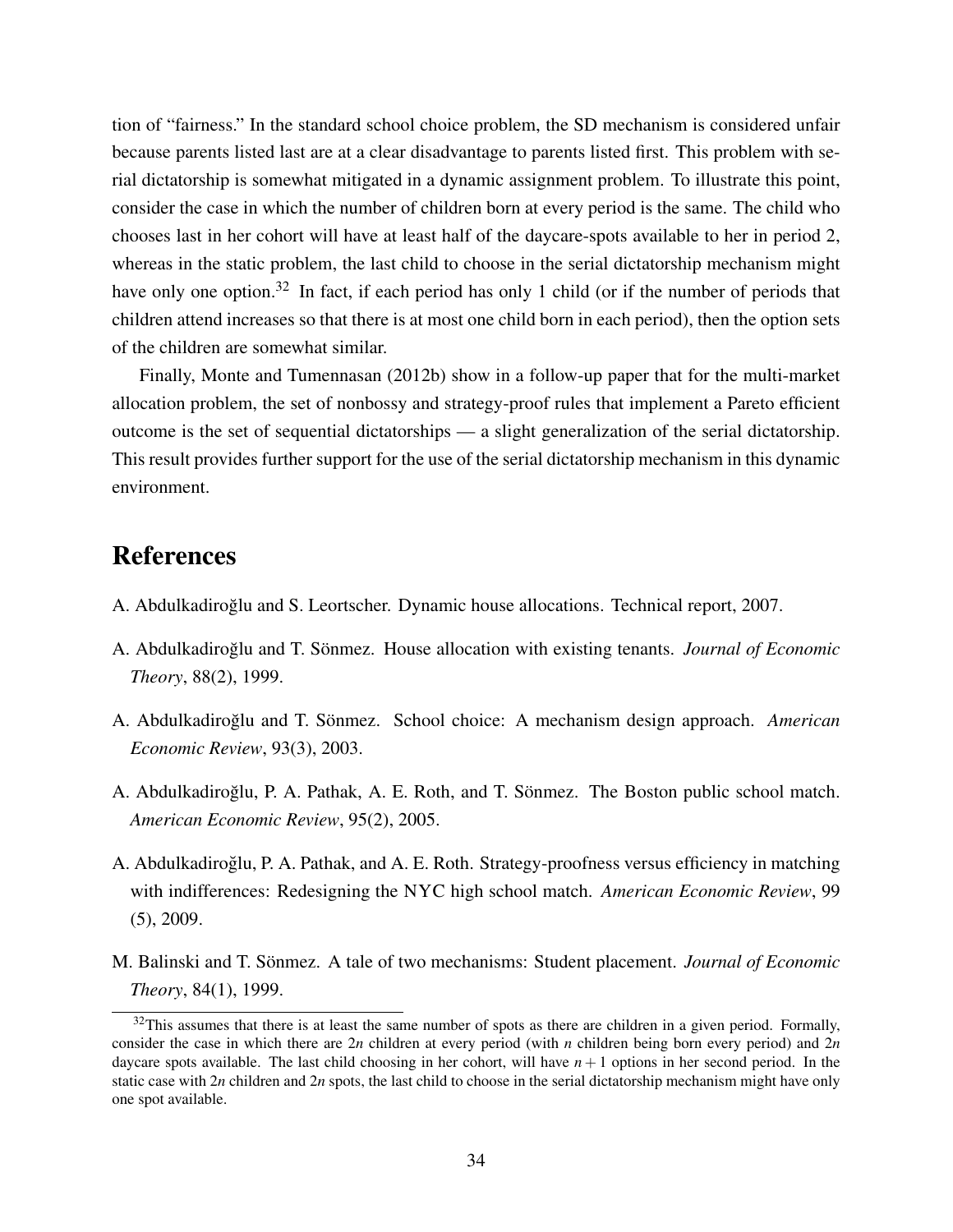- F. Bloch and D. Cantala. Markovian assignment rules. *Social Choice and Welfare*, pages 1–25, 2011.
- Yosef Blum, Alvin E. Roth, and Uriel G. Rothblum. Vacancy chains and equilibration in seniorlevel labor markets. *Journal of Economic Theory*, 76(2):362 – 411, 1997.
- E. Budish and E. Cantillon. The multi-unit assignment problem: Theory and evidence from course allocation at harvard. *American Economic Review*, 102(5):2237–2271, 2012.
- R. Chetty, J. N. Friedman, N. Hilger, E. Saez, D. W. Schanzenbach, and D. Yagan. How does your kindergarten classroom affect your earnings? evidence from project star. *Quarterly Journal of Economics*, 126(4):1593–1660, 2011.
- E. Damiano and R. Lam. Stability in dynamic matching markets. *Games and Economic Behavior*, 52(1):34–53, July 2005.
- L. E. Dubins and D. A. Freedman. Machiavelli and the gale-shapley algorithm. *The American Mathematical Monthly*, 88(7), 1981.
- U. Dur. Dynamic school choice. Working paper, UT Austin, 2011.
- L. Ehlers and B. Klaus. Coalitional strategy-proof and resource-monotonic solutions for multiple assignment problems. *Social Choice and Welfare*, 21(2), 2003.
- D. Gale and L. Shapley. College admissions and the stability of marriage. *American Mathematical Monthly*, 69(1), 1962.
- C. Goldin. *Understanding the Gender Gap: An Economic History of American Women*. Aldine de Gruyter, New York, 1994.
- P. Guillen and O. Kesten. Matching markets with mixed ownership: The case for a real-life assignment mechanism. *International Economic Review*, 53(3), 2012.
- J. J. Heckman. Schools, skills, and synapses. *Economic Inquiry*, 46(3), 2008.
- R. Irving. Matching medical students to pairs of hospitals: a new variation on a well-known theme. Lecture Notes in Computer Science vol. 1461 (Springer 1998), Proceedings of ESA'98, the Sixth Annual European Symposium on Algorithms, 1998.
- F. Kojima and P. Pathak. Incentives and stability in large two-sided matching markets. *American Economic Review*, 99(3):608–27, June 2009.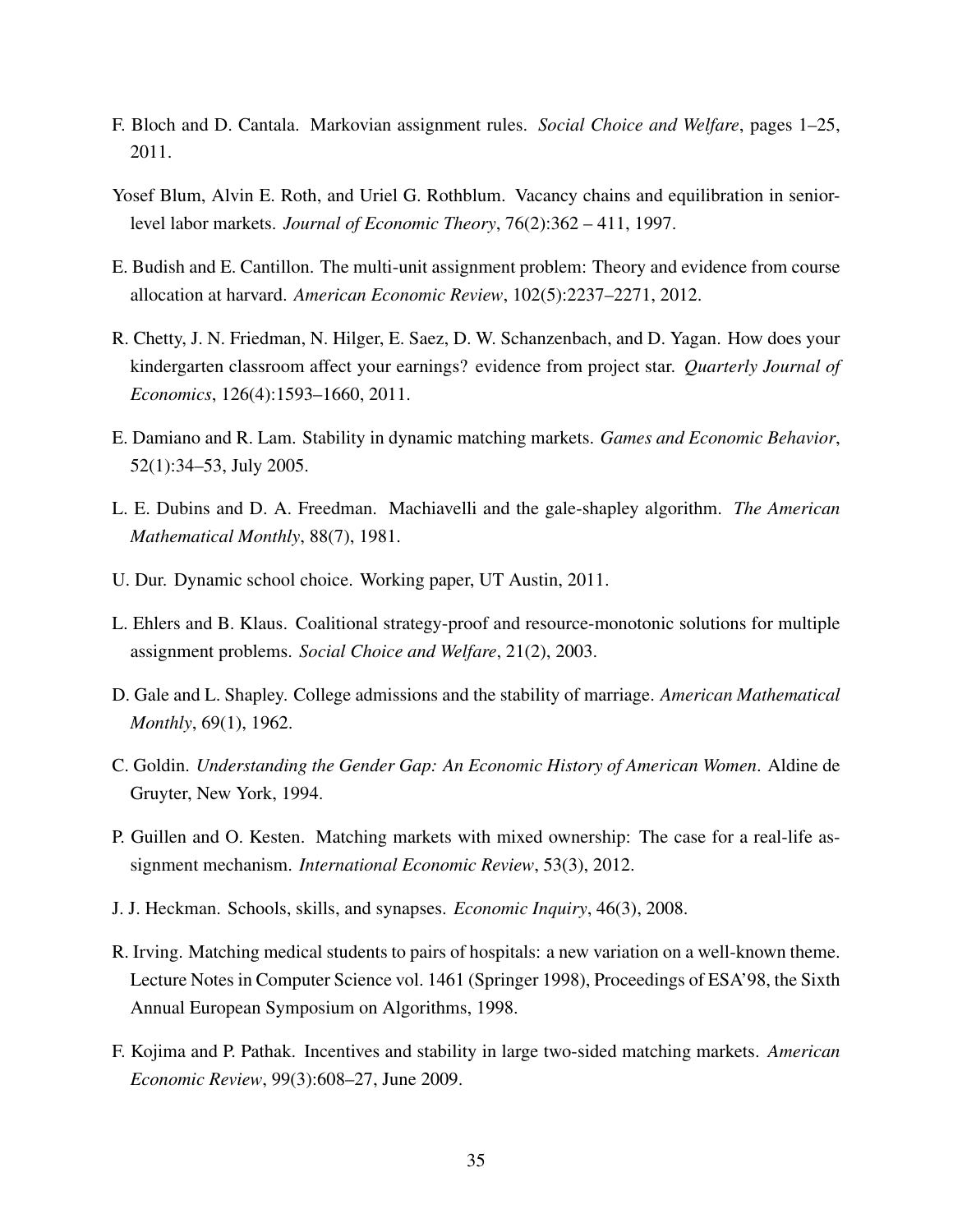- M. Kurino. Credibility, Eciency and Stability: A Theory of Dynamic Matching Markets. working paper, 2009.
- M. Kurino. Housing allocation with overlapping agents. *American Economic Journal: Microeconomics*, (forthcoming), 2013.
- D. Monte and N. Tumennasan. The daycare assignment in large markets. Working paper, Aarhus University, 2012a.
- D. Monte and N. Tumennasan. Centralized allocation in multiple markets. Working paper, Aarhus University, 2012b.
- U.S. General Accounting Office. Many challenges arise in educating students who change schools frequently. Report to congressional requesters, 2010.
- S. Pápai. Strategyproof and nonbossy multiple assignments. *Journal of Public Economic Theory*, 3(3), 2001.
- P. A. Pathak. The mechanism design approach to student assignment. *Annual Review of Economics*, 3(1), 2011.
- J. S. Pereyra. A dynamic school choice model. *Games and Economic Behavior*, 80(0):100–114, 2013.
- A. E. Roth. The economics of matching: Stability and incentives. *Mathematics of Operations Research*, 7(4):617–628, 1982.
- A. E. Roth. A natural experiment in the organization of entry-level labor markets: Regional markets for new physicians and surgeons in the united kingdom. *American Economic Review*, 81(3), 1991.
- H. Sasaki and M. Toda. Two-sided matching problems with externalities. *Journal of Economic Theory*, 70, 1996.
- A. E. Schwartz, L. Stiefel, and L. Chalico. The multiple dimensions of student mobility and implications for academic performance: Evidence from new york city elementary and middle school students. Technical report, 2009.
- L. Shapley and H. Scarf. On cores and indivisibility. *Journal of Mathematical Economics*, 1(1), 1974.
- U. M. Unver. Dynamic kidney exchange. *Review of Economic Studies*, 77(1), 2010.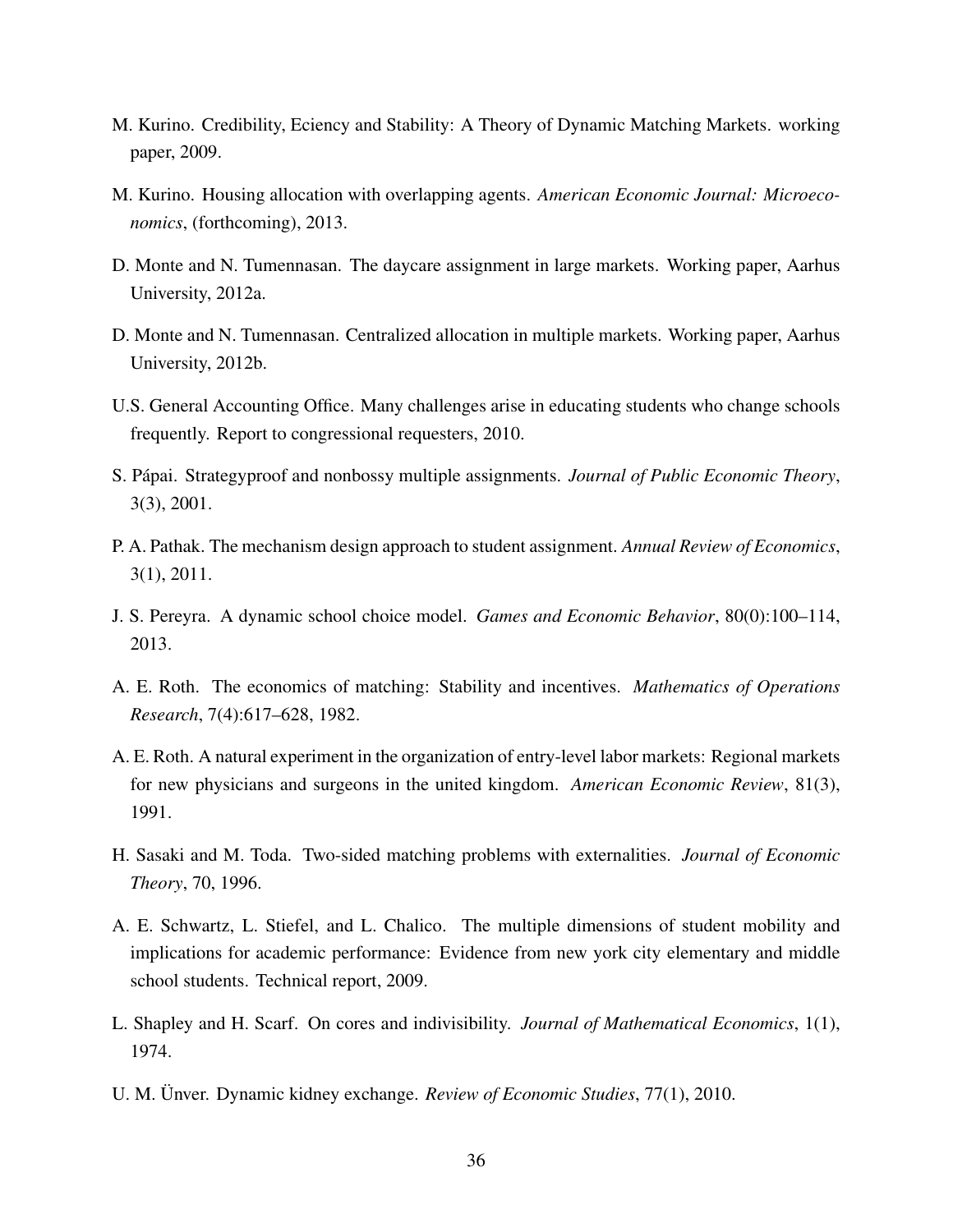## Appendix A: The Relation between Stability and Autarkic Stability

Now we will explore under what conditions, the stability concepts will coincide. From examples 2 and 3, one could conjecture that stable matchings may be equivalent to matchings that satisfy autarkic stability if the children's preferences are *strongly rankable* and the schools' priority rankings satisfy *IPA*. Indeed this is the case, as we will show in the next two lemmas.

Lemma 2. *Suppose that all schools' priorities satisfy* IPA*. If µ satisfies autarkic stability but is not stable, then for some period t*  $> 1$  *and some school-child pair*  $(s, i)$ *,* 

- *1.*  $\mu^{t}(i) = \mu^{t+1}(i),$
- 2.  $(s,s) \succ_i (\mu^t(i), \mu^{t+1}(i)),$
- 3.  $|\mu^t(s)| < r_s$  *or/and*  $i \rhd_s^t (\mu^{t-1})$  *j* for some  $j \in \mu^t(s)$ .

*Proof.* Since  $\mu$  is not but satisfies autarkic stability, for some  $t \geq 1$ , there must exist  $(s, s', i)$  such that  $(s, s') \succ_i (\mu^t(i), \mu^{t+1}(i)), s \neq \mu^t(i), s' \neq \mu^{t+1}(i)$  and one of the following conditions are satisfied:

- 1.  $|\mu^t(s)| < r_s$  and  $|\mu^{t+1}(s')| < r_{s'}$ ,
- 2.  $|\mu^t(s)| < r_s$ ,  $|\mu^{t+1}(s')| = r_{s'}$ , and, for some  $j' \in \mu^{t+1}(s')$ ,  $i \triangleright_{s'}^{t+1}$  $\bar{u}^{t+1}$  ( $\bar{\mu}^{t}$ ) *j'* where  $\bar{\mu}^{t}$  is the period *t* matching with  $\bar{\mu}^t(i) = s$  and  $\bar{\mu}^t(i') = \mu^t(i')$  for all  $i' \neq i \in I^{t-1} \cup I^t$ ,
- 3.  $|\mu^{t}(s)| = r_{s}, |\mu^{t+1}(s')| < r_{s'}$ , and, for some  $j \in \mu^{t}(s), i \rhd_{s}^{t} (\mu^{t-1})j$ ,
- 4.  $|\mu^{t}(s)| = r_{s}, |\mu^{t+1}(s')| = r_{s'}$ , for some  $j \in \mu^{t}(s), j' \in \mu^{t+1}(s')$  and for any  $\bar{\mu}^{t} \in M(i, j, \mu)$ ,  $i \triangleright_s^t (\mu^{t-1}) j$  and  $i \triangleright_{s'}^{t+1}$  $_{s'}^{t+1}(\bar{\mu}^t)j'.$

Case 1.  $s = s'$ . Consequently,  $(s, s) \succ_i (\mu^t(i), \mu^{t+1}(i))$ . In addition,  $|\mu^t(s)| < r_s$  (conditions 1 or 2) or/and  $i \triangleright_s^t (\mu^{t-1}) j$  for some  $j \in \mu^t(s)$  (conditions 3 or 4). Combining this with  $\mu$  being such that it satisfies autarkic stability, one obtains that  $(\mu^t(i), \mu^{t+1}(i)) \succ_i (s, \mu^{t+1}(i))$ . Given weak rankability, this, in turn, implies that if  $\mu^t(i) \neq \mu^{t+1}(i)$  then  $(\mu^t(i), \mu^t(i)) \succ_i (s, s)$ . Then, by transitivity of preferences,  $(\mu^t(i), \mu^t(i)) \succ_i (\mu^t(i), \mu^{t+1}(i))$ . This implies that  $\mu$  does not satisfy autarkic stability because child *i* has the highest priority at school *s* at period  $t + 1$ , hence, at  $t + 1$ , she has a right to attend school *s* ahead of any other child. Therefore,  $\mu^t(i) = \mu^{t+1}(i)$ . This is the condition we seek. *Case 2.*  $s \neq s'$  and  $\mu^t(i) = \mu^{t+1}(i)$ . Consequently,  $(s, s') \succ_i (\mu^t(i), \mu^t(i))$ . In addition,  $|\mu^t(s)| < r_s$ or/and  $i \triangleright_s^t (\mu^{t-1}) j$  for some  $j \in \mu^t(s)$ . Combining this with the fact that  $\mu$  satisfies autarkic stability, one obtains  $(\mu^t(i), \mu^t(i)) \succ_i (s, \mu^t(i))$ . Recall that  $(s, s') \succ_i (\mu^t(i), \mu^t(i))$ . Hence, by transitivity,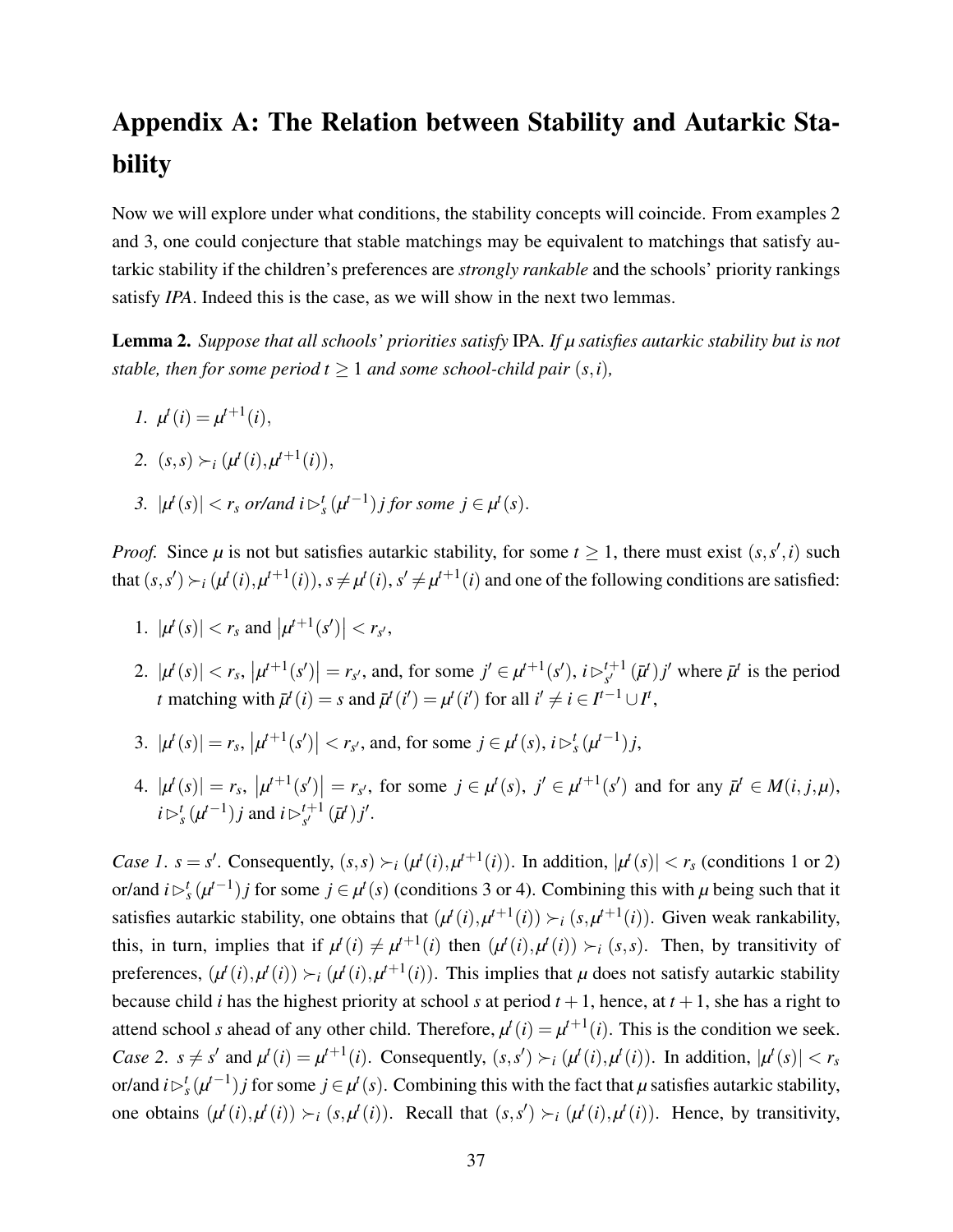$(s, s') \succ_i (s, \mu^t(i))$ . Then, by rankability,  $(s', s') \succ_i (\mu^t(i), \mu^t(i))$ . Suppose  $(s, s) \succ_i (s', s')$ . Then  $(s,s) \succ_i (\mu^t(i), \mu^t(i))$  and, by assumption,  $|\mu^t(s)| < r_s$  or/and  $i \rhd_s^t (\mu^{t-1}) j$  for some  $j \in \mu^t(s)$ . Hence, we have identified a pair (*s*,*i*) asked in the lemma.

Now suppose  $(s', s') \succ_i (s, s)$ . Since  $\mu$  satisfies autarkic stability, at least one of the two conditions must hold: (a)  $(\mu^t(i), \mu^t(i)) \succ_i (\mu^t(i), s')$  or/and (b)  $|\mu^{t+1}(s')| = r_{s'}$  and there exists no  $j' \in \mu^{t+1}(s')$  such that  $i \triangleright_{s'}^{t+1}$  $a_{s'}^{t+1}(\mu^t)j'.$ 

Suppose (a) occurs. Recall  $(s, s') \succ_i (\mu^t(i), \mu^t(i))$ , hence,  $(s, s') \succ_i (\mu^t(i), s')$ . Then rankability implies that  $(s, s) \succ_i (\mu^t(i), \mu^t(i))$  because  $s \neq s'$ . Observe that the pair  $(s, i)$  is the pair asked in the lemma as we already pointed out that  $(s,s) \succ_i (\mu^t(i), \mu^t(i))$ ,  $|\mu^t(s)| < r_s$  or/and  $i \rhd_s^t (\mu^{t-1}) j$  for some  $j \in \mu^t(s)$ .

Suppose now (b) occurs but not (a). Recall that one of the 4 conditions listed in the beginning of the proof must be satisfied. Since  $|\mu^{t+1}(s')| = r_{s'}$ , 1 and 3 are ruled out. If condition 2 is satisfied, then  $i \triangleright_{s'}^{t+1}$  $J_{s'}^{t+1}(\bar{\mu}^t)j'$  for some  $j' \in \mu^{t+1}(s')$ . Furthermore,  $\bar{\mu}^t$  differs from  $\mu^t$  only in that  $\bar{\mu}^t(i) = s$ . Then, by *IPA*,  $i \triangleright_{s'}^{t+1}$  $\int_{s'}^{t+1} (\mu') j'$ . This a contradiction with *b* occurring. If condition 4 is satisfied, then there must exist *j*, *j'* such that, for any  $\bar{\mu}^t \in M(i, j, \mu)$ ,  $i \rhd_s^t (\mu^{t-1}) j$  and  $i \rhd_{s'}^{t+1}$  $\int_{s'}^{t+1} (\bar{\mu}^t) j'.$  In particular, it must be true for  $\bar{\mu}^t$  such that  $\bar{\mu}^t(j) = h$ . Observe that  $\bar{\mu}^t$  differs from  $\mu^t$  only in that  $\bar{\mu}^t(i) = s$  and  $\bar{\mu}^t(j) = h$ . By *IPA*,  $i \triangleright_{s'}^{t+1}$  $\int_{s'}^{t+1} (\mu') j'$ . This a contradiction with *b* occurring.

*Case 3.*  $s \neq s'$  and  $\mu^{t}(i) \neq \mu^{t+1}(i)$ . Consequently,  $(s, s') \succ_{i} (\mu^{t}(i), \mu^{t+1}(i))$ . Since  $\mu$  satisfies autarkic stability, one of the two conditions must hold: (a)  $(\mu^t(i), \mu^{t+1}(i)) \succ_i (\mu^t(i), s')$  or/and (b)  $|\mu^{t+1}(s')| = r_{s'}$  and no  $j' \in \mu^{t+1}(s')$  with  $i \triangleright_{s'}^{t+1}$  $s'_{s'}$ <sup> $t+1$ </sup> ( $\mu^t$ ) *j'* exists.

Suppose (a) occurs. Recall that by assumption, in case 3,  $(s, s') \succ_i (\mu^t(i), \mu^{t+1}(i))$ , hence,  $(s, s') \succ_i$  $(\mu^t(i), s')$ . rankability and this imply  $(s, s) \succ_i (\mu^t(i), \mu^t(i))$ . Then,  $(s, \mu^{t+1}(i)) \succ_i (\mu^t(i), \mu^{t+1}(i))$  by rankability. Consider the pair  $(s, i)$ . As pointed out earlier,  $|\mu^t(s)| < r_s$  or/and  $i \rhd_s^t (\mu^{t-1}) j$  for some  $j \in \mu^t(s)$ . This means that  $\mu$  does not satisfy autarkic stability which is a contradiction.

Suppose now (b) occurs but not (a), therefore  $(\mu^t(i), s') \succ_i (\mu^t(i), \mu^{t+1}(i))$ . Recall that  $(s, s') \succ_i$  $(\mu^t(i), \mu^{t+1}(i))$ . In addition, one of the 4 conditions listed in the beginning of the proof must be satisfied. Since  $|\mu^{t+1}(s')| = r_{s'}$ , 1 and 3 are ruled out. If condition 2 is satisfied, then  $i \triangleright_{s'}^{t+1}$  $\bar{g}^{t+1}(\bar{\mu}^t)j'$ for some  $j' \in \mu^{t+1}(s')$ . Furthermore,  $\bar{\mu}^t$  differs from  $\mu^t$  only in that  $\bar{\mu}^t(i) = s$ . By *IPA*,  $i \triangleright_{s'}^{t+1}$  $a_{s'}^{t+1}(\mu^t)j'.$ This is a contradiction with (b) occurring. If condition 4 is satisfied, then there must exist  $j$ ,  $j'$  such that, for any  $\bar{\mu}^t \in M(i, j, \mu)$ ,  $i \rhd_s^t (\mu^{t-1}) j$  and  $i \rhd_{s'}^{t+1}$  $\bar{u}^{t+1}$  ( $\bar{\mu}^{t}$ ) *j'*. Fix  $\bar{\mu}^{t}$  such that  $\bar{\mu}^{t}(j) = h$ . Observe that  $\bar{\mu}^t$  differs from  $\mu^t$  only in that  $\bar{\mu}^t(i) = s$  and  $\bar{\mu}^t(j) = h$ . By *IPA*,  $i \triangleright_{s'}^{t+1}$  $\int_{s'}^{t+1} (\mu^t) j'.$  This is a contradiction with (b) occurring.  $\Box$ 

Next we show that the stability concept for the our dynamic problem is in fact equivalent to the static concept of stability for a large class of problems. Precisely, if the children's preferences are *strongly rankable* and the schools' priorities satisfy *IPA*, the two concepts are equivalent.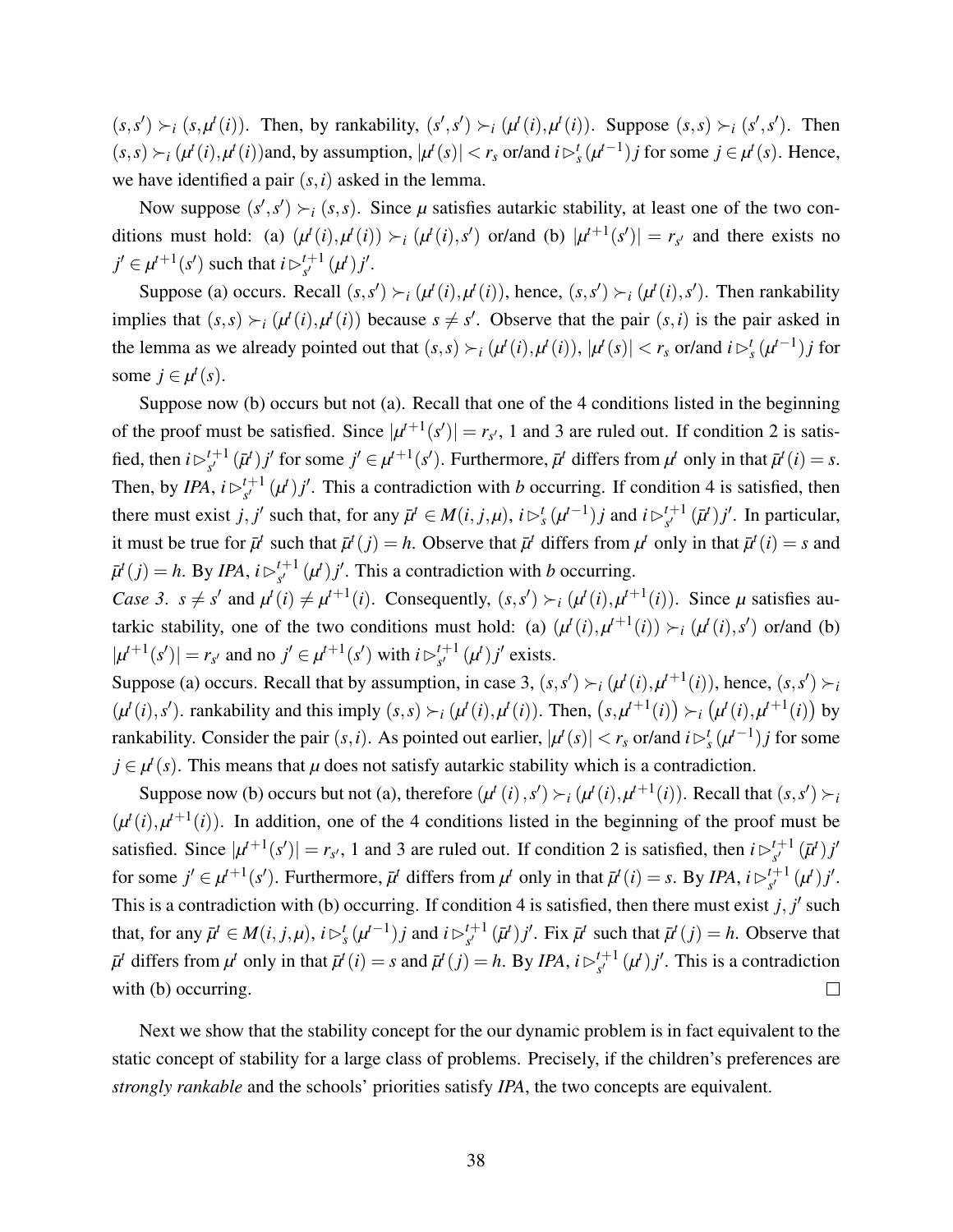Theorem 3 (Equivalence of Autarkic Stability and Stability). *Suppose every child's preferences satisfy* strong rankability *and every school's priorities satisfy* IPA*. Then matching µ is stable if and only if it satisfies autarkic stability..*

*Proof.* By definition, any stable matching satisfies autarkic stability. Hence, we need to show that any matching that satisfies autarkic stability is stable. Suppose otherwise, i.e., there exists a matching  $\mu$  which satisfies autarkic stability but is not stable. By Lemma 2, if  $\mu$  satisfies autarkic stability but is not stable, then for some period  $t \ge 1$  and some school-child pair  $(s, i)$ ,

- 1.  $\mu^t(i) = \mu^{t+1}(i),$
- 2.  $(s,s) \succ_i (\mu^t(i), \mu^{t+1}(i)),$
- 3.  $|\mu^t(s)| < r_s$  or/and  $i \rhd_s^t (\mu^{t-1}) j$  for some  $j \in \mu^t(s)$ .

Clearly,  $(s, s) \rightarrow_i (\mu^t(i), \mu^t(i))$ . Moreover, each child's preferences are *strongly rankable*, hence,  $(s, \mu^t(i)) \succ_i (\mu^t(i), \mu^t(i))$ . By combining this with the 3rd condition above, one obtains that  $\mu$  does not satisfy autarkic stability.  $\Box$ 

### Appendix B: Properties of the Gale and Shapley Matching

First, we show that, in contrast to static problems, there could be multiple stable matchings that do not Pareto dominate one another. The following example illustrates this point.

Example 7 (The DA-IP matching does not Pareto dominate other stable matchings in some markets.). *There are 3 schools* {*s*,*s*1,*s*2}*. All schools have a capacity of one child. There is no schoolage child until period t* −1  $\geq$  1*. At period t* − 1*, only one child i is 1 year old. At period t, there are*  $2$  one-year old children  $\{i_1,i_2\}$ . At period  $t+1$ , child i $'$  is  $I$  year old. If children  $\bar{\imath}\neq\bar{\imath}'\in\{i,i_1,i_2,i'\}$ *have not attended school*  $\bar{s}$  =  $s$ , $s_1$ , $s_2$  *in the previous period, then school*  $\bar{s}$  *ranks child*  $\bar{\iota}$  *and child*  $\bar{\iota}$ *according to the following rankings.*

$$
\begin{array}{ccccccc}\ni & \mathrel{\rhd}_s & i_1 & \mathrel{\rhd}_s & i_2 & \mathrel{\rhd}_s & i' \\
i & \mathrel{\rhd}_{s_1} & i' & \mathrel{\rhd}_{s_1} & i_2 & \mathrel{\rhd}_{s_1} & i_1 \\
i & \mathrel{\rhd}_{s_2} & i_1 & \mathrel{\rhd}_{s_2} & i_2 & \mathrel{\rhd}_{s_2} & i'\n\end{array}
$$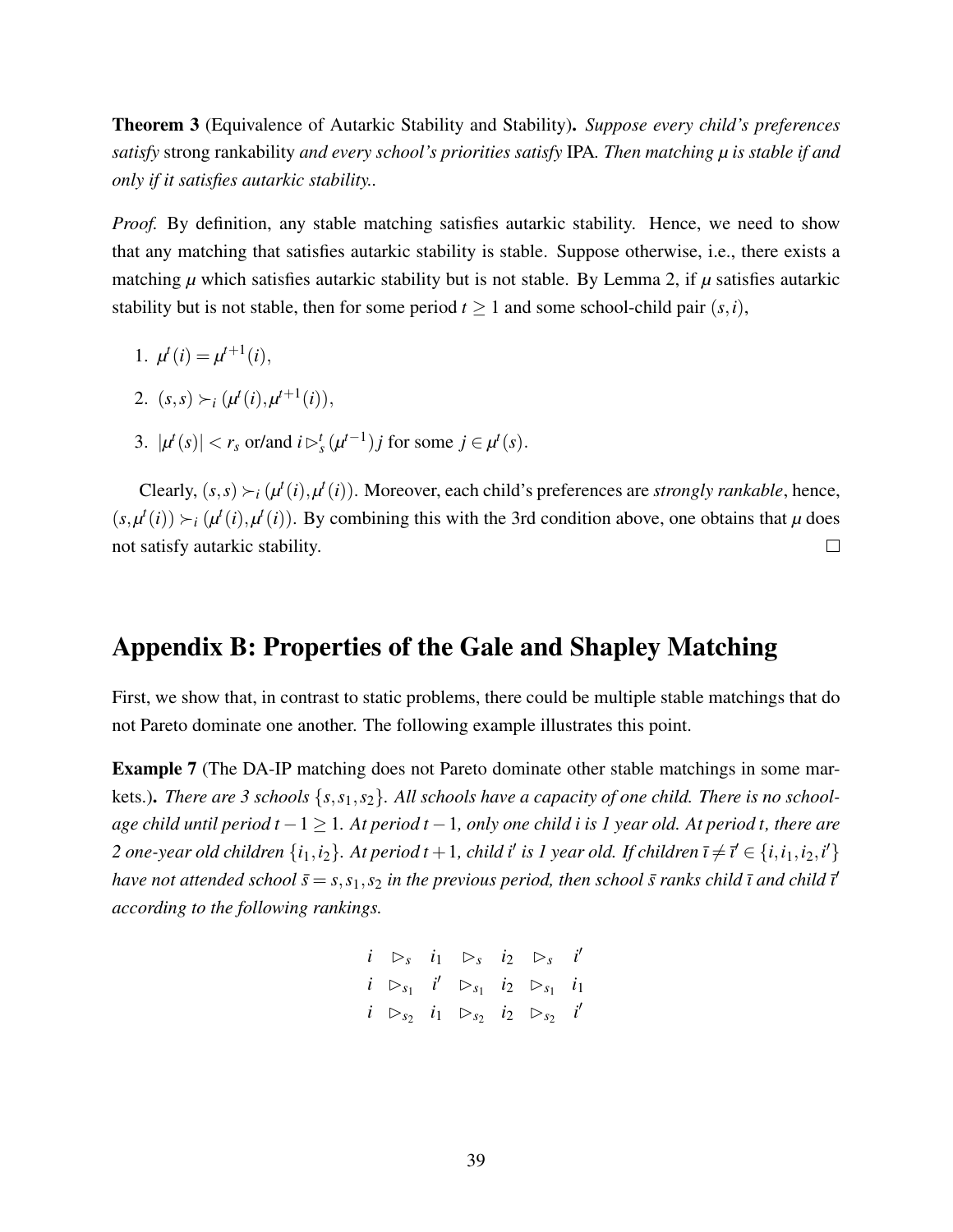*Each child's preferences are* strongly rankable*. Child i's top choice is* (*s*,*s*)*. The preferences of children i*<sub>1</sub>, *i*<sub>2</sub> *and i<sup>* $\prime$ *</sup> satisfy the following conditions:* 

|  | $(s_1, s_1) \succ_{i_1} (s_2, s_2) \succ_{i_1} (s, s),$           |  |
|--|-------------------------------------------------------------------|--|
|  | $(s,s) \rightarrow_{i_2} (s_2,s_2) \rightarrow_{i_2} (s_1,s_1),$  |  |
|  | $(s_1, s_1) \rightarrow_{i'} (s_2, s_2) \rightarrow_{i'} (s, s).$ |  |

The DA-IP matching  $\mu_{DA}$  is as follows:  $\mu_{DA}^{t-1}(i) = \mu_{DA}^{t}(i) = s$ ,  $\mu_{DA}^{t}(i_1) = \mu_{DA}^{t+1}(i_1) = s_1$ ,  $\mu_{DA}^{t}(i_2) = s_2$  $s_2$ ,  $\mu_{DA}^{t+1}(i_2) = s$ ,  $\mu_{DA}^{t+1}(i') = s_2$  and  $\mu_{DA}^{t+2}(i') = s_1$ . Thanks to Theorem 1,  $\mu_{DA}$  satisfies autarkic *stability.*

*Now let us consider the following matching*  $\bar{\mu}$ *:*  $\bar{\mu}^{t-1}(i) = \bar{\mu}^t(i) = s$ ,  $\bar{\mu}^t(i_1) = \bar{\mu}^{t+1}(i_1) = s_2$ ,  $\bar{\mu}^t(i_2) = s_1$ ,  $\bar{\mu}^{t+1}(i_2) = s$ ,  $\bar{\mu}^{t+1}(i') = s_1$  and  $\bar{\mu}^{t+2}(i') = s_1$ . It easy to check  $\bar{\mu}$  is stable.

 $N$ ow observe that matching  $\mu_{DA}$  does not Pareto dominate matching  $\bar{\mu}$  because child i<sup>t</sup> prefers  $\bar{\mu}$  *to*  $\mu$ . In fact,  $\bar{\mu}$  *is not Pareto dominated by any stable matching. To see this, observe that the only matching that Pareto dominates µ is the one in which children 1 and 2 switch their matches in* ¯ *period t. But this is not stable because child i<sub>1</sub> justifiably envies child i' at t* + 1.

First observe that in Example 7 both *IPA* and *strong rankability* are satisfied. Hence, stability coincides with autarkic stability. The example above shows that there may exist mechanisms that produce stable matchings not Pareto dominated by the DA-IP matching. This is the first main distinction between the matching produced by the DA-IP algorithm in the school choice problem versus the matching produced by the DA-IP algorithm in the dynamic problem of assigning children to daycare centers.

Given the importance of this result when compared to the static case, we state the result below.

#### Theorem 4. *The DA-IP matching does not necessarily Pareto dominate all stable matchings.*

In light of Theorem 4, one must explore whether any stable matching Pareto dominates the DA-IP matching. This, indeed, is impossible which we show in the following proposition.

Proposition 3 (The DA-IP matching is not Pareto dominated by any stable matching). *If each school's priority rankings satisfy* IPA*, then the DA-IP matching is not Pareto dominated by any other stable matchings.*

*Proof of Proposition 3.* Fix a market  $M = (I, \bar{S}, \mu^0, \rangle, \rangle)$ , and recall each matching in this market has the common period 0 matching,  $\mu^0$ .

On contrary to the proposition, suppose that some stable matching  $\mu$  Pareto dominates matching *µDA*.

*Step 1*. If  $i \in I_0$ , then  $\mu_{DA}^1(i) = \mu^1(i)$ .

*Proof of Step 1*. For any 2 year old child, her isolated preference is  $\succ_i^2(\mu^0)$ . From Lemma 1, we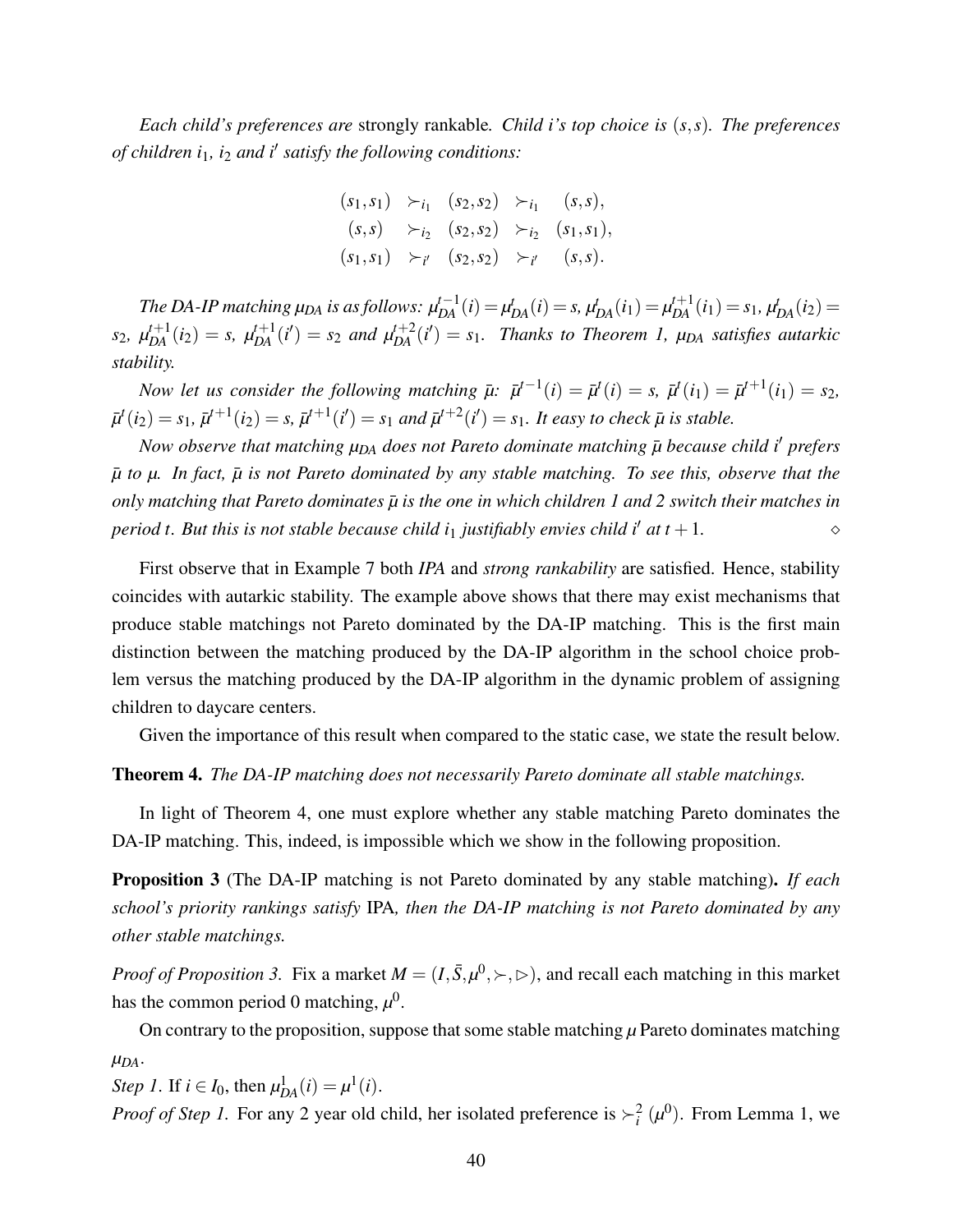have that  $\mu_{DA}^1$  and  $\mu^1$  are stable period 1 matchings under isolated preferences and  $\mu^0$ . Gale and Shapley (1962) show that  $\mu_{DA}^1$  Pareto dominates every other statically stable period 1 matchings under isolated preferences and  $\mu^0$  in terms of isolated preferences. This means  $\mu^1_{DA}(i) \succ^2_i (\mu^0) \mu^1(i)$ if  $\mu_{DA}^1(i) \neq \mu^1(i)$ . By definition of  $\succ_i^2(\mu^0)$ ,  $(\mu^0(i), \mu_{DA}^1(i)) \succ_i (\mu^0(i), \mu^1(i))$  if  $\mu_{DA}^1(i) \neq \mu^1(i)$ . Hence, if  $\mu$  Pareto dominates  $\mu_{DA}$ , then  $\mu_{DA}^1(i) = \mu^1(i)$ .

*Step 2*. If *i*  $\in I_1$ , then  $\mu_{DA}^1(i) = \mu^1(i)$ .

*Proof of Step 2.* Suppose  $\mu_{DA}^1(i) \neq \mu^1(i)$  for some  $i \in I_1$ . Then, as in the proof of step 1, we obtain that  $\mu_{DA}^1(i) \succ_i^1 \mu^1(i)$  or equivalently,

$$
(\mu_{DA}^1(i), \mu_{DA}^1(i)) \succ_i (\mu^1(i), \mu^1(i)).
$$
\n(1)

The stability of  $\mu_{DA}$  implies  $(\mu_{DA}^1(i), \mu_{DA}^2(i)) \succeq_i (\mu_{DA}^1(i), \mu_{DA}^1(i))$ ; otherwise,  $\mu_{DA}$  does not satisfy autarkic stability as child *i* is in the highest priority group in period 2. Now weak rankability yields  $(\mu_{DA}^2(i), \mu_{DA}^2(i)) \succeq_i (\mu_{DA}^1(i), \mu_{DA}^1(i))$ . Now it is easy to see that

$$
(\mu_{DA}^2(i), \mu_{DA}^2(i)) \succeq_i (\mu_{DA}^1(i), \mu_{DA}^2(i)) \succeq_i (\mu_{DA}^1(i), \mu_{DA}^1(i)).
$$
 (2)

Similarly, as  $\mu$  is stable, we obtain

$$
(\mu^{2}(i), \mu^{2}(i)) \succeq_{i} (\mu^{1}(i), \mu^{2}(i)) \succeq_{i} (\mu^{1}(i), \mu^{1}(i)).
$$
\n(3)

Now let us show that  $\mu^1(i) \neq \mu^2(i)$ . Suppose otherwise. Then relations 1 and 2 yield that  $(\mu_{DA}^1(i), \mu_{DA}^2(i)) \succ_i (\mu^1(i), \mu^1(i))$ . This contradicts with  $\mu$  Pareto dominating  $\mu_{DA}$ . Hence,  $\mu^1(i) \neq$  $\mu^2(i)$ . Consequently, the preference relations in 3 must be strict. Also observe that  $\mu^1(i) \neq \mu_{DA}^2(i)$ thanks to relations 1 and 3.

Now let us show that  $(\mu^2(i), \mu^2(i)) \succ_i (\mu^2_{DA}(i), \mu^2_{DA}(i))$ . If not, rankability and relation 1 yield that  $(\mu_{DA}^1(i), \mu_{DA}^2(i)) \succeq_i (\mu^1(i), \mu_{DA}^2(i))$  and  $(\mu^1(i), \mu_{DA}^2(i)) \succeq_i (\mu^1(i), \mu^2(i))$  as  $\mu^1(i) \neq \mu_{DA}^2(i)$  and  $\mu^1(i) \neq \mu^2(i)$ . Consequently,  $(\mu_{DA}^1(i), \mu_{DA}^2(i)) \succeq_i (\mu^1(i), \mu^2(i))$  which contradicts that  $\mu$  Pareto dominates  $\mu_{DA}$ . Now let us summarize the preference relation we found so far.

$$
(\mu^{2}(i), \mu^{2}(i)) \succ_{i} (\mu^{2}_{DA}(i), \mu^{2}_{DA}(i)) \succeq_{i} (\mu^{1}_{DA}(i), \mu^{1}_{DA}(i)) \succ_{i} (\mu^{1}(i)), \mu^{1}(i))
$$
(4)

From Lemma 1, we know that  $\mu^2$  is statically stable under isolated preferences and  $\mu^1$ . Now suppose we ran the DA-IP algorithm at period 1 under isolated preferences and  $\mu^1$ . Let us denote the resulting matching  $\bar{\mu}^2$ . From Gale and Shapley (1962), we know that if  $\bar{\mu}^2(i) \neq \mu^2(i)$ , then  $\bar{\mu}^2(i) \succ_i^2 (\mu^1) \mu^2(i)$ . In other words,  $(\mu^1(i), \bar{\mu}^2(i)) \succeq_i (\mu^1(i), \mu^2(i))$ . This along with relation 1 and  $\mu^1(i)\neq\mu^2(i)$  implies that  $\bar\mu^2(i)\neq\mu^1(i)$ . Then by rankability,  $(\mu^1(i),\bar\mu^2(i))\succ_i(\mu^1(i),\mu^2(i))$  implies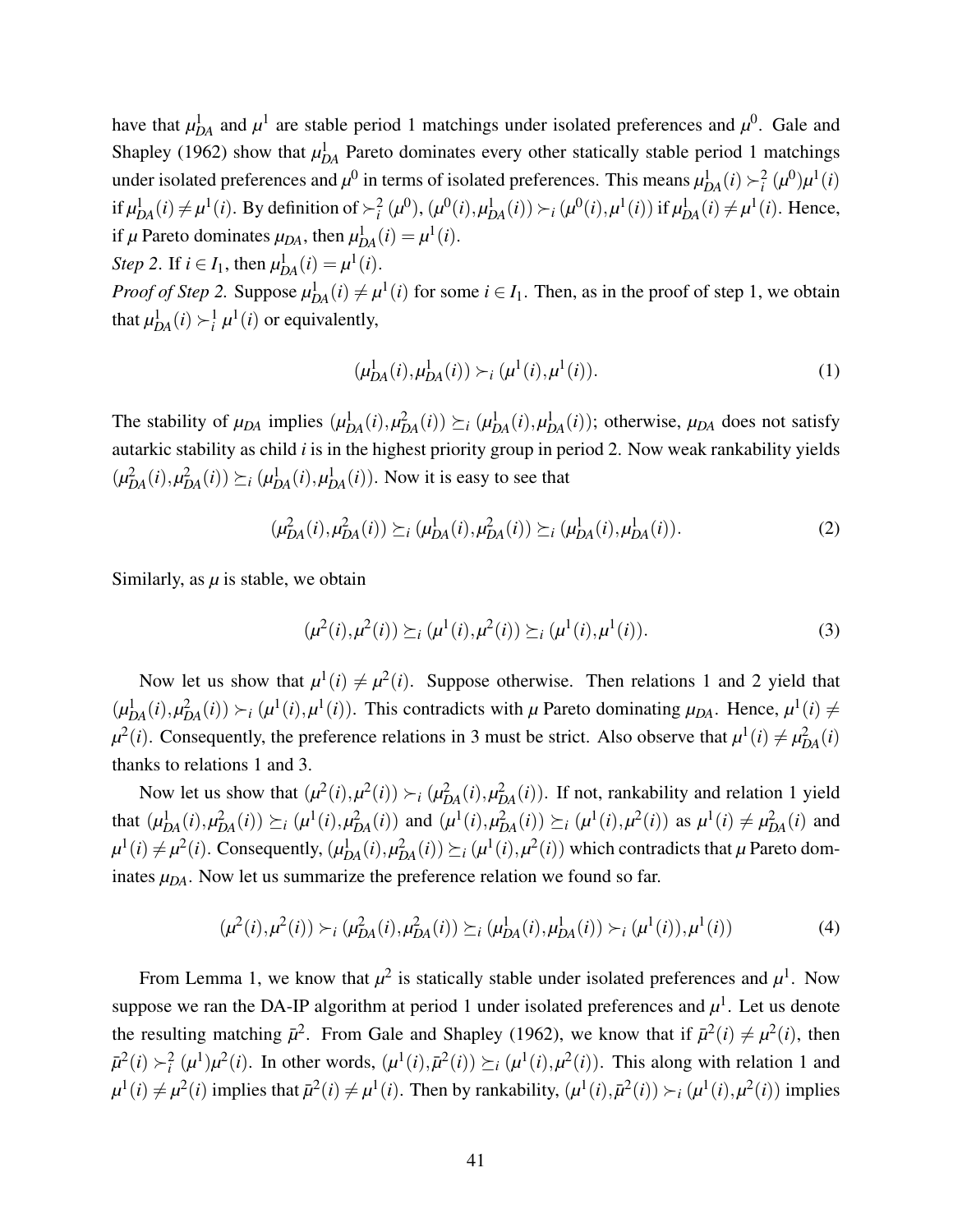$(\bar{\mu}^2(i), \bar{\mu}^2(i)) \succ_i (\mu^2(i), \mu^2(i))$ . Now let us update relation 4.

$$
(\bar{\mu}^2(i), \bar{\mu}^2(i)) \succ_i (\mu^2(i), \mu^2(i))
$$
  
 
$$
\succ_i (\mu^2_{DA}(i), \mu^2_{DA}(i)) \succ_i (\mu^1_{DA}(i), \mu^1_{DA}(i)) \succ_i (\mu^1(i)), \mu^1(i))
$$
 (5)

Next we will proceed to show that  $\bar{\mu}^2$  is statically stable under isolated preferences and  $\mu_{DA}^1$ . Let us postpone the proof momentarily to discuss its implications. From Lemma 1, we know that  $\mu_{DA}^2$  is a stable matching under isolated preferences and  $\mu_{DA}^1$ . In addition, it must Pareto dominate  $\bar{\mu}^2$  in terms of the isolated preferences, since  $\bar{\mu}^2$  is statically stable and the  $\mu_{DA}^2$  must Pareto dominate all stable matchings (see Gale and Shapley (1962)). Hence, if  $\mu_{DA}^2(i) \neq \bar{\mu}^2(i)$ , then  $\mu_{DA}^2(i) \succ_i^2 (\mu_{DA}^1) \bar{\mu}^2(i)$ . By the definition of  $\succ_i^2 (\mu_{DA}^1)$ ,  $(\mu_{DA}^1(i), \mu_{DA}^2(i)) \succ_i (\mu_{DA}^1(i), \bar{\mu}^2(i))$ . Recalling that  $(\mu_{DA}^1(i), \mu_{DA}^1(i)) \succ_i (\mu^1(i), \mu^1(i))$ , we find that  $(\mu_{DA}^1(i), \bar{\mu}^2(i)) \succ_i (\mu^1(i), \bar{\mu}^2(i))$ . Weak rankability and  $(\bar{\mu}^2(i), \bar{\mu}^2(i)) \succ_i (\mu^2(i), \mu^2(i))$  yield  $(\mu^1(i), \bar{\mu}^2(i)) \succ_i (\mu^1(i), \mu^2(i))$ . The previous three relations yield  $(\mu_{DA}^1(i), \mu_{DA}^2(i)) \succ_i (\mu^1(i), \mu^2(i))$ . However, recall that  $\mu$  Pareto dominates  $\mu_{DA}$ . This is the contradiction we are looking for. Thus, to complete the proof, it is left to show that  $\bar{\mu}^2$  is statically stable under isolated preferences and  $\mu_{DA}^1$ .

We now proceed to show that  $\bar{\mu}^2$  is indeed a stable matching under isolated preferences and  $\mu_{DA}^1$ . We already know from Assumption 1 and (5) that, for all  $i \in I_1$ ,  $\bar{\mu}^2(i) \succ_i^2 (\mu^1) \mu^2(i)$  if  $\bar{\mu}^2(i) \neq \mu^2(i)$ . Also, from Gale and Shapley (1962), we know that, for all  $i \in I_2$ ,  $\bar{\mu}^2(i) \succ_i^1 \mu^2(i)$  if  $\bar{\mu}^2(i) \neq \mu^2(i)$ . Recall that  $\bar{\mu}^2$  is statically stable matching under isolated preferences and  $\mu^1$ . Now consider the isolated preferences in period 1 from  $\mu_{DA}^1$  and suppose, under these isolated preferences,  $\bar{\mu}^2$  is not stable. Therefore, there must exist a school-child pair (*s*,*i*) such that both conditions are satisfied:

- I. if *i*  $\in I_1$ , then  $s \succ_i^2 (\mu_{DA}^1) \bar{\mu}^2(i)$ , or  $\overline{\phantom{a}}$  if *i* ∈ *I*<sub>2</sub>, then *s* ≻  $\frac{2}{i}$   $\overline{\mu}^2(i)$ ;
- II.  $|\bar{\mu}^2(s)| < |r_s|$  or/and  $i \rhd_s^2 (\mu_{DA}^1) j$  for some  $j \in \bar{\mu}^2(s)$ .

Because  $\bar{\mu}^2$  statically stable under the isolated preferences and  $\mu^1$ , the conditions 1 and 2 below cannot be satisfied at the same time.

- 1. (a) if  $i \in I_1$ , then  $s \succ_i^2 (\mu^1) \bar{\mu}^2(i)$ , or (b) if  $i \in I_2$ , then  $s \succ_i^1 \bar{\mu}^2(i)$ .
- 2.  $|\bar{\mu}^2(s)| < r_s$  or/and  $i \rhd_s^2(\mu^1) j$  for some  $j \in \bar{\mu}^2(s)$ .

Suppose  $i \in I_1$ . Then  $s \succ_i^2 (\mu_{DA}^1) \bar{\mu}^2(i)$ . We show that in this case condition 1 (*a*) is satisfied. By the definition of  $\succ_i^2$  ( $\mu_{DA}^1$ ),

$$
(\mu_{DA}^1(i), s) \succ_i (\mu_{DA}^1(i), \bar{\mu}^2(i)).
$$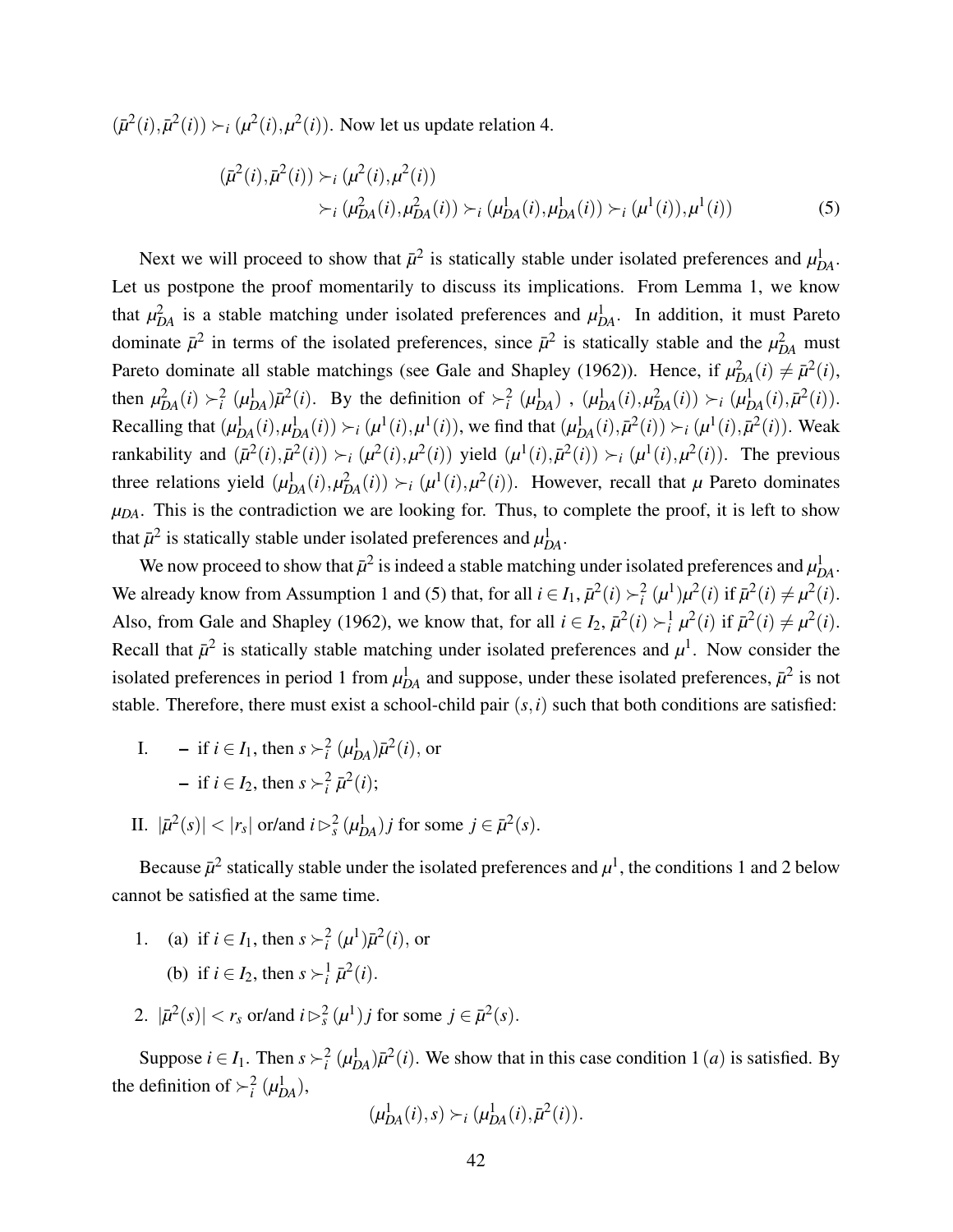If  $\mu^1(i) = \mu_{DA}^1$ , then

$$
(\mu^1(i),s) \succ_i (\mu^1(i),\bar{\mu}^2(i)).
$$

This means that condition 1a is satisfied. Let  $\mu^1(i) \neq \mu^1_{DA}$ . Then preference relations given in (5), Assumption 1,

$$
(\mu_{DA}^1(i), s) \succ_i (\mu_{DA}^1(i), \bar{\mu}^2(i))
$$

and the fact that

$$
(s,s) \succ_i (\bar{\mu}^2(i), \bar{\mu}^2(i))
$$

imply that

$$
(\mu^1(i),s) \succ_i (\mu^1(i),\bar{\mu}^2(i)).
$$

Hence, condition  $1(a)$  is satisfied. Suppose  $i \in I_2$ . Then  $s \succ_i^1 \bar{\mu}^2(i)$ . Since  $\succ^1$  does not depend on the last period's matching, condition  $1(b)$  is satisfied. Therefore, we find that either  $1(a)$  or  $1(b)$ is satisfied. This means that 2 cannot be satisfied. Clearly, it must be that  $|\bar{\mu}^2(s)| = r_s$ . This implies that school *s*'s priority ranking must satisfy  $i \rhd^2_s (\mu_{DA}^1) j$  and  $j \rhd^2_s (\mu^1) i$ , for at least some  $j \in \bar{\mu}^2(s)$ . There are 2 cases consider:

- (i)  $i \notin \mu_{DA}^1(s)$ , or
- (ii)  $i \in \mu_{DA}^1(s)$  and  $i \in I_1$ .

If case (i) happens, this implies that  $j \notin \mu_{DA}^1(s)$ ; otherwise, *j* would have the highest priority at school *s*, hence, we reach a contradiction with  $i \rhd_s^2 (\mu_{DA}^1) j$ . Therefore,  $j \notin \mu_{DA}^1(s)$ . Since school *s*'s priority ranking satisfies *IPA*, given that  $i \rhd^2_s (\mu_{DA}^1) j$  it must be that  $j \in \mu^1(s)$  and  $j \in I_1$  to have the required reversal of school *s*'s priority ranking. Then  $\mu_{DA}^1(j) \neq \mu^1(j)$ . This, as argued earlier in step 1, implies that  $(\mu_{DA}^1(j), \mu_{DA}^1(j)) \succ_j (\mu^1(j), \mu^1(j)) = (s, s)$ , where the last equality comes from the fact above, that if  $j \notin \mu_{DA}^1(s)$ , it must be that  $j \in \mu^1(s)$ . Now recall that  $j \in \bar{\mu}^2(s)$ . Therefore,

$$
(\mu_{DA}^1(j), \mu_{DA}^1(j)) \succ_j (\mu^1(j), \bar{\mu}^2(j))
$$

which is a contradiction (see preference relation 5).

Suppose (ii) happens,  $i \in \mu_{DA}^1(s)$ , i.e.,  $s = \mu_{DA}^1(i)$ . We know  $s \succ_i^2 (\mu_{DA}^1) \bar{\mu}^2(i)$ . These conditions yield

$$
(\mu_{DA}^1(i), \mu_{DA}^1(i)) \succ_i (\mu_{DA}^1(i), \bar{\mu}^2(i)).
$$

This is a contradiction which we are looking for.

This completes the proof of step 2.

*Step 3*. The DA-IP algorithm yields a stable matching that is not Pareto dominated by any other stable matchings.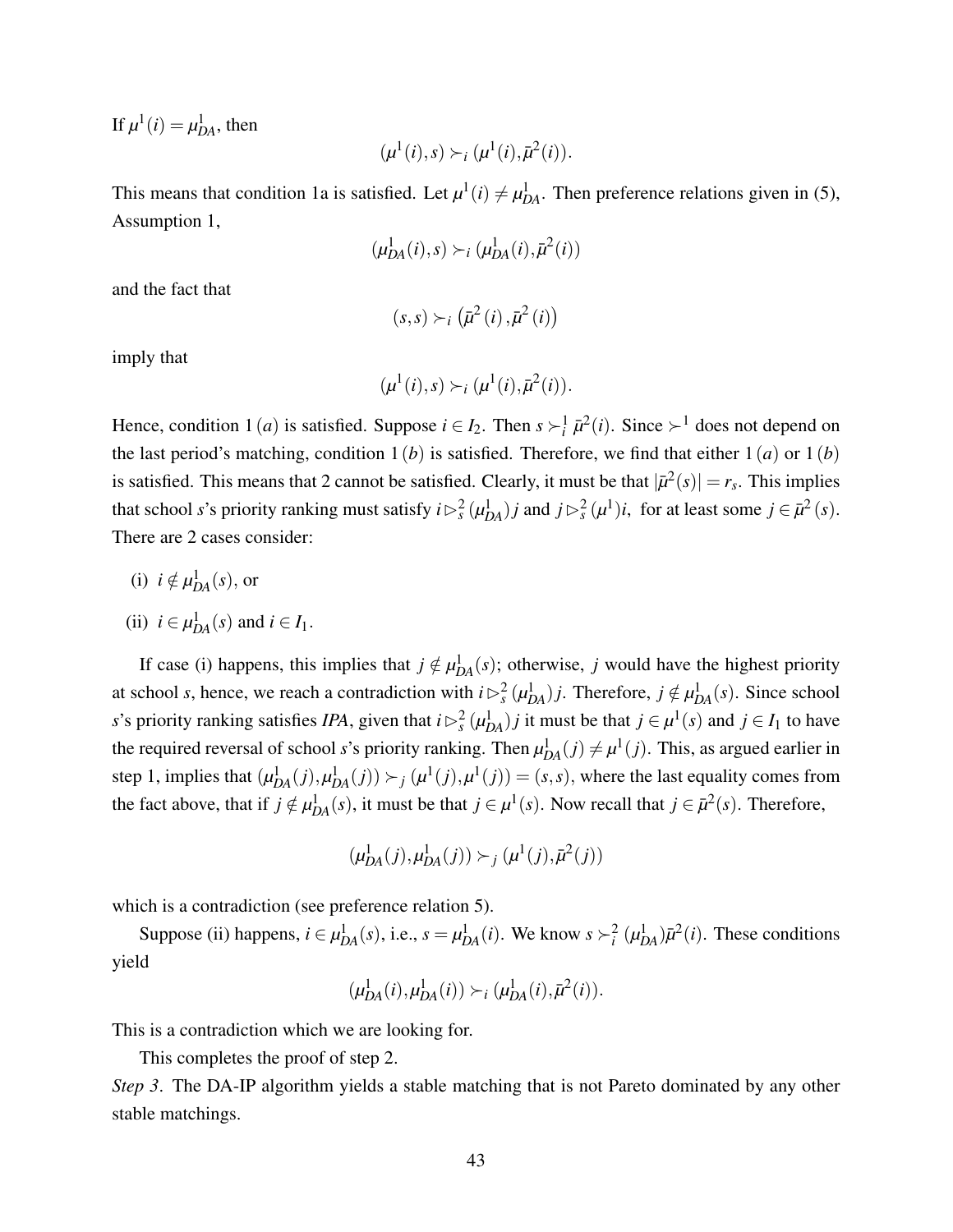*Proof of Step 3.* Proving step 3 is just a matter of reiterating the arguments of steps 1 and 2 assuming previous periods' matchings are identical with the ones resulted from the DA-IP algorithm.  $\Box$ 

Now we study if any stable matching is efficient. The next proposition yields that unless one follows the DA-IP algorithm, then any stable matching is not efficient.

Proposition 4. *Consider any market in which the schools' priorities satisfy* IPA*. Then any stable matching different from the DA-IP matching is not efficient.*

*Proof of Proposition 4.* Consider any stable matching  $\mu$  with some period  $t \ge 1$  matching that is different from the one that the DA-IP algorithm under isolated preferences and  $\mu^{t-1}$  yields. Consider any  $i \in I_t$ . Then  $\mu^t(i) = \mu^{t+1}(i)$  or

$$
(\mu^{t+1}(i), \mu^{t+1}(i)) \succ_i (\mu^{t}(i), \mu^{t}(i));
$$

otherwise,  $\mu$  is not stable because, in this case, child *i* would have the higher priority at school  $\mu^{t}(i)$ and

$$
(\mu^t(i), \mu^t(i)) \succ_i (\mu^t(i), \mu^{t+1}(i))
$$

by Assumption 1.

For each child  $i \in I_{t-1} \cup I_t$ , define her preference relation to be  $\mathcal{P}_i^t$  such that  $s\mathcal{P}_i^t s'$  if and only if

$$
(\mu^{t-1}(i), s) \succ_i (\mu^{t-1}(i), s') \text{ whenever } i \in I_{t-1}
$$
  

$$
(s, \mu^{t+1}(i)) \succ_i (s', \mu^{t+1}(i)) \text{ whenever } i \in I_t
$$

Because  $\mu$  is stable, there cannot exist any school-child pair  $(s, i)$  such that

1. 
$$
(\mu^{t-1}(i), s) \succ_i (\mu^{t-1}(i), \mu^{t}(i))
$$
 or  $(s, \mu^{t+1}(i)) \succ_i (\mu^{t}(i), \mu^{t+1}(i)),$ 

2.  $|\mu^t(s)| < r_s$  or/and  $i \rhd_s^t (\mu^{t-1}) j$  for some  $j \in \mu^t(s)$ .

In terms of  $P$ , these conditions mean that there is no school-child pair  $(s, i)$  such that

- 1.  $sP_i^t\mu^t(i)$ ,
- 2.  $|\mu^t(s)| < r_s$  or/and  $i \rhd_s^t (\mu^{t-1}) j$  for some  $j \in \mu^t(s)$ .

In other words,  $\mu^t$  is a statically stable matching under  $\mathcal P$  and  $\mu^{t-1}$ .

Consider matching  $\bar{\mu}$  such that  $\bar{\mu}^{\tau} = \mu^{\tau}$  for all  $\tau \neq t$  but  $\bar{\mu}^t$  is the resulting matching from the DA-IP algorithm under  $P$  and  $\mu^{t-1}$ .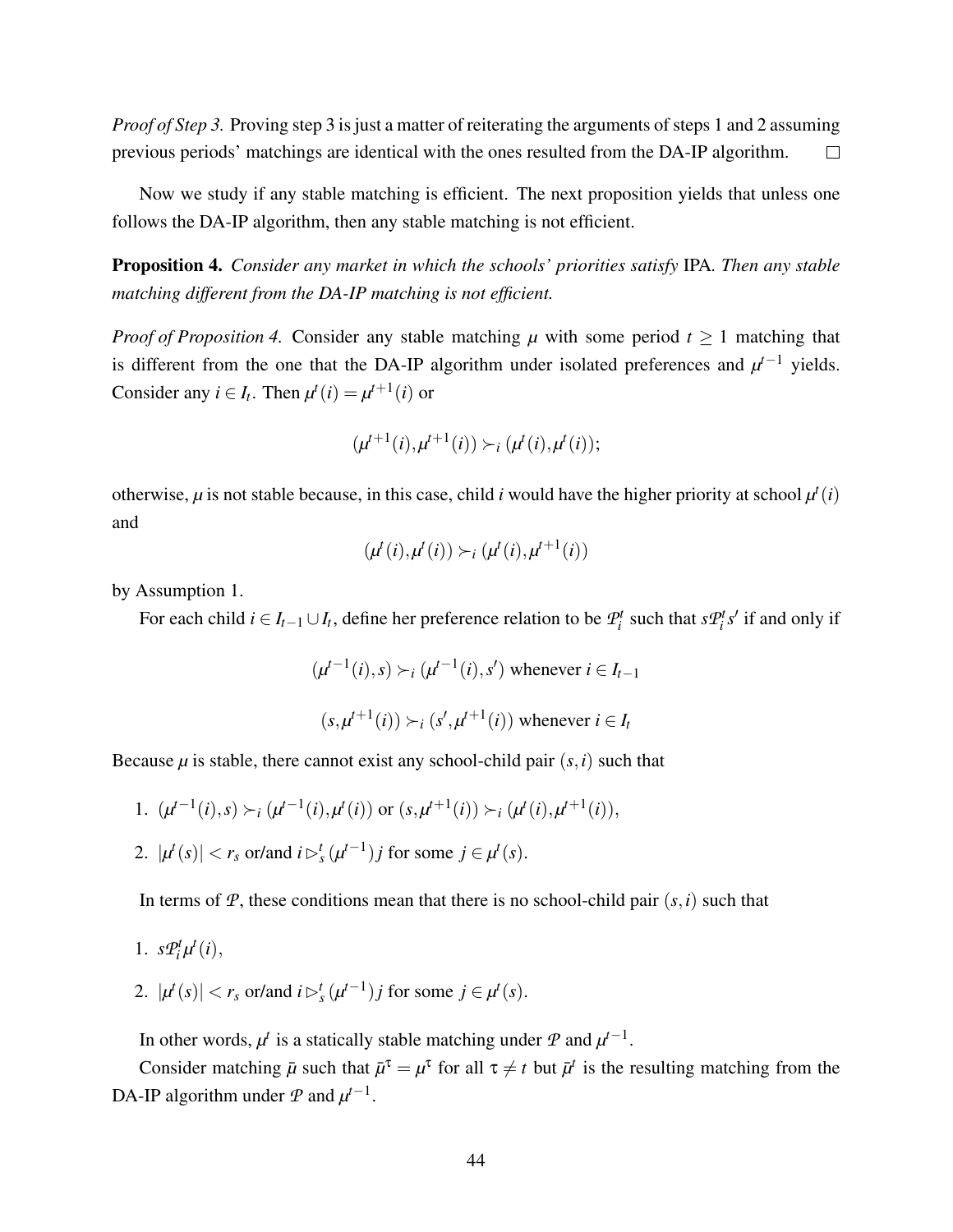From Gale and Shapley (1962), we know that  $\bar{\mu}^t$  must Pareto dominate every other stable matching under  $\mathcal P$  and  $\mu^{t-1}$ . This and that  $\mu^t$  is a statically stable matching under  $\mathcal P$  and  $\mu^{t-1}$  imply that  $\bar{\mu}^t(i) \mathcal{P}_i \mu^t(i)$  for all  $i \in I_{t-1} \cup I_t$  if  $\bar{\mu}^t(i) \neq \mu^t(i)$ . Consequently, if  $\bar{\mu}^t(i) \neq \mu^t(i)$  for some  $i \in I_{t-1}$ , then  $(\mu^{t-1}(i), \bar{\mu}^t(i)) \succ_i (\mu^{t-1}(i), \mu^t(i))$ . Similarly, if  $\bar{\mu}^t(i) \neq \mu^t(i)$  for some  $i \in I_t$  then

$$
(\bar{\mu}^t(i), \mu^{t+1}(i)) \succ_i (\mu^t(i), \mu^{t+1}(i)).
$$

Now consider  $\bar{\mu}$  and  $\mu$ . Clearly,  $\bar{\mu}$  Pareto dominates  $\mu$  if  $\bar{\mu}^t(i) \neq \mu^t(i)$  for some  $i \in I_{t-1} \cup I_t$ . Hence, it must be that  $\bar{\mu}^t(i) = \mu^t(i)$  for all  $i \in I_{t-1} \cup I_t$ .

Consider  $\hat{\mu}$  such that  $\hat{\mu}^{\tau} = \mu^{\tau}$  for all  $\tau \neq t$  but  $\hat{\mu}^t$  is the resulting matching from the DA-IP algorithm under isolated preferences and  $\hat{\mu}^{t-1}$ . Clearly,  $\bar{\mu}^{t-1} = \hat{\mu}^{t-1}$ , hence, the priority rankings of the schools are the same under both  $\bar{\mu}$  and  $\hat{\mu}$ . In addition, for each  $j \in I_{t-1}$ , the isolated preference relation  $\succ_j^2(\mu^{t-1})$  is equivalent to  $\mathcal{P}_j$ . Now consider any child  $j \in I_t$ . Then under  $\mathcal{P}$ , the relative ranking of  $\mu^{t+1}(j)$  weakly improves from the one under  $\succ_j^1$ . In all other aspects,  $\mathcal{P}_j$  and  $\succ_j^1$  are the same. Now recall that  $\bar{\mu}^t(i) = \mu^t(i)$  for all  $i \in I_{t-1} \cup I_t$ . In addition, recall that  $\mu^t(i) = \mu^{t+1}(i)$  or

$$
(\mu^{t+1}(i), \mu^{t+1}(i)) \succ_i (\mu^{t}(i), \mu^{t}(i)).
$$

Therefore, under both  $\mathcal{P}_j$  and  $\succ_j^1$ , the set of schools that are strictly preferred to  $\mu^t(j)$  is the same. Consequently, we obtain that under  $P$  and isolated preferences, for each  $j \in I^{t-1} \cup I^t$ , the set of schools that are strictly preferred to  $\mu^{t}(j)$  is the same. In addition, because the DA-IP algorithm is used for both cases and  $\bar{\mu}^t(j) = \mu^t(j)$  for all  $j \in I_{t-1} \cup I_t$ , it must be  $\bar{\mu}^t = \hat{\mu}^t$  thanks to Theorem 9 in Dubins and Freedman (1981). Consequently,  $\mu^t = \hat{\mu}^t$ , which contradicts that  $\mu^t$  differs from the matching that the DA-IP algorithm yields.  $\Box$ 

Proposition 4 means that if any stable matching is efficient, then it must be the DA-IP matching. However, from Roth (1982), it is well known that the DA-IP matching (in static settings) is not necessarily Pareto efficient. This is still the case in our setting.

### Appendix C: Proofs

*Proof of Lemma 1. Necessity.* Assume  $\mu$  is stable. We need to show that for all  $t \geq 1$ ,  $\mu^t$  is statically stable under isolated preferences and  $\mu^{t-1}$ . Suppose otherwise. Then there must exist  $t \geq 1$  and a school-child pair (*s*,*i*) such that

1. if  $i \in I_t$ , then  $s \succ_i^1 \mu^t(i)$  and at least one of the following is satisfied:  $|\mu^t(s)| < r_s$  or/and  $i \rhd_s^t (\mu^{t-1}) j$  for some  $j \in \mu^t(s)$ ,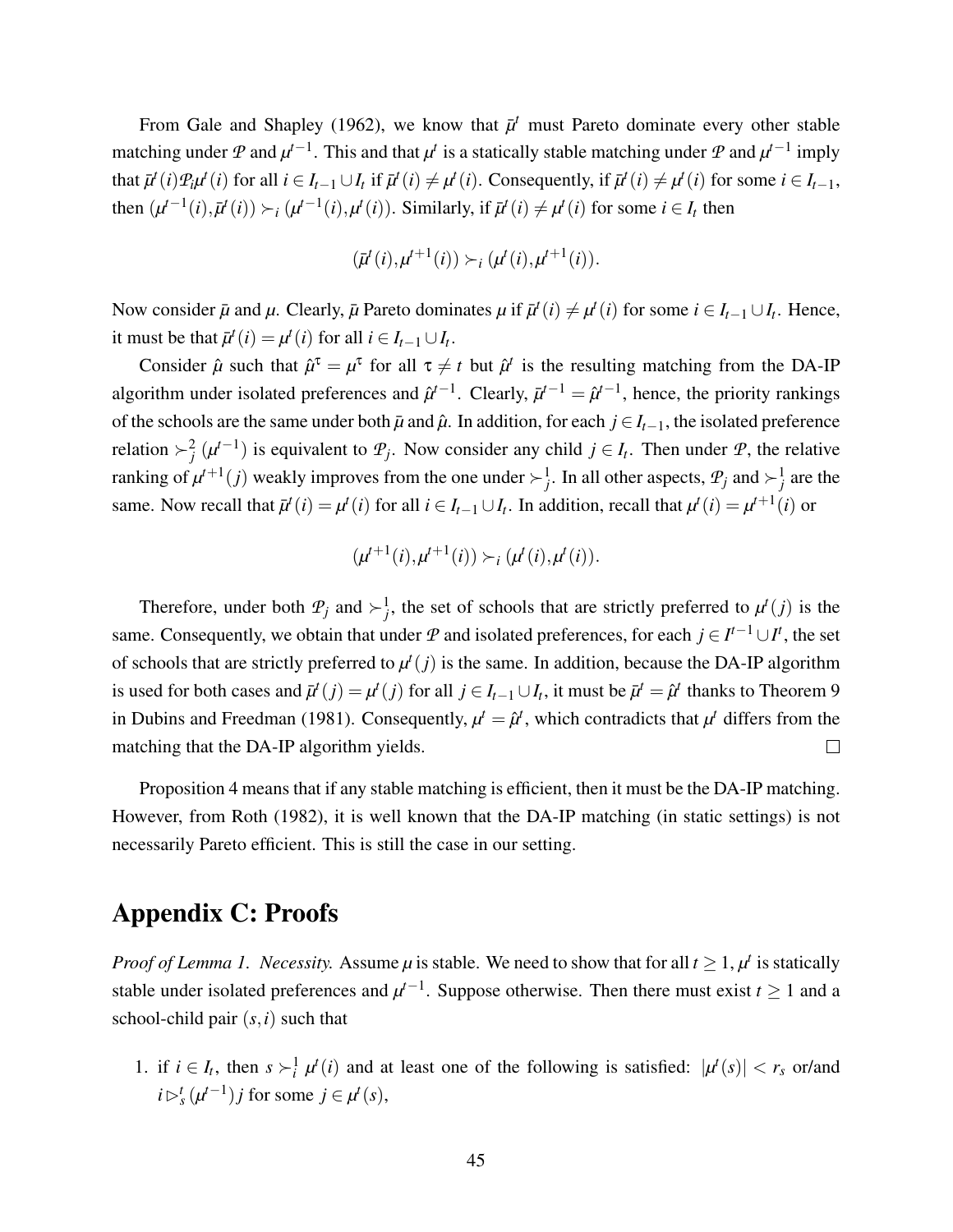2. if  $i \in I_{t-1}$ , then  $s \succ_i^2 (\mu^{t-1}) \mu^t(i)$  and at least one of the following is satisfied:  $|\mu^t(s)| < r_s$ or/and  $i \rhd_s^t (\mu^{t-1}) j$  for some  $j \in \mu^t(s)$ .

Suppose  $i \in I_t$ . Then we are in case 1. Since  $\mu$  satisfies autarkic stability, the following 2 conditions cannot be satisfied at the same time: (a)  $(s, \mu^{t+1}(i)) \succ_i (\mu^t(i), \mu^{t+1}(i))$  and (b)  $|\mu^t(s)| < r_s$ and/or  $i \rhd_s^t (\mu^{t-1}) j$  for some  $j \in \mu^t(s)$ . If (b) is not true, then this is a contradiction because  $(s, i)$ must satisfy the conditions given in case 1. Hence, assume that (b) is satisfied but (a) is not, i.e.,  $(\mu^t(i), \mu^{t+1}(i))$   $\succ_i (s, \mu^{t+1}(i))$ . If  $\mu^t(i) \neq \mu^{t+1}(i)$ , Assumption 1 implies that  $(\mu^t(i), \mu^t(i))$   $\succ_i (s, s)$ . By the definition of  $\succ$ <sup>1</sup>,  $\mu^t(i) \succ_i^1 s$  which contradicts with the assumption that  $s \succ_i^1 \mu^t(i)$ . Suppose  $\mu^{t}(i) = \mu^{t+1}(i)$ . Recall that  $s \succ_{i}^{1} \mu^{t}(i)$ , hence,  $(s, s) \succ_{i} (\mu^{t}(i), \mu^{t+1}(i))$ . Recall that (b) is satisfied. Thus, by moving to school *s* in period *t*, child *i* would have the highest priority at school *s* at time  $t + 1$ . Hence,  $\mu$  is not stable. Hence,  $i \notin I_t$ .

Suppose  $i \in I_{t-1}$ . Then we are in case 2. Because  $\mu$  satisfies autarkic stability, the following 2 conditions cannot be satisfied at the same time: (a)  $(\mu^{t-1}(i),s) \succ_i (\mu^{t-1}(i),\mu^{t}(i))$  and (b)  $|\mu^{t}(s)| < r_s$ and/or  $i \rhd_s^t (\mu^{t-1})j$  for some  $j \in \mu^t(s)$ . If (b) is not true, then this is a contradiction because  $(s, i)$  must satisfy the conditions given in case 2. Hence, (b) must be satisfied but (a) is not, i.e.,  $(\mu^{t-1}(i), \mu^{t}(i)) \succ_i (\mu^{t-1}(i), s)$ . By the definition of  $\succ_i^2 (\mu^{t-1})$ , we have that  $\mu^{t}(i) \succ_i^2 (\mu^{t-1})$ s which contradicts with the assumption that  $s \succ_i^2 (\mu^{t-1}) \mu^t(i)$ . Hence,  $i \notin I_{t-1}$ . Therefore, for all *t*,  $\mu^t$  is statically stable under isolated preferences and  $\mu^{t-1}$ .

*Sufficiency.* For any  $t \geq 1$ ,  $\mu^t$  is statically stable under isolated preferences and  $\mu^{t-1}$ . First let us show that  $\mu$  satisfies autarkic stability. Suppose otherwise. Then, at some period  $t \geq 1$ , there must exist a pair  $(s, i)$  such that one of the two conditions below is satisfied:

- 1. (a)  $(s, \mu^{t+1}(i)) \succ_i (\mu^t(i), \mu^{t+1}(i))$ , and (b)  $|\mu^t(s)| < r_s$  or/and  $i \rhd_s^t (\mu^{t-1}) j$  for some  $j \in \mu^t(s)$ .
	- or
- 2. (a)  $(\mu^{t-1}(i), s) \succ_i (\mu^{t-1}(i), \mu^{t}(i))$ , and
	- (b)  $|\mu^t(s)| < r_s$  or/and  $i \rhd_s^t (\mu^{t-1}) j$  for some  $j \in \mu^t(s)$ .

Suppose case 1 occurs. If  $s \neq \mu^{t+1}(i)$ , then rankability and

$$
(s,\mu^{t+1}(i)) \succ_i \left(\mu^t(i),\mu^{t+1}(i)\right)
$$

yield  $(s,s) \succ_i (\mu^t(i), \mu^t(i))$ . By definition of  $\succ_i^1$ , we have that  $s \succ_i^1 \mu^t(i)$ . This and 1*b* mean that  $\mu^t$ is not statically stable under isolated preferences and  $\mu^{t-1}$ . This is a contradiction. Suppose, on the other hand, that  $s = \mu^{t+1}(i)$ . If

$$
(\mu^{t+1}(i), \mu^{t+1}(i)) \succ_i (\mu^{t}(i), \mu^{t}(i)),
$$